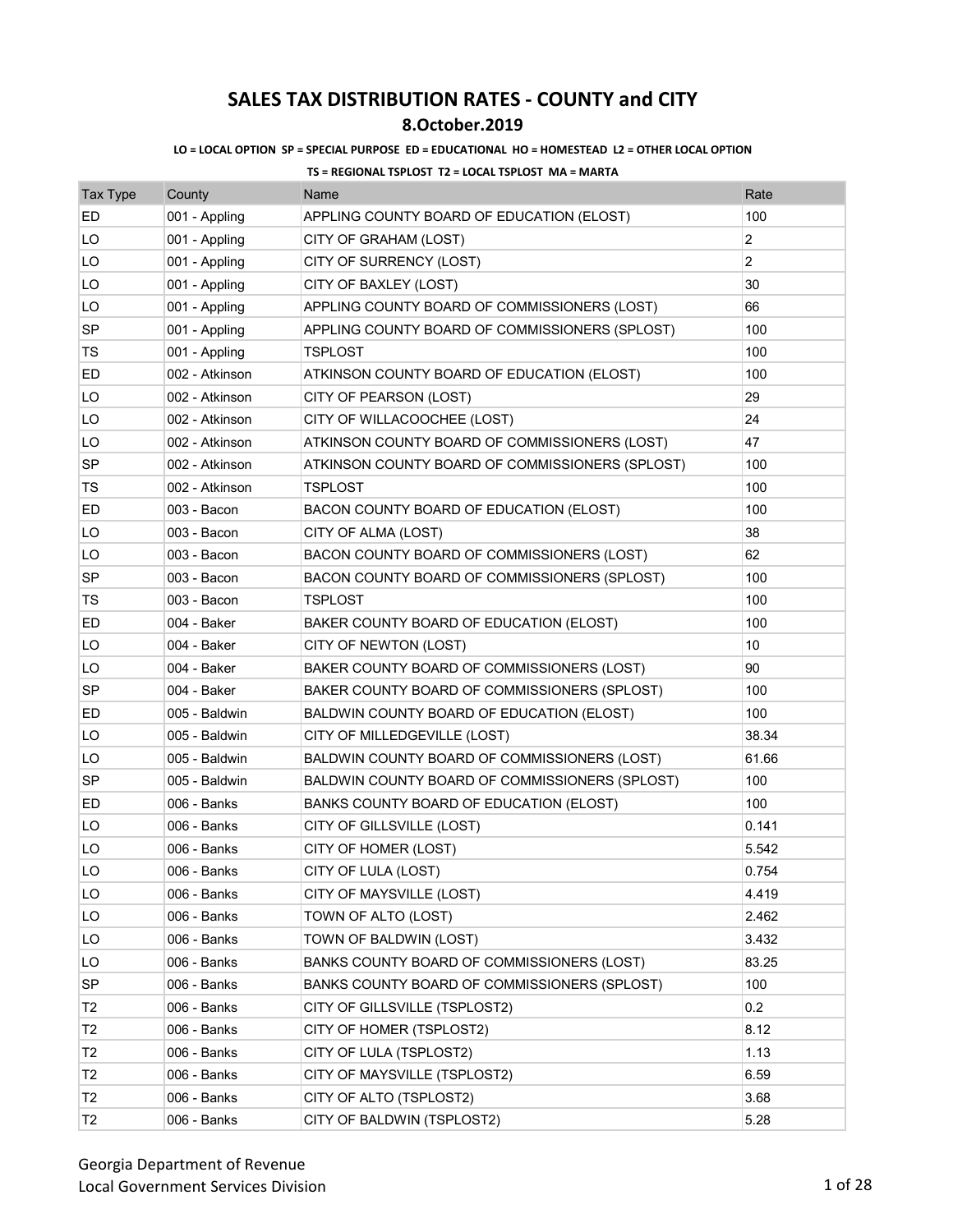### **8.October.2019**

### **LO = LOCAL OPTION SP = SPECIAL PURPOSE ED = EDUCATIONAL HO = HOMESTEAD L2 = OTHER LOCAL OPTION**

| <b>Tax Type</b> | County         | Name                                            | Rate    |
|-----------------|----------------|-------------------------------------------------|---------|
| Т2              | 006 - Banks    | <b>BANKS COUNTY (TSPLOST2)</b>                  | 75      |
| ED              | 007 - Barrow   | BARROW COUNTY BOARD OF EDUCATION (ELOST)        | 100     |
| LO              | 007 - Barrow   | CITY OF CARL (LOST)                             | 0.38    |
| LO              | 007 - Barrow   | CITY OF STATHAM (LOST)                          | 3.55    |
| LO              | 007 - Barrow   | CITY OF WINDER (LOST)                           | 20.8    |
| LO              | 007 - Barrow   | CITY OF AUBURN (LOST)                           | 10.78   |
| LO              | 007 - Barrow   | TOWN OF BETHLEHEM (LOST)                        | 0.89    |
| LO              | 007 - Barrow   | CITY OF BRASELTON (LOST)                        | 1.6     |
| LO              | 007 - Barrow   | BARROW COUNTY BOARD OF COMMISSIONERS (LOST)     | 62      |
| <b>SP</b>       | 007 - Barrow   | BARROW COUNTY BOARD OF COMMISSIONERS (SPLOST)   | 100     |
| ED              | 008 - Bartow   | CARTERSVILLE BOARD OF EDUCATION (ELOST)         | 23.6075 |
| ED              | 008 - Bartow   | BARTOW COUNTY BOARD OF EDUCATION (ELOST)        | 76.3925 |
| LO              | 008 - Bartow   | CITY OF CARTERSVILLE (LOST)                     | 19.3    |
| LO              | 008 - Bartow   | CITY OF EMERSON (LOST)                          | 1.97    |
| LO              | 008 - Bartow   | CITY OF EUHARLEE (LOST)                         | 4.13    |
| LO              | 008 - Bartow   | CITY OF KINGSTON (LOST)                         | 0.955   |
| LO              | 008 - Bartow   | CITY OF WHITE (LOST)                            | 0.955   |
| LO              | 008 - Bartow   | CITY OF ADAIRSVILLE (LOST)                      | 4.64    |
| LO              | 008 - Bartow   | BARTOW COUNTY BOARD OF COMMISSIONERS (LOST)     | 68.05   |
| SP              | 008 - Bartow   | BARTOW COUNTY BOARD OF COMMISSIONERS (SPLOST)   | 100     |
| ED              | 009 - Ben Hill | BEN HILL COUNTY BOARD OF EDUCATION (ELOST)      | 100     |
| LO              | 009 - Ben Hill | CITY OF FITZGERALD (LOST)                       | 50      |
| LO              | 009 - Ben Hill | BEN HILL COUNTY BOARD OF COMMISSIONERS (LOST)   | 50      |
| <b>SP</b>       | 009 - Ben Hill | BEN HILL COUNTY BOARD OF COMMISSIONERS (SPLOST) | 100     |
| TS              | 009 - Ben Hill | <b>TSPLOST</b>                                  | 100     |
| ED              | 010 - Berrien  | BERRIEN COUNTY BOARD OF EDUCATION (ELOST)       | 100     |
| LO              | 010 - Berrien  | CITY OF ENIGMA (LOST)                           | 3.41    |
| LO              | 010 - Berrien  | CITY OF NASHVILLE (LOST)                        | 20.15   |
| LO              | 010 - Berrien  | CITY OF RAY CITY (LOST)                         | 4.03    |
| LO              | 010 - Berrien  | TOWN OF ALAPAHA (LOST)                          | 3.41    |
| LO              | 010 - Berrien  | BERRIEN COUNTY BOARD OF COMMISSIONERS (LOST)    | 69      |
| SP              | 010 - Berrien  | BERRIEN COUNTY BOARD OF COMMISSIONERS (SPLOST)  | 100     |
| TS              | 010 - Berrien  | <b>TSPLOST</b>                                  | 100     |
| ED              | 011 - Bibb     | BIBB COUNTY BOARD OF EDUCATION (ELOST)          | 100     |
| LO              | 011 - Bibb     | CITY OF MACON (LOST)                            | 0       |
| LO              | 011 - Bibb     | BIBB COUNTY BOARD OF COMMISSIONERS (LOST)       | 100     |
| SP              | 011 - Bibb     | BIBB COUNTY BOARD OF COMMISSIONERS (SPLOST)     | 100     |
| ED              | 012 - Bleckley | BLECKLEY COUNTY BOARD OF EDUCATION (ELOST)      | 100     |
| LO              | 012 - Bleckley | CITY OF COCHRAN (LOST)                          | 41      |
| LO              | 012 - Bleckley | BLECKLEY COUNTY BOARD OF COMMISSIONERS (LOST)   | 59      |
| SP              | 012 - Bleckley | BLECKLEY COUNTY BOARD OF COMMISSIONERS (SPLOST) | 100     |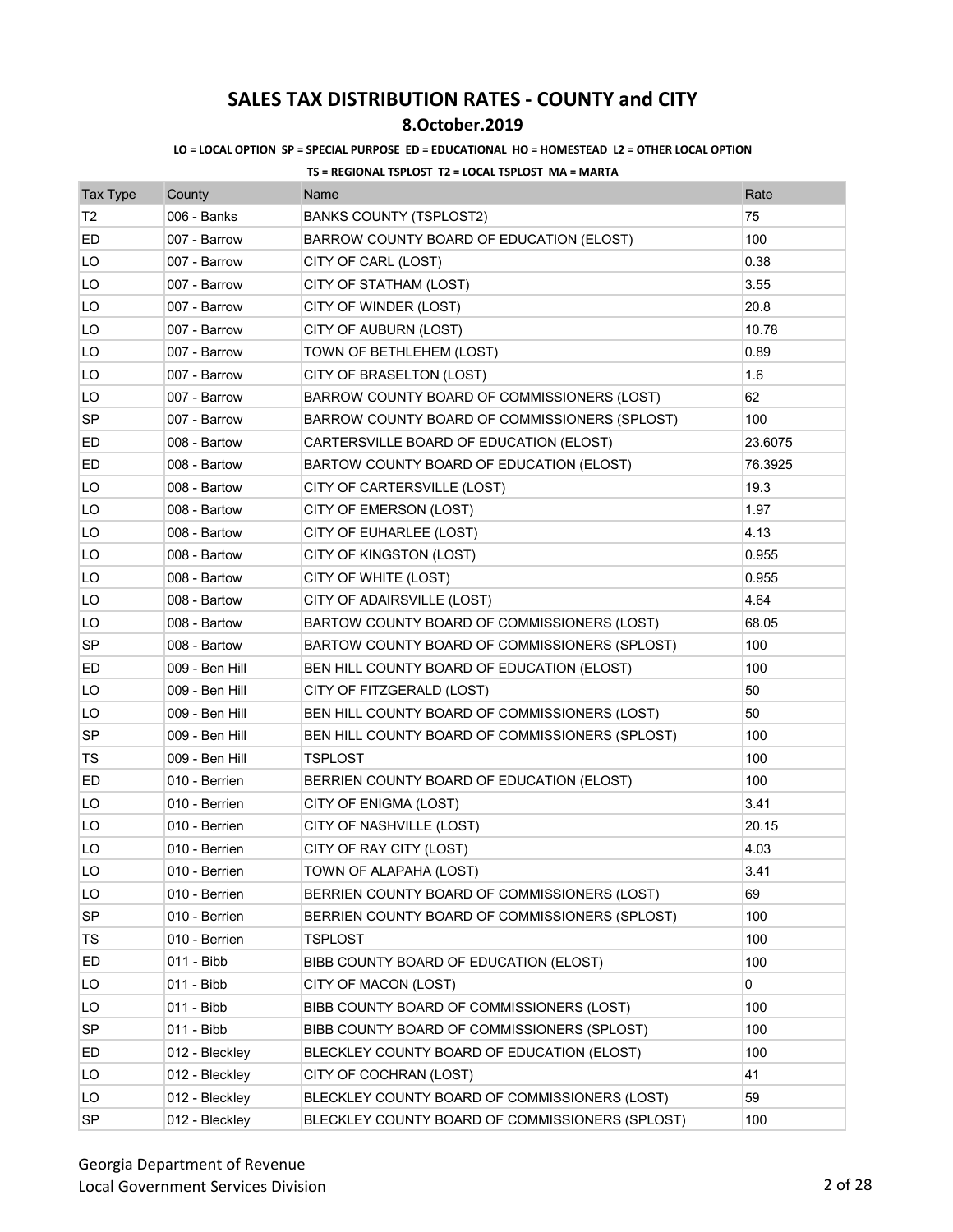## **8.October.2019**

### **LO = LOCAL OPTION SP = SPECIAL PURPOSE ED = EDUCATIONAL HO = HOMESTEAD L2 = OTHER LOCAL OPTION**

| <b>Tax Type</b> | County         | Name                                            | Rate           |
|-----------------|----------------|-------------------------------------------------|----------------|
| TS              | 012 - Bleckley | <b>TSPLOST</b>                                  | 100            |
| ED              | 013 - Brantley | BRANTLEY COUNTY BOARD OF EDUCATION (ELOST)      | 100            |
| LO              | 013 - Brantley | CITY OF HOBOKEN (LOST)                          | $\overline{7}$ |
| LO              | 013 - Brantley | CITY OF NAHUNTA (LOST)                          | 15             |
| LO              | 013 - Brantley | BRANTLEY COUNTY BOARD OF COMMISSIONERS (LOST)   | 78             |
| <b>SP</b>       | 013 - Brantley | BRANTLEY COUNTY BOARD OF COMMISSIONERS (SPLOST) | 100            |
| TS              | 013 - Brantley | <b>TSPLOST</b>                                  | 100            |
| ED              | 014 - Brooks   | BROOKS COUNTY BOARD OF EDUCATION (ELOST)        | 100            |
| LO              | 014 - Brooks   | CITY OF MORVEN (LOST)                           | 1.65           |
| LO              | 014 - Brooks   | CITY OF PAVO (LOST)                             | 0.79           |
| LO              | 014 - Brooks   | CITY OF QUITMAN (LOST)                          | 21.25          |
| LO              | 014 - Brooks   | CITY OF BARWICK (LOST)                          | 0.85           |
| LO              | 014 - Brooks   | BROOKS COUNTY BOARD OF COMMISSIONERS (LOST)     | 75.46          |
| <b>SP</b>       | 014 - Brooks   | BROOKS COUNTY BOARD OF COMMISSIONERS (SPLOST)   | 100            |
| TS              | 014 - Brooks   | TSPLOST                                         | 100            |
| ED              | 015 - Bryan    | BRYAN COUNTY BOARD OF EDUCATION (ELOST)         | 100            |
| LO              | 015 - Bryan    | CITY OF PEMBROKE (LOST)                         | 10             |
| LO              | 015 - Bryan    | CITY OF RICHMOND HILL (LOST)                    | 33             |
| LO              | 015 - Bryan    | BRYAN COUNTY BOARD OF COMMISSIONERS (LOST)      | 57             |
| SP              | 015 - Bryan    | BRYAN COUNTY BOARD OF COMMISSIONERS (SPLOST)    | 100            |
| T2              | 015 - Bryan    | BRYAN COUNTY (TSPLOST2)                         | 100            |
| ED              | 016 - Bulloch  | BULLOCH COUNTY BOARD OF EDUCATION (ELOST)       | 100            |
| LO              | 016 - Bulloch  | BULLOCH COUNTY BOARD OF EDUCATION (LOST)        | 100            |
| <b>SP</b>       | 016 - Bulloch  | BULLOCH COUNTY BOARD OF COMMISSIONERS (SPLOST)  | 100            |
| T <sub>2</sub>  | 016 - Bulloch  | <b>BULLOCH COUNTY (TSPLOST2)</b>                | 100            |
| LO              | 017 - Burke    | CITY OF GIRARD (LOST)                           | 0.74           |
| LO              | 017 - Burke    | CITY OF KEYSVILLE (LOST)                        | 1.08           |
| LO              | 017 - Burke    | CITY OF MIDVILLE (LOST)                         | 2.35           |
| LO              | 017 - Burke    | CITY OF SARDIS (LOST)                           | 4.23           |
| LO              | 017 - Burke    | CITY OF WAYNESBORO (LOST)                       | 21.6           |
| LO              | 017 - Burke    | CITY OF BLYTHE (LOST)                           | 0.12           |
| LO              | 017 - Burke    | BURKE COUNTY BOARD OF COMMISSIONERS (LOST)      | 69.88          |
| <b>SP</b>       | 017 - Burke    | BURKE COUNTY BOARD OF COMMISSIONERS (SPLOST)    | 100            |
| TS              | 017 - Burke    | TSPLOST                                         | 100            |
| ED              | 018 - Butts    | BUTTS COUNTY BOARD OF EDUCATION (ELOST)         | 100            |
| LO              | 018 - Butts    | CITY OF FLOVILLA (LOST)                         | 5.4            |
| LO              | 018 - Butts    | CITY OF JACKSON (LOST)                          | 26             |
| LO              | 018 - Butts    | CITY OF JENKINSBURG (LOST)                      | 4.5            |
| LO              | 018 - Butts    | BUTTS COUNTY BOARD OF COMMISSIONERS (LOST)      | 64.1           |
| SP              | 018 - Butts    | BUTTS COUNTY BOARD OF COMMISSIONERS (SPLOST)    | 100            |
| ED              | 019 - Calhoun  | CALHOUN COUNTY BOARD OF EDUCATION (ELOST)       | 100            |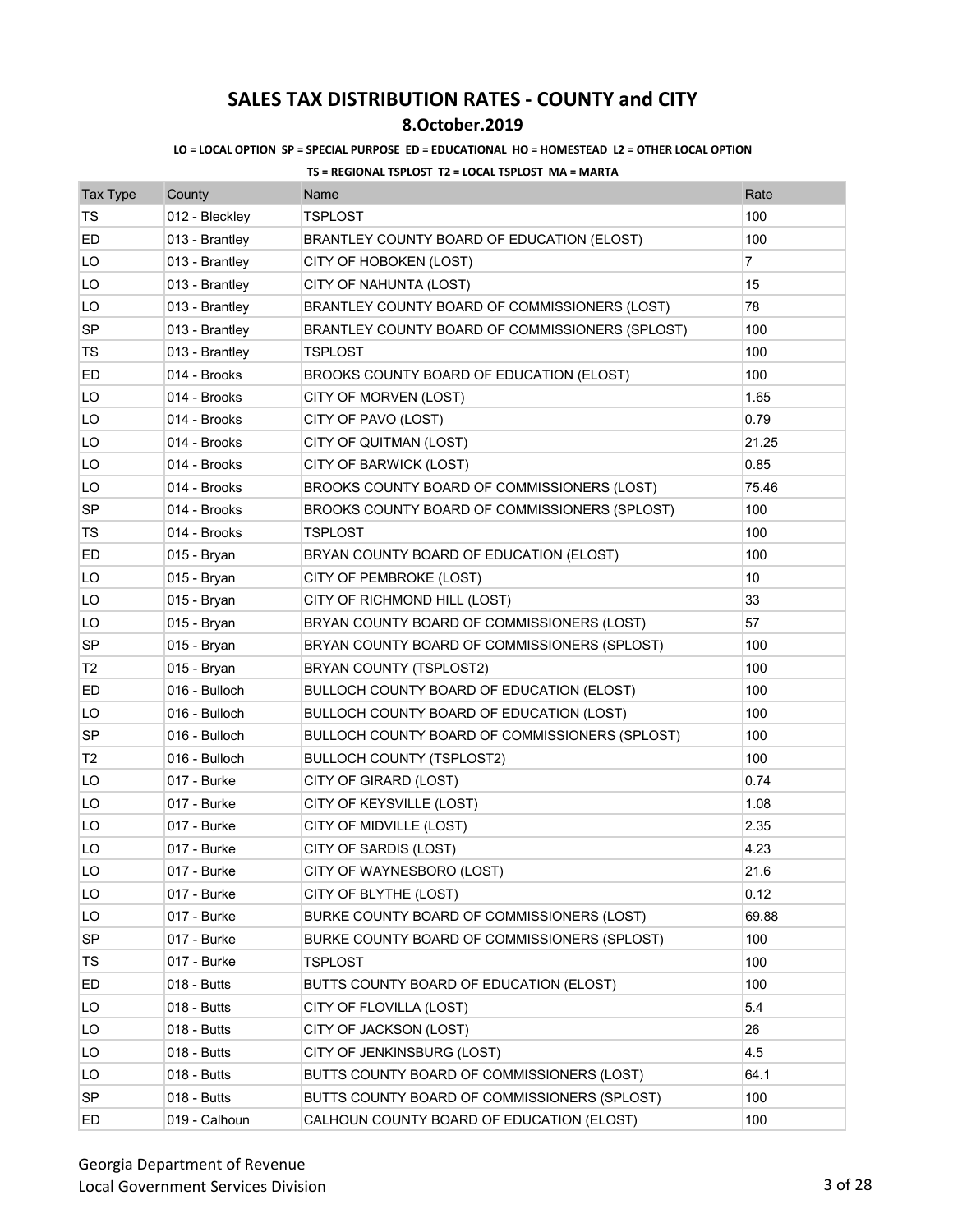## **8.October.2019**

### **LO = LOCAL OPTION SP = SPECIAL PURPOSE ED = EDUCATIONAL HO = HOMESTEAD L2 = OTHER LOCAL OPTION**

| <b>Tax Type</b> | County        | Name                                             | Rate           |
|-----------------|---------------|--------------------------------------------------|----------------|
| LO              | 019 - Calhoun | CITY OF EDISON (LOST)                            | 18.87          |
| LO              | 019 - Calhoun | CITY OF LEARY (LOST)                             | 7.6            |
| LO              | 019 - Calhoun | CITY OF MORGAN (LOST)                            | 2.95           |
| LO              | 019 - Calhoun | CITY OF ARLINGTON (LOST)                         | 13.25          |
| LO              | 019 - Calhoun | CALHOUN COUNTY BOARD OF COMMISSIONERS (LOST)     | 57.33          |
| <b>SP</b>       | 019 - Calhoun | CALHOUN COUNTY BOARD OF COMMISSIONERS (SPLOST)   | 100            |
| T <sub>2</sub>  | 019 - Calhoun | CITY OF EDISON (TSPLOST2)                        | 0              |
| Т2              | 019 - Calhoun | CITY OF LEARY (TSPLOST2)                         | 0              |
| T <sub>2</sub>  | 019 - Calhoun | CITY OF MORGAN (TSPLOST2)                        | 0              |
| T2              | 019 - Calhoun | CITY OF ARLINGTON (TSPLOST2)                     | 0              |
| Т2              | 019 - Calhoun | CALHOUN COUNTY BOARD OF COMMISSIONERS (TSPLOST2) | 100            |
| ED              | 020 - Camden  | CAMDEN COUNTY BOARD OF EDUCATION (ELOST)         | 100            |
| LO              | 020 - Camden  | CITY OF KINGSLAND (LOST)                         | 24.58          |
| LO              | 020 - Camden  | CITY OF ST. MARYS (LOST)                         | 26.42          |
| LO              | 020 - Camden  | CITY OF WOODBINE (LOST)                          | 3              |
| LO              | 020 - Camden  | CAMDEN COUNTY BOARD OF COMMISSIONERS (LOST)      | 46             |
| <b>SP</b>       | 020 - Camden  | CAMDEN COUNTY BOARD OF COMMISSIONERS (SPLOST)    | 100            |
| ED              | 021 - Candler | CANDLER COUNTY BOARD OF EDUCATION (ELOST)        | 100            |
| LO              | 021 - Candler | CITY OF METTER (LOST)                            | 49             |
| LO              | 021 - Candler | TOWN OF PULASKI (LOST)                           | $\overline{2}$ |
| LO              | 021 - Candler | CANDLER COUNTY BOARD OF COMMISSIONERS (LOST)     | 49             |
| <b>SP</b>       | 021 - Candler | CANDLER COUNTY BOARD OF COMMISSIONERS (SPLOST)   | 100            |
| TS              | 021 - Candler | TSPLOST                                          | 100            |
| ED              | 022 - Carroll | CITY OF CARROLLTON BOARD OF EDUCATION (ELOST)    | 20.75          |
| ED              | 022 - Carroll | CITY OF BREMEN BOARD OF EDUCATION (ELOST)        | 3.95           |
| ED              | 022 - Carroll | CARROLL COUNTY BOARD OF EDUCATION (ELOST)        | 75.3           |
| LO              | 022 - Carroll | CITY OF CARROLLTON (LOST)                        | 24.36          |
| LO              | 022 - Carroll | CITY OF MOUNT ZION (LOST)                        | 1.53           |
| LO              | 022 - Carroll | CITY OF ROOPVILLE (LOST)                         | 0.2            |
| LO              | 022 - Carroll | CITY OF TEMPLE (LOST)                            | 3.82           |
| LO              | 022 - Carroll | CITY OF VILLA RICA (LOST)                        | 7.85           |
| LO              | 022 - Carroll | CITY OF WHITESBURG (LOST)                        | 1.1            |
| LO              | 022 - Carroll | CITY OF BOWDON (LOST)                            | 2.5            |
| LO              | 022 - Carroll | CITY OF BREMEN (LOST)                            | 0.32           |
| LO              | 022 - Carroll | CARROLL COUNTY BOARD OF COMMISSIONERS (LOST)     | 58.32          |
| <b>SP</b>       | 022 - Carroll | CARROLL COUNTY BOARD OF COMMISSIONERS (SPLOST)   | 100            |
| ED              | 023 - Catoosa | CATOOSA COUNTY BOARD OF EDUCATION (ELOST)        | 100            |
| LO              | 023 - Catoosa | CITY OF FORT OGLETHORPE (LOST)                   | 20.47          |
| LO              | 023 - Catoosa | CITY OF RINGGOLD (LOST)                          | 9.47           |
| LO.             | 023 - Catoosa | CATOOSA COUNTY BOARD OF COMMISSIONERS (LOST)     | 70.06          |
| <b>SP</b>       | 023 - Catoosa | CATOOSA COUNTY BOARD OF COMMISSIONERS (SPLOST)   | 100            |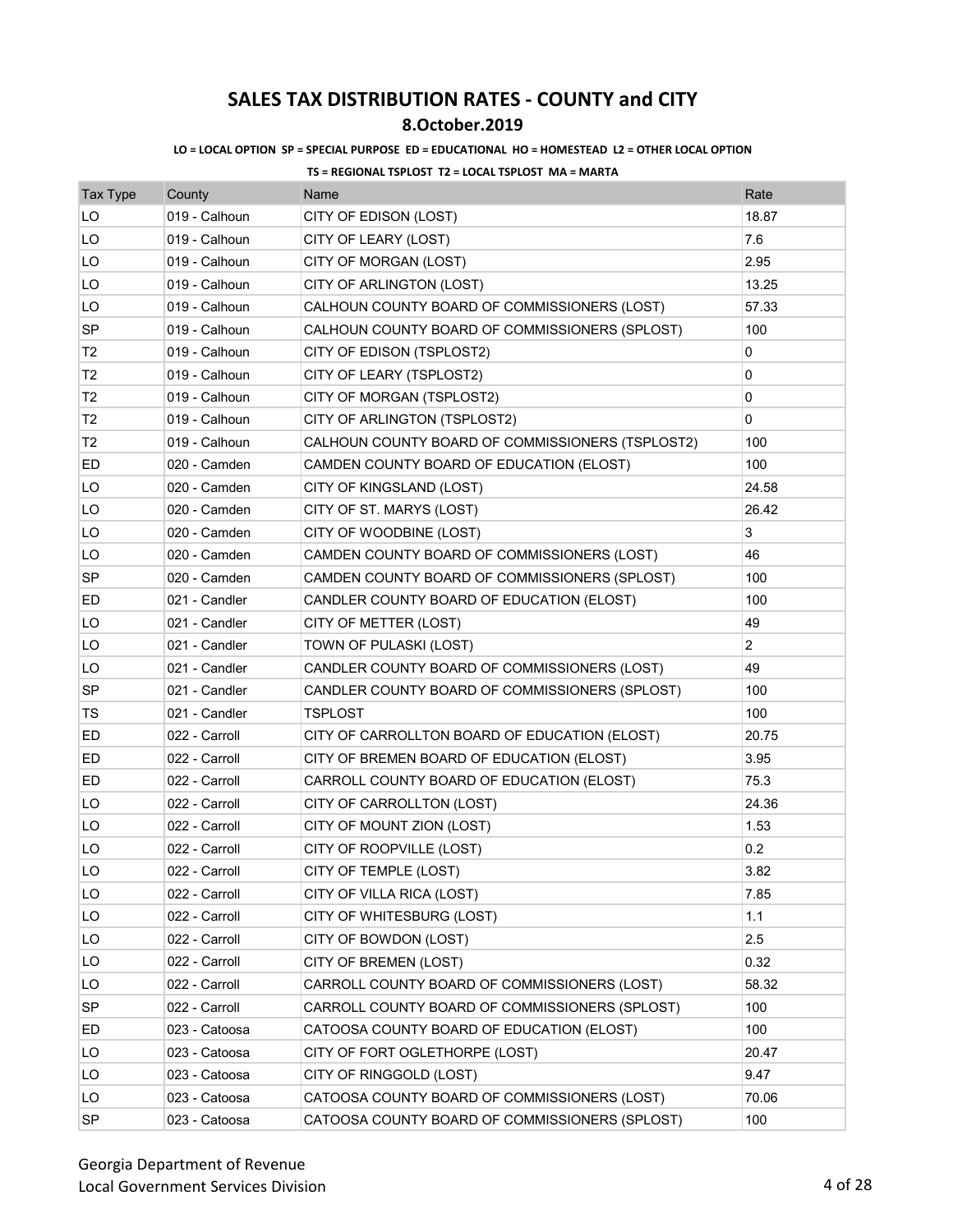## **8.October.2019**

### **LO = LOCAL OPTION SP = SPECIAL PURPOSE ED = EDUCATIONAL HO = HOMESTEAD L2 = OTHER LOCAL OPTION**

| <b>Tax Type</b> | County              | Name                                             | Rate    |
|-----------------|---------------------|--------------------------------------------------|---------|
| ED              | 024 - Charlton      | CHARLTON COUNTY BOARD OF EDUCATION (ELOST)       | 100     |
| LO              | 024 - Charlton      | CITY OF FOLKSTON (LOST)                          | 28.895  |
| LO              | 024 - Charlton      | CITY OF HOMELAND (LOST)                          | 9.5466  |
| LO              | 024 - Charlton      | CHARLTON COUNTY BOARD OF COMMISSIONERS (LOST)    | 61.5584 |
| SP              | 024 - Charlton      | CHARLTON COUNTY BOARD OF COMMISSIONERS (SPLOST)  | 100     |
| TS              | 024 - Charlton      | TSPLOST                                          | 100     |
| ED              | 025 - Chatham       | CHATHAM COUNTY BOARD OF EDUCATION (ELOST)        | 100     |
| LO              | 025 - Chatham       | CITY OF GARDEN CITY (LOST)                       | 4.3     |
| LO              | 025 - Chatham       | CITY OF POOLER (LOST)                            | 8.84    |
| LO              | 025 - Chatham       | CITY OF PORT WENTWORTH (LOST)                    | 2.47    |
| LO              | 025 - Chatham       | CITY OF SAVANNAH (LOST)                          | 57      |
| LO              | 025 - Chatham       | CITY OF TYBEE ISLAND (LOST)                      | 1.73    |
| LO              | 025 - Chatham       | CITY OF THUNDERBOLT (LOST)                       | 1.23    |
| LO              | 025 - Chatham       | TOWN OF VERNONBURG (LOST)                        | 0.07    |
| LO              | 025 - Chatham       | CITY OF BLOOMINGDALE (LOST)                      | 1.36    |
| LO              | 025 - Chatham       | CHATHAM COUNTY BOARD OF COMMISSIONERS (LOST)     | 23      |
| SP              | 025 - Chatham       | CHATHAM COUNTY BOARD OF COMMISSIONERS (SPLOST)   | 100     |
| ED              | 026 - Chattahoochee | CHATTAHOOCHEE COUNTY BOARD OF EDUCATION (ELOST)  | 100     |
| LO              | 026 - Chattahoochee | CITY OF CUSSETA (LOST)                           | 0       |
| LO              | 026 - Chattahoochee | CHATTAHOOCHEE-CUSSETA CONSOLIDATED GOVT (LOST)   | 100     |
| SP              | 026 - Chattahoochee | CHATTAHOOCHEE-CUSSETA CONSOLIDATED GOVT (SPLOST) | 100     |
| TS              | 026 - Chattahoochee | TSPLOST                                          | 100     |
| ED              | 027 - Chattooga     | TOWN OF TRION BOARD OF EDUCATION (ELOST)         | 33      |
| ED              | 027 - Chattooga     | CHATTOOGA COUNTY BOARD OF EDUCATION (ELOST)      | 67      |
| LO              | 027 - Chattooga     | CITY OF MENLO (LOST)                             | 0       |
| LO              | 027 - Chattooga     | TOWN OF TRION (LOST)                             | 33      |
| LO              | 027 - Chattooga     | CHATTOOGA COUNTY BOARD OF EDUCATION (LOST)       | 67      |
| SP              | 027 - Chattooga     | CHATTOOGA COUNTY BOARD OF COMMISSIONERS (SPLOST) | 100     |
| ED              | 028 - Cherokee      | CHEROKEE COUNTY BOARD OF EDUCATION (ELOST)       | 100     |
| <b>SP</b>       | 028 - Cherokee      | CHEROKEE COUNTY BOARD OF COMMISSIONERS (SPLOST)  | 100     |
| ED              | 029 - Clarke        | CLARKE COUNTY BOARD OF EDUCATION (ELOST)         | 100     |
| LO              | 029 - Clarke        | CITY OF WINTERVILLE (LOST)                       | 0.95    |
| LO              | 029 - Clarke        | CITY OF BOGART (LOST)                            | 0.12    |
| LO              | 029 - Clarke        | CLARKE COUNTY-ATHENS CONSOLIDATED GOVT (LOST)    | 98.93   |
| <b>SP</b>       | 029 - Clarke        | CLARKE COUNTY-ATHENS CONSOLIDATED GOVT (SPLOST)  | 100     |
| T2              | 029 - Clarke        | CLARKE COUNTY (TSPLOST2)                         | 100     |
| ED              | 030 - Clay          | CLAY COUNTY BOARD OF EDUCATION (ELOST)           | 100     |
| LO              | 030 - Clay          | CITY OF FORT GAINES (LOST)                       | 40      |
| LO              | 030 - Clay          | CITY OF BLUFFTON (LOST)                          | 4       |
| LO              | 030 - Clay          | CLAY COUNTY BOARD OF COMMISSIONERS (LOST)        | 56      |
| <b>SP</b>       | 030 - Clay          | CLAY COUNTY BOARD OF COMMISSIONERS (SPLOST)      | 100     |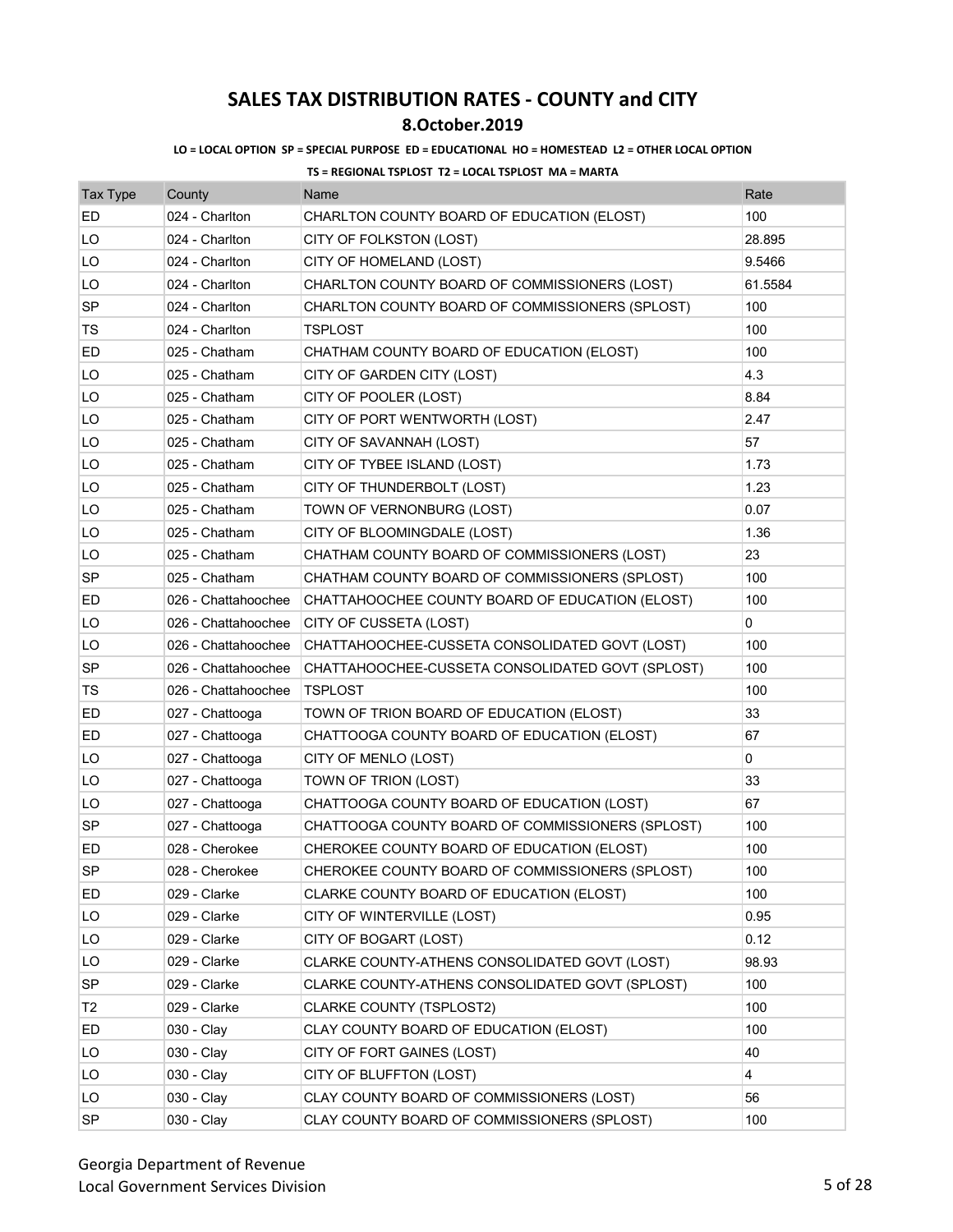## **8.October.2019**

### **LO = LOCAL OPTION SP = SPECIAL PURPOSE ED = EDUCATIONAL HO = HOMESTEAD L2 = OTHER LOCAL OPTION**

| Tax Type       | County         | Name                                              | Rate  |
|----------------|----------------|---------------------------------------------------|-------|
| <b>TS</b>      | 030 - Clay     | <b>TSPLOST</b>                                    | 100   |
| ED             | 031 - Clayton  | CLAYTON COUNTY BOARD OF EDUCATION (ELOST)         | 100   |
| LO             | 031 - Clayton  | CITY OF COLLEGE PARK (LOST)                       | 1.06  |
| LO             | 031 - Clayton  | CITY OF FOREST PARK (LOST)                        | 11.28 |
| LO             | 031 - Clayton  | CITY OF JONESBORO (LOST)                          | 2.96  |
| LO             | 031 - Clayton  | CITY OF LAKE CITY (LOST)                          | 2.25  |
| LO             | 031 - Clayton  | CITY OF LOVEJOY (LOST)                            | 3.34  |
| LO             | 031 - Clayton  | CITY OF MORROW (LOST)                             | 3.77  |
| LO             | 031 - Clayton  | CITY OF RIVERDALE (LOST)                          | 8.75  |
| LO             | 031 - Clayton  | CLAYTON COUNTY BOARD OF COMMISSIONERS (LOST)      | 66.59 |
| MA             | 031 - Clayton  | <b>MARTA</b>                                      | 100   |
| SP             | 031 - Clayton  | CLAYTON COUNTY BOARD OF COMMISSIONERS (SPLOST)    | 100   |
| ED             | 032 - Clinch   | CLINCH COUNTY BOARD OF EDUCATION (ELOST)          | 100   |
| LO             | 032 - Clinch   | CITY OF DUPONT (LOST)                             | 1.94  |
| LO             | 032 - Clinch   | CITY OF FARGO (LOST)                              | 5.18  |
| LO             | 032 - Clinch   | CITY OF HOMERVILLE (LOST)                         | 41.83 |
| LO             | 032 - Clinch   | CITY OF ARGYLE (LOST)                             | 3.42  |
| LO             | 032 - Clinch   | CLINCH COUNTY BOARD OF COMMISSIONERS (LOST)       | 47.63 |
| SP             | 032 - Clinch   | CLINCH COUNTY BOARD OF COMMISSIONERS (SPLOST)     | 100   |
| TS             | 032 - Clinch   | <b>TSPLOST</b>                                    | 100   |
| ED             | 033 - Cobb     | CITY OF MARIETTA BOARD OF EDUCATION (ELOST)       | 7.3   |
| ED             | 033 - Cobb     | COBB COUNTY BOARD OF EDUCATION (ELOST)            | 92.7  |
| <b>SP</b>      | 033 - Cobb     | COBB COUNTY BOARD OF COMMISSIONERS (SPLOST)       | 100   |
| ED             | 034 - Coffee   | COFFEE COUNTY BOARD OF EDUCATION (ELOST)          | 100   |
| LO             | 034 - Coffee   | CITY OF DOUGLAS (LOST)                            | 31    |
| LO             | 034 - Coffee   | CITY OF NICHOLLS (LOST)                           | 4.33  |
| LO             | 034 - Coffee   | CITY OF AMBROSE (LOST)                            | 0.83  |
| LO             | 034 - Coffee   | CITY OF BROXTON (LOST)                            | 3.67  |
| LO             | 034 - Coffee   | COFFEE COUNTY BOARD OF COMMISSIONERS (LOST)       | 60.17 |
| <b>SP</b>      | 034 - Coffee   | COFFEE COUNTY BOARD OF COMMISSIONERS (SPLOST)     | 100   |
| TS             | 034 - Coffee   | TSPLOST                                           | 100   |
| ED             | 035 - Colquitt | COLQUITT COUNTY BOARD OF EDUCATION (ELOST)        | 100   |
| LO             | 035 - Colquitt | COLQUITT COUNTY BOARD OF EDUCATION (LOST)         | 100   |
| <b>SP</b>      | 035 - Colquitt | COLQUITT COUNTY BOARD OF COMMISSIONERS (SPLOST)   | 100   |
| T <sub>2</sub> | 035 - Colquitt | COLQUITT COUNTY BOARD OF COMMISSIONERS (TSPLOST2) | 100   |
| ED             | 036 - Columbia | COLUMBIA COUNTY BOARD OF EDUCATION (ELOST)        | 100   |
| LO             | 036 - Columbia | CITY OF GROVETOWN (LOST)                          | 11    |
| LO             | 036 - Columbia | CITY OF HARLEM (LOST)                             | 2.5   |
| LO             | 036 - Columbia | COLUMBIA COUNTY BOARD OF COMMISSIONERS (LOST)     | 86.5  |
| <b>SP</b>      | 036 - Columbia | COLUMBIA COUNTY BOARD OF COMMISSIONERS (SPLOST)   | 100   |
| TS             | 036 - Columbia | <b>TSPLOST</b>                                    | 100   |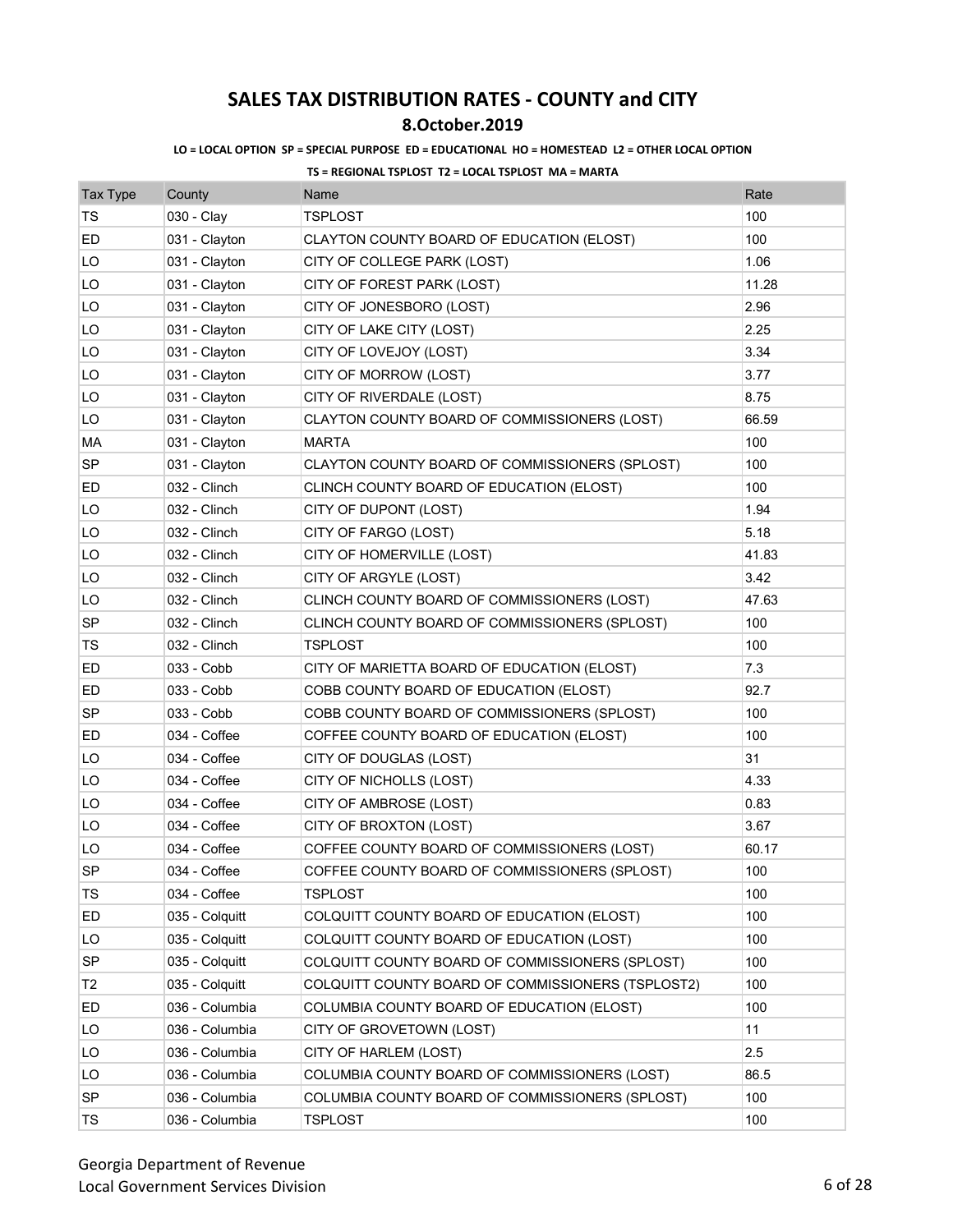## **8.October.2019**

### **LO = LOCAL OPTION SP = SPECIAL PURPOSE ED = EDUCATIONAL HO = HOMESTEAD L2 = OTHER LOCAL OPTION**

| <b>Tax Type</b> | County         | Name                                            | Rate           |
|-----------------|----------------|-------------------------------------------------|----------------|
| ED              | 037 - Cook     | COOK COUNTY BOARD OF EDUCATION (ELOST)          | 100            |
| LO              | 037 - Cook     | CITY OF CECIL (LOST)                            | 0.4            |
| LO              | 037 - Cook     | CITY OF LENOX (LOST)                            | 1.3            |
| LO              | 037 - Cook     | CITY OF SPARKS (LOST)                           | 2.3            |
| LO              | 037 - Cook     | CITY OF ADEL (LOST)                             | 5              |
| LO              | 037 - Cook     | COOK COUNTY BOARD OF COMMISSIONERS (LOST)       | 91             |
| <b>SP</b>       | 037 - Cook     | COOK COUNTY BOARD OF COMMISSIONERS (SPLOST)     | 100            |
| TS              | 037 - Cook     | TSPLOST                                         | 100            |
| ED              | 038 - Coweta   | COWETA COUNTY BOARD OF EDUCATION (ELOST)        | 100            |
| LO              | 038 - Coweta   | CITY OF GRANTVILLE (LOST)                       | 2.87           |
| LO              | 038 - Coweta   | CITY OF HARALSON (LOST)                         | 0.16           |
| LO              | 038 - Coweta   | CITY OF MORELAND (LOST)                         | 0.37           |
| LO              | 038 - Coweta   | CITY OF NEWNAN (LOST)                           | 31.19          |
| LO              | 038 - Coweta   | CITY OF PALMETTO (LOST)                         | 0.29           |
| LO              | 038 - Coweta   | CITY OF SENOIA (LOST)                           | 3.13           |
| LO              | 038 - Coweta   | CITY OF SHARPSBURG (LOST)                       | 0.32           |
| LO              | 038 - Coweta   | CITY OF TURIN (LOST)                            | 0.26           |
| LO              | 038 - Coweta   | COWETA COUNTY BOARD OF COMMISSIONERS (LOST)     | 61.41          |
| <b>SP</b>       | 038 - Coweta   | COWETA COUNTY BOARD OF COMMISSIONERS (SPLOST)   | 100            |
| ED              | 039 - Crawford | CRAWFORD COUNTY BOARD OF EDUCATION (ELOST)      | 100            |
| LO              | 039 - Crawford | CITY OF ROBERTA (LOST)                          | 20             |
| LO              | 039 - Crawford | CRAWFORD COUNTY BOARD OF COMMISSIONERS (LOST)   | 80             |
| <b>SP</b>       | 039 - Crawford | CRAWFORD COUNTY BOARD OF COMMISSIONERS (SPLOST) | 100            |
| ED              | 040 - Crisp    | CRISP COUNTY BOARD OF EDUCATION (ELOST)         | 100            |
| LO              | 040 - Crisp    | CITY OF CORDELE (LOST)                          | 49             |
| LO              | 040 - Crisp    | CITY OF ARABI (LOST)                            | $\overline{2}$ |
| LO              | 040 - Crisp    | CRISP COUNTY BOARD OF COMMISSIONERS (LOST)      | 49             |
| <b>SP</b>       | 040 - Crisp    | CRISP COUNTY BOARD OF COMMISSIONERS (SPLOST)    | 100            |
| TS              | 040 - Crisp    | TSPLOST                                         | 100            |
| ED              | 041 - Dade     | DADE COUNTY BOARD OF EDUCATION (ELOST)          | 100            |
| LO              | 041 - Dade     | CITY OF TRENTON (LOST)                          | 20             |
| LO              | 041 - Dade     | DADE COUNTY BOARD OF COMMISSIONERS (LOST)       | 80             |
| SP              | 041 - Dade     | DADE COUNTY BOARD OF COMMISSIONERS (SPLOST)     | 100            |
| ED              | 042 - Dawson   | DAWSON COUNTY BOARD OF EDUCATION (ELOST)        | 100            |
| LO              | 042 - Dawson   | CITY OF DAWSONVILLE (LOST)                      | 12             |
| LO              | 042 - Dawson   | DAWSON COUNTY BOARD OF COMMISSIONERS (LOST)     | 88             |
| <b>SP</b>       | 042 - Dawson   | DAWSON COUNTY BOARD OF COMMISSIONERS (SPLOST)   | 100            |
| ED              | 043 - Decatur  | DECATUR COUNTY BOARD OF EDUCATION (ELOST)       | 100            |
| LO              | 043 - Decatur  | CITY OF CLIMAX (LOST)                           | 1.63           |
| LO              | 043 - Decatur  | CITY OF ATTAPULGUS (LOST)                       | 2.46           |
| LO              | 043 - Decatur  | CITY OF BAINBRIDGE (LOST)                       | 41.38          |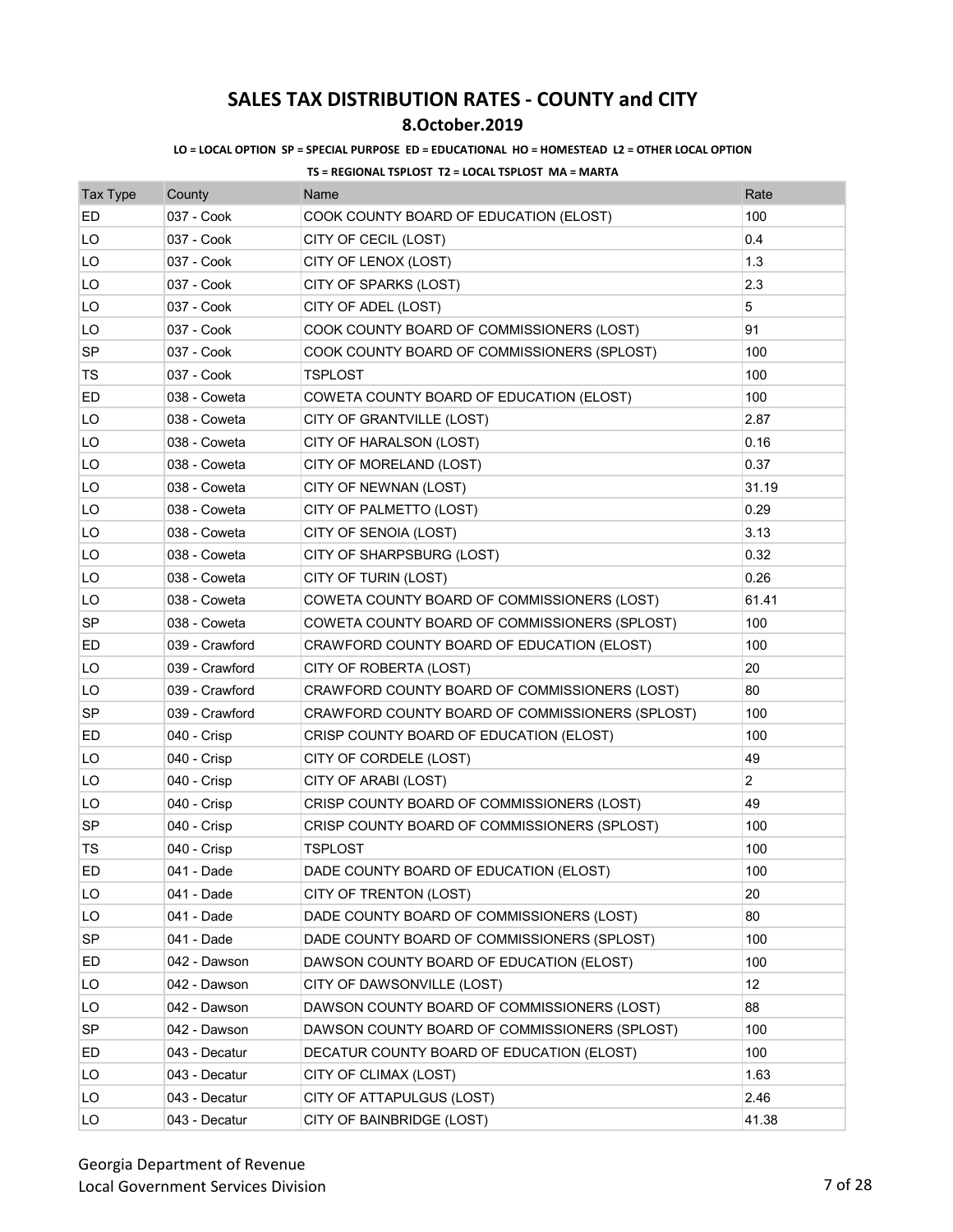## **8.October.2019**

### **LO = LOCAL OPTION SP = SPECIAL PURPOSE ED = EDUCATIONAL HO = HOMESTEAD L2 = OTHER LOCAL OPTION**

| <b>Tax Type</b> | County        | Name                                             | Rate  |
|-----------------|---------------|--------------------------------------------------|-------|
| LO              | 043 - Decatur | CITY OF BRINSON (LOST)                           | 1.08  |
| LO              | 043 - Decatur | DECATUR COUNTY BOARD OF COMMISSIONERS (LOST)     | 53.45 |
| SP              | 043 - Decatur | DECATUR COUNTY BOARD OF COMMISSIONERS (SPLOST)   | 100   |
| T <sub>2</sub>  | 043 - Decatur | DECATUR COUNTY BOARD OF COMMISSIONERS (TSPLOST2) | 100   |
| ED              | 044 - DeKalb  | CITY OF DECATUR BOARD OF EDUCATION (ELOST)       | 4.44  |
| ED              | 044 - DeKalb  | CITY OF ATLANTA BOARD OF EDUCATION (ELOST)       | 3.77  |
| ED              | 044 - DeKalb  | DEKALB COUNTY BOARD OF EDUCATION (ELOST)         | 91.79 |
| HО              | 044 - DeKalb  | DEKALB COUNTY BOARD OF COMMISSIONERS (HOST)      | 100   |
| МA              | 044 - DeKalb  | <b>MARTA</b>                                     | 100   |
| <b>SP</b>       | 044 - DeKalb  | CITY OF CHAMBLEE (SPLOST)                        | 4     |
| SP              | 044 - DeKalb  | CITY OF CLARKSTON (SPLOST)                       | 1.801 |
| <b>SP</b>       | 044 - DeKalb  | CITY OF DECATUR (SPLOST)                         | 3.224 |
| SP              | 044 - DeKalb  | CITY OF DORAVILLE (SPLOST)                       | 1.484 |
| SP              | 044 - DeKalb  | CITY OF DUNWOODY (SPLOST)                        | 6.908 |
| SP              | 044 - DeKalb  | CITY OF LITHONIA (SPLOST)                        | 0.294 |
| SP              | 044 - DeKalb  | CITY OF PINE LAKE (SPLOST)                       | 0.108 |
| <b>SP</b>       | 044 - DeKalb  | CITY OF STONE MOUNTAIN (SPLOST)                  | 0.894 |
| SP              | 044 - DeKalb  | CITY OF STONECREST(SPLOST)                       | 7.5   |
| SP              | 044 - DeKalb  | CITY OF TUCKER (SPLOST)                          | 4.991 |
| SP              | 044 - DeKalb  | CITY OF AVONDALE ESTATES (SPLOST)                | 0.445 |
| <b>SP</b>       | 044 - DeKalb  | CITY OF BROOKHAVEN (SPLOST)                      | 7.411 |
| <b>SP</b>       | 044 - DeKalb  | DEKALB COUNTY BOARD OF COMMISSIONERS (SPLOST)    | 60.94 |
| ED              | 045 - Dodge   | DODGE COUNTY BOARD OF EDUCATION (ELOST)          | 100   |
| LO              | 045 - Dodge   | TOWN OF CHAUNCEY (LOST)                          | 2.57  |
| LO              | 045 - Dodge   | CITY OF CHESTER (LOST)                           | 7.6   |
| LO              | 045 - Dodge   | CITY OF EASTMAN (LOST)                           | 31.14 |
| LO              | 045 - Dodge   | CITY OF MILAN (LOST)                             | 3.38  |
| LO              | 045 - Dodge   | CITY OF RHINE (LOST)                             | 2.82  |
| LO              | 045 - Dodge   | DODGE COUNTY BOARD OF COMMISSIONERS (LOST)       | 52.49 |
| <b>SP</b>       | 045 - Dodge   | DODGE COUNTY BOARD OF COMMISSIONERS (SPLOST)     | 100   |
| TS              | 045 - Dodge   | TSPLOST                                          | 100   |
| ED              | 046 - Dooly   | DOOLY COUNTY BOARD OF EDUCATION (ELOST)          | 100   |
| LO              | 046 - Dooly   | TOWN OF DOOLING (LOST)                           | 1.13  |
| LO              | 046 - Dooly   | CITY OF LILLY (LOST)                             | 1.6   |
| LO              | 046 - Dooly   | CITY OF PINEHURST (LOST)                         | 3.17  |
| LO              | 046 - Dooly   | CITY OF UNADILLA (LOST)                          | 16.2  |
| LO              | 046 - Dooly   | CITY OF VIENNA (LOST)                            | 19.2  |
| LO              | 046 - Dooly   | TOWN OF BYROMVILLE (LOST)                        | 3.7   |
| LO              | 046 - Dooly   | DOOLY COUNTY BOARD OF COMMISSIONERS (LOST)       | 55    |
| <b>SP</b>       | 046 - Dooly   | DOOLY COUNTY BOARD OF COMMISSIONERS (SPLOST)     | 100   |
| TS              | 046 - Dooly   | <b>TSPLOST</b>                                   | 100   |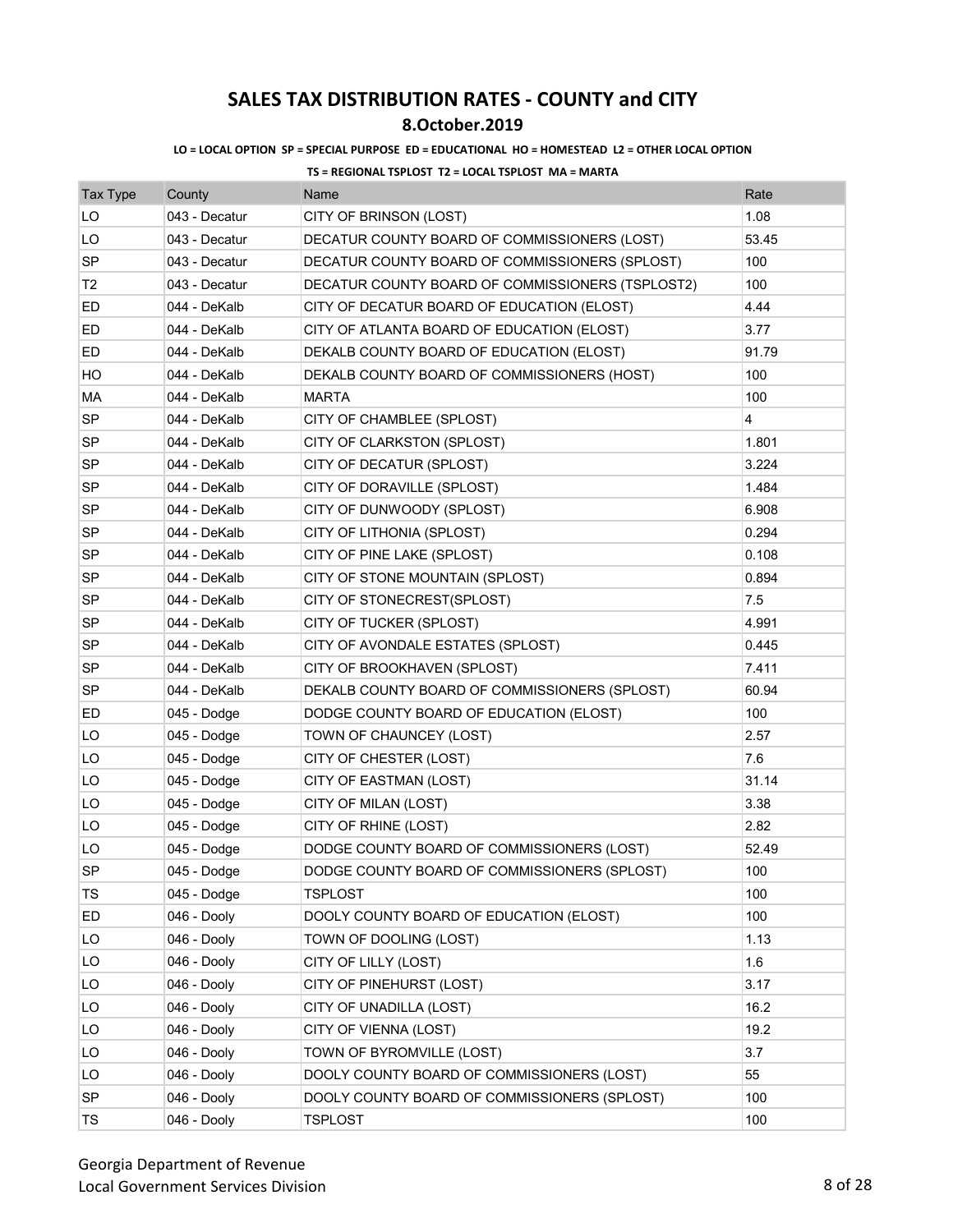## **8.October.2019**

#### **LO = LOCAL OPTION SP = SPECIAL PURPOSE ED = EDUCATIONAL HO = HOMESTEAD L2 = OTHER LOCAL OPTION**

| Tax Type       | County          | Name                                               | Rate           |
|----------------|-----------------|----------------------------------------------------|----------------|
| ED             | 047 - Dougherty | DOUGHERTY COUNTY BOARD OF EDUCATION (ELOST)        | 100            |
| LO             | 047 - Dougherty | CITY OF ALBANY (LOST)                              | 60             |
| LO             | 047 - Dougherty | DOUGHERTY COUNTY BOARD OF COMMISSIONERS (LOST)     | 40             |
| <b>SP</b>      | 047 - Dougherty | DOUGHERTY COUNTY BOARD OF COMMISSIONERS (SPLOST)   | 100            |
| T <sub>2</sub> | 047 - Dougherty | CITY OF ALBANY (TSPLOST2)                          | 67             |
| T <sub>2</sub> | 047 - Dougherty | DOUGHERTY COUNTY BOARD OF COMMISSIONERS (TSPLOST2) | 33             |
| ED             | 048 - Douglas   | DOUGLAS COUNTY BOARD OF EDUCATION (ELOST)          | 100            |
| LO             | 048 - Douglas   | CITY OF DOUGLASVILLE (LOST)                        | 28.47          |
| LO             | 048 - Douglas   | CITY OF VILLA RICA (LOST)                          | 5.19           |
| LO             | 048 - Douglas   | CITY OF AUSTELL (LOST)                             | 0.04           |
| LO             | 048 - Douglas   | DOUGLAS COUNTY BOARD OF COMMISSIONERS (LOST)       | 66.3           |
| <b>SP</b>      | 048 - Douglas   | DOUGLAS COUNTY BOARD OF COMMISSIONERS (SPLOST)     | 100            |
| ED             | 049 - Early     | EARLY COUNTY BOARD OF EDUCATION (ELOST)            | 100            |
| LO             | 049 - Early     | CITY OF DAMASCUS (LOST)                            | 2              |
| LO             | 049 - Early     | TOWN OF JAKIN (LOST)                               | 1.25           |
| LO             | 049 - Early     | CITY OF ARLINGTON (LOST)                           | 3.1            |
| LO             | 049 - Early     | CITY OF BLAKELY (LOST)                             | 40             |
| LO             | 049 - Early     | EARLY COUNTY BOARD OF COMMISSIONERS (LOST)         | 53.65          |
| SP             | 049 - Early     | EARLY COUNTY BOARD OF COMMISSIONERS (SPLOST)       | 100            |
| T2             | 049 - Early     | EARLY COUNTY (TSPLOST2)                            | 100            |
| ED             | 050 - Echols    | ECHOLS COUNTY BOARD OF EDUCATION (ELOST)           | 100            |
| LO             | 050 - Echols    | ECHOLS COUNTY BOARD OF COMMISSIONERS (LOST)        | 100            |
| <b>SP</b>      | 050 - Echols    | ECHOLS COUNTY BOARD OF COMMISSIONERS (SPLOST)      | 100            |
| TS             | 050 - Echols    | <b>TSPLOST</b>                                     | 100            |
| ED             | 051 - Effingham | EFFINGHAM COUNTY BOARD OF EDUCATION (ELOST)        | 100            |
| LO             | 051 - Effingham | CITY OF GUYTON (LOST)                              | 3.02           |
| LO             | 051 - Effingham | CITY OF RINCON (LOST)                              | 16.71          |
| LO             | 051 - Effingham | CITY OF SPRINGFIELD (LOST)                         | 5.86           |
| LO             | 051 - Effingham | EFFINGHAM COUNTY BOARD OF COMMISSIONERS (LOST)     | 74.41          |
| SP             | 051 - Effingham | EFFINGHAM COUNTY BOARD OF COMMISSIONERS (SPLOST)   | 100            |
| ED             | 052 - Elbert    | ELBERT COUNTY BOARD OF EDUCATION (ELOST)           | 100            |
| LO             | 052 - Elbert    | CITY OF ELBERTON (LOST)                            | 29             |
| LO             | 052 - Elbert    | CITY OF BOWMAN (LOST)                              | 5              |
| LO             | 052 - Elbert    | ELBERT COUNTY BOARD OF COMMISSIONERS (LOST)        | 66             |
| SP             | 052 - Elbert    | ELBERT COUNTY BOARD OF COMMISSIONERS (SPLOST)      | 100            |
| T <sub>2</sub> | 052 - Elbert    | CITY OF ELBERTON (TSPLOST2)                        | 23             |
| T <sub>2</sub> | 052 - Elbert    | CITY OF BOWMAN (TSPLOST2)                          | $\overline{4}$ |
| T <sub>2</sub> | 052 - Elbert    | ELBERT COUNTY BOARD OF COMMISSIONERS (TSPLOST2)    | 73             |
| ED             | 053 - Emanuel   | EMANUEL COUNTY BOARD OF EDUCATION (ELOST)          | 100            |
| LO             | 053 - Emanuel   | CITY OF GARFIELD (LOST)                            | 0.89           |
| LO             | 053 - Emanuel   | CITY OF NUNEZ (LOST)                               | 0.65           |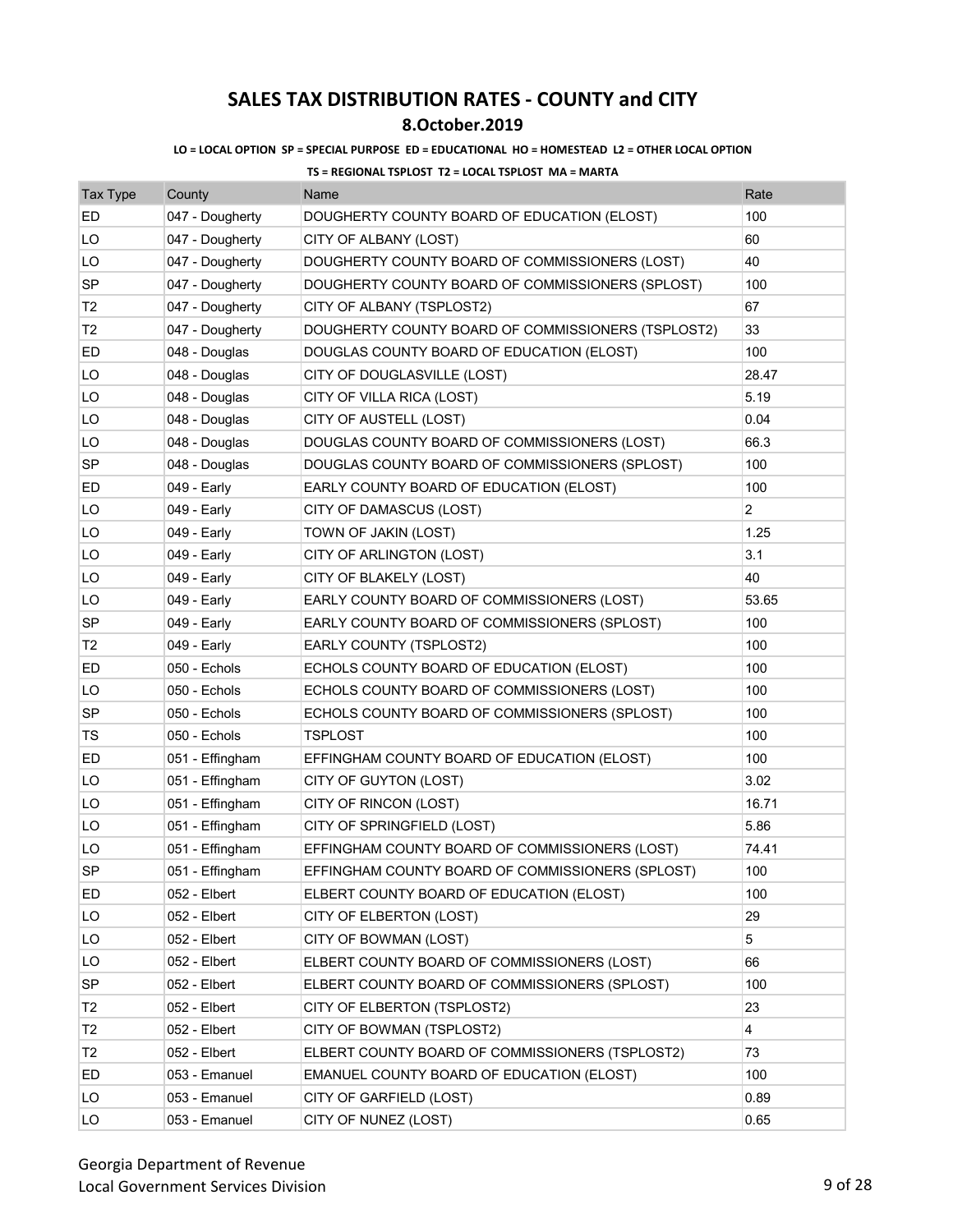## **8.October.2019**

### **LO = LOCAL OPTION SP = SPECIAL PURPOSE ED = EDUCATIONAL HO = HOMESTEAD L2 = OTHER LOCAL OPTION**

| <b>Tax Type</b> | County         | Name                                           | Rate         |
|-----------------|----------------|------------------------------------------------|--------------|
| LO              | 053 - Emanuel  | CITY OF OAK PARK (LOST)                        | 2.14         |
| LO              | 053 - Emanuel  | CITY OF STILLMORE (LOST)                       | 2.35         |
| LO              | 053 - Emanuel  | CITY OF SUMMERTOWN (LOST)                      | 0.71         |
| LO              | 053 - Emanuel  | CITY OF SWAINSBORO (LOST)                      | 34.402       |
| LO              | 053 - Emanuel  | CITY OF TWIN CITY (LOST)                       | 7.71         |
| LO              | 053 - Emanuel  | CITY OF ADRIAN (LOST)                          | 2.94         |
| LO              | 053 - Emanuel  | EMANUEL COUNTY BOARD OF COMMISSIONERS (LOST)   | 48.208       |
| SP              | 053 - Emanuel  | EMANUEL COUNTY BOARD OF COMMISSIONERS (SPLOST) | 100          |
| TS              | 053 - Emanuel  | <b>TSPLOST</b>                                 | 100          |
| ED              | 054 - Evans    | EVANS COUNTY BOARD OF EDUCATION (ELOST)        | 100          |
| LO              | 054 - Evans    | CITY OF CLAXTON (LOST)                         | 29           |
| LO              | 054 - Evans    | CITY OF DAISY (LOST)                           | 1            |
| LO              | 054 - Evans    | CITY OF HAGAN (LOST)                           | 9            |
| LO              | 054 - Evans    | CITY OF BELLVILLE (LOST)                       | $\mathbf{1}$ |
| LO              | 054 - Evans    | EVANS COUNTY BOARD OF COMMISSIONERS (LOST)     | 60           |
| <b>SP</b>       | 054 - Evans    | EVANS COUNTY BOARD OF COMMISSIONERS (SPLOST)   | 100          |
| TS              | 054 - Evans    | <b>TSPLOST</b>                                 | 100          |
| ED              | 055 - Fannin   | FANNIN COUNTY BOARD OF EDUCATION (ELOST)       | 100          |
| LO              | 055 - Fannin   | CITY OF MCCAYSVILLE (LOST)                     | 10.25        |
| LO              | 055 - Fannin   | CITY OF BLUE RIDGE (LOST)                      | 14           |
| LO              | 055 - Fannin   | FANNIN COUNTY BOARD OF COMMISSIONERS (LOST)    | 75.75        |
| SP              | 055 - Fannin   | FANNIN COUNTY BOARD OF COMMISSIONERS (SPLOST)  | 100          |
| ED              | 056 - Fayette  | FAYETTE COUNTY BOARD OF EDUCATION (ELOST)      | 100          |
| LO              | 056 - Fayette  | CITY OF FAYETTEVILLE (LOST)                    | 14.949       |
| LO              | 056 - Fayette  | CITY OF PEACHTREE CITY (LOST)                  | 29.749       |
| LO              | 056 - Fayette  | TOWN OF TYRONE (LOST)                          | 6.352        |
| LO              | 056 - Fayette  | TOWN OF BROOKS (LOST)                          | 0.45         |
| LO              | 056 - Fayette  | FAYETTE COUNTY BOARD OF COMMISSIONERS (LOST)   | 48.5         |
| <b>SP</b>       | 056 - Fayette  | FAYETTE COUNTY BOARD OF COMMISSIONERS (SPLOST) | 100          |
| ED              | 057 - Floyd    | CITY OF ROME BOARD OF EDUCATION (ELOST)        | 39.9         |
| ED              | 057 - Floyd    | FLOYD COUNTY BOARD OF EDUCATION (ELOST)        | 60.1         |
| LO              | 057 - Floyd    | CITY OF CAVE SPRING (LOST)                     | 1.8          |
| LO              | 057 - Floyd    | CITY OF ROME (LOST)                            | 41.7         |
| LO              | 057 - Floyd    | FLOYD COUNTY BOARD OF COMMISSIONERS (LOST)     | 56.5         |
| SP              | 057 - Floyd    | FLOYD COUNTY BOARD OF COMMISSIONERS (SPLOST)   | 100          |
| ED              | 058 - Forsyth  | FORSYTH COUNTY BOARD OF EDUCATION (ELOST)      | 100          |
| LO              | 058 - Forsyth  | CITY OF CUMMING (LOST)                         | 13           |
| LO              | 058 - Forsyth  | FORSYTH COUNTY BOARD OF COMMISSIONERS (LOST)   | 87           |
| SP              | 058 - Forsyth  | FORSYTH COUNTY BOARD OF COMMISSIONERS (SPLOST) | 100          |
| ED              | 059 - Franklin | FRANKLIN COUNTY BOARD OF EDUCATION (ELOST)     | 100          |
| LO              | 059 - Franklin | CITY OF CARNESVILLE (LOST)                     | 3            |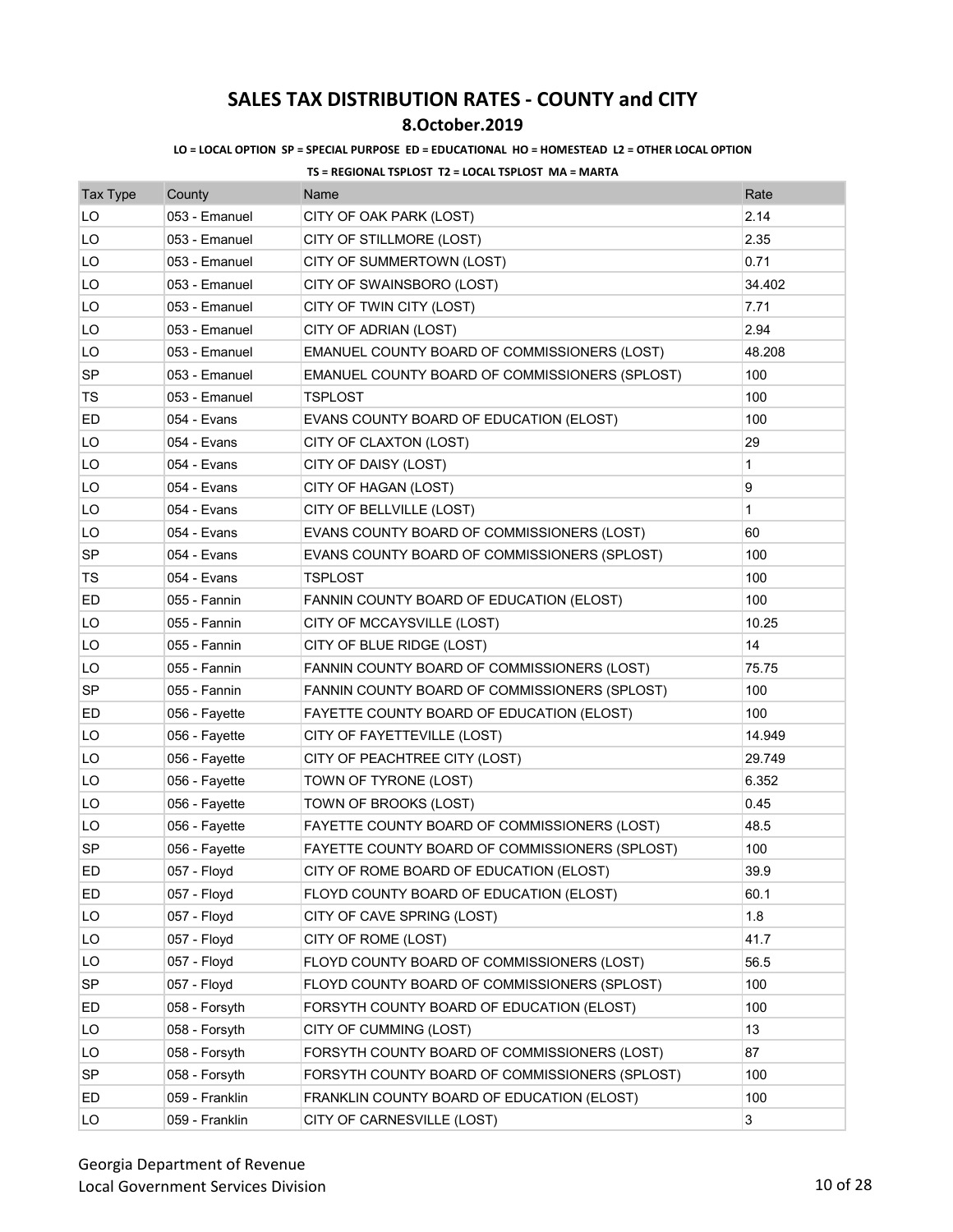## **8.October.2019**

### **LO = LOCAL OPTION SP = SPECIAL PURPOSE ED = EDUCATIONAL HO = HOMESTEAD L2 = OTHER LOCAL OPTION**

| <b>Tax Type</b> | County         | Name                                            | Rate    |
|-----------------|----------------|-------------------------------------------------|---------|
| LO              | 059 - Franklin | CITY OF FRANKLIN SPRINGS (LOST)                 | 5.3     |
| LO              | 059 - Franklin | CITY OF LAVONIA (LOST)                          | 13.3    |
| LO              | 059 - Franklin | CITY OF ROYSTON (LOST)                          | 11.6    |
| LO              | 059 - Franklin | CITY OF CANON (LOST)                            | 4.2     |
| LO              | 059 - Franklin | FRANKLIN COUNTY BOARD OF COMMISSIONERS (LOST)   | 62.6    |
| <b>SP</b>       | 059 - Franklin | FRANKLIN COUNTY BOARD OF COMMISSIONERS (SPLOST) | 100     |
| ED              | 060 - Fulton   | CITY OF ATLANTA BOARD OF EDUCATION (ELOST)      | 34.82   |
| ED.             | 060 - Fulton   | FULTON COUNTY BOARD OF EDUCATION (ELOST)        | 65.18   |
| LO              | 060 - Fulton   | CITY OF CHATTAHOOCHEE HILLS (LOST)              | 0.2672  |
| LO              | 060 - Fulton   | CITY OF COLLEGE PARK (LOST)                     | 1.3079  |
| LO              | 060 - Fulton   | CITY OF EAST POINT (LOST)                       | 3.959   |
| LO              | 060 - Fulton   | CITY OF FAIRBURN (LOST)                         | 1.4829  |
| LO              | 060 - Fulton   | CITY OF HAPEVILLE (LOST)                        | 0.6856  |
| LO              | 060 - Fulton   | CITY OF JOHNS CREEK (LOST)                      | 7.7815  |
| LO              | 060 - Fulton   | CITY OF MILTON (LOST)                           | 3.3124  |
| LO              | 060 - Fulton   | CITY OF MOUNTAIN PARK (LOST)                    | 0.055   |
| LO              | 060 - Fulton   | CITY OF PALMETTO (LOST)                         | 0.4247  |
| LO              | 060 - Fulton   | CITY OF ROSWELL (LOST)                          | 8.9598  |
| LO              | 060 - Fulton   | CITY OF SANDY SPRINGS (LOST)                    | 9.5183  |
| LO              | 060 - Fulton   | CITY OF SOUTH FULTON (LOST)                     | 9.0206  |
| LO              | 060 - Fulton   | CITY OF UNION CITY (LOST)                       | 1.9732  |
| LO              | 060 - Fulton   | CITY OF ALPHARETTA (LOST)                       | 5.8367  |
| LO              | 060 - Fulton   | CITY OF ATLANTA (LOST)                          | 40.4358 |
| LO              | 060 - Fulton   | FULTON COUNTY BOARD OF COMMISSIONERS (LOST)     | 4.9794  |
| МA              | 060 - Fulton   | <b>MARTA</b>                                    | 100     |
| T <sub>2</sub>  | 060 - Fulton   | CITY OF CHATTAHOOCHEE HILLS (TSPLOST2)          | 0.47    |
| T2              | 060 - Fulton   | CITY OF COLLEGE PARK (TSPLOST2)                 | 2.29    |
| T <sub>2</sub>  | 060 - Fulton   | CITY OF EAST POINT (TSPLOST2)                   | 6.13    |
| T <sub>2</sub>  | 060 - Fulton   | CITY OF FAIRBURN (TSPLOST2)                     | 2.42    |
| T <sub>2</sub>  | 060 - Fulton   | CITY OF HAPEVILLE (TSPLOST2)                    | 1.15    |
| T <sub>2</sub>  | 060 - Fulton   | CITY OF JOHNS CREEK (TSPLOST2)                  | 14.41   |
| T <sub>2</sub>  | 060 - Fulton   | CITY OF MILTON (TSPLOST2)                       | 6.49    |
| T <sub>2</sub>  | 060 - Fulton   | CITY OF MOUNTAIN PARK (TSPLOST2)                | 0.1     |
| T <sub>2</sub>  | 060 - Fulton   | CITY OF PALMETTO (TSPLOST2)                     | 0.76    |
| T <sub>2</sub>  | 060 - Fulton   | CITY OF ROSWELL (TSPLOST2)                      | 16.34   |
| T2              | 060 - Fulton   | CITY OF SANDY SPRINGS (TSPLOST2)                | 18.22   |
| T <sub>2</sub>  | 060 - Fulton   | CITY OF UNION CITY (TSPLOST2)                   | 3.6     |
| T2              | 060 - Fulton   | CITY OF ALPHARETTA (TSPLOST2)                   | 11.02   |
| T <sub>2</sub>  | 060 - Fulton   | FULTON COUNTY (TSPLOST2)                        | 16.6    |
| ED              | 061 - Gilmer   | GILMER COUNTY BOARD OF EDUCATION (ELOST)        | 100     |
| LO              | 061 - Gilmer   | CITY OF EAST ELLIJAY (LOST)                     | 9       |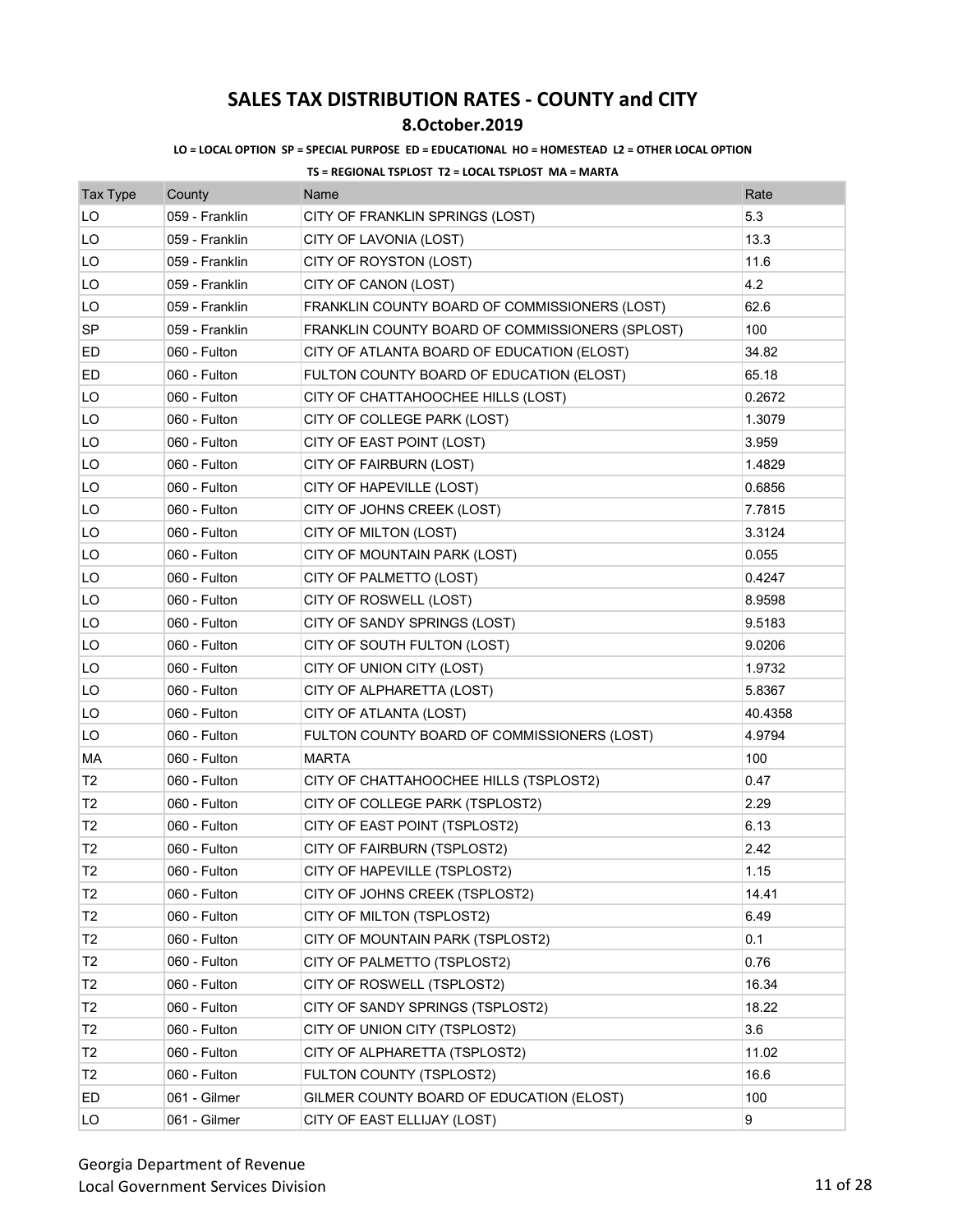## **8.October.2019**

### **LO = LOCAL OPTION SP = SPECIAL PURPOSE ED = EDUCATIONAL HO = HOMESTEAD L2 = OTHER LOCAL OPTION**

| <b>Tax Type</b> | County          | Name                                             | Rate           |
|-----------------|-----------------|--------------------------------------------------|----------------|
| LO              | 061 - Gilmer    | CITY OF ELLIJAY (LOST)                           | 16             |
| LO              | 061 - Gilmer    | GILMER COUNTY BOARD OF COMMISSIONERS (LOST)      | 75             |
| <b>SP</b>       | 061 - Gilmer    | GILMER COUNTY BOARD OF COMMISSIONERS (SPLOST)    | 100            |
| ED              | 062 - Glascock  | GLASCOCK COUNTY BOARD OF EDUCATION (ELOST)       | 100            |
| LO              | 062 - Glascock  | CITY OF EDGEHILL (LOST)                          | $\overline{2}$ |
| LO              | 062 - Glascock  | CITY OF GIBSON (LOST)                            | 30             |
| LO              | 062 - Glascock  | TOWN OF MITCHELL (LOST)                          | 10             |
| LO              | 062 - Glascock  | GLASCOCK COUNTY BOARD OF COMMISSIONERS (LOST)    | 58             |
| <b>SP</b>       | 062 - Glascock  | GLASCOCK COUNTY BOARD OF COMMISSIONERS (SPLOST)  | 100            |
| TS              | 062 - Glascock  | <b>TSPLOST</b>                                   | 100            |
| ED              | 063 - Glynn     | GLYNN COUNTY BOARD OF EDUCATION (ELOST)          | 100            |
| LO              | 063 - Glynn     | CITY OF BRUNSWICK (LOST)                         | 27             |
| LO              | 063 - Glynn     | GLYNN COUNTY BOARD OF COMMISSIONERS (LOST)       | 73             |
| SP              | 063 - Glynn     | GLYNN COUNTY BOARD OF COMMISSIONERS (SPLOST)     | 100            |
| ED              | 064 - Gordon    | CITY OF CALHOUN BOARD OF EDUCATION (ELOST)       | 37.8           |
| ED              | 064 - Gordon    | GORDON COUNTY BOARD OF EDUCATION (ELOST)         | 62.2           |
| LO              | 064 - Gordon    | CITY OF FAIRMOUNT (LOST)                         | 1.3            |
| LO              | 064 - Gordon    | CITY OF RESACA (LOST)                            | $\mathbf{1}$   |
| LO              | 064 - Gordon    | CITY OF CALHOUN (LOST)                           | 34.35          |
| LO              | 064 - Gordon    | GORDON COUNTY BOARD OF COMMISSIONERS (LOST)      | 63.35          |
| SP              | 064 - Gordon    | GORDON COUNTY BOARD OF COMMISSIONERS (SPLOST)    | 100            |
| ED              | 065 - Grady     | GRADY COUNTY BOARD OF EDUCATION (ELOST)          | 100            |
| LO              | 065 - Grady     | CITY OF WHIGHAM (LOST)                           | 1.9            |
| LO              | 065 - Grady     | CITY OF CAIRO (LOST)                             | 38.4           |
| LO              | 065 - Grady     | GRADY COUNTY BOARD OF COMMISSIONERS (LOST)       | 59.7           |
| <b>SP</b>       | 065 - Grady     | GRADY COUNTY BOARD OF COMMISSIONERS (SPLOST)     | 100            |
| ED              | 066 - Greene    | GREENE COUNTY BOARD OF EDUCATION (ELOST)         | 100            |
| LO              | 066 - Greene    | CITY OF GREENSBORO (LOST)                        | 18.33          |
| LO              | 066 - Greene    | TOWN OF SILOAM (LOST)                            | 1.54           |
| LO              | 066 - Greene    | CITY OF UNION POINT (LOST)                       | 8.83           |
| LO              | 066 - Greene    | CITY OF WHITE PLAINS (LOST)                      | 1.55           |
| LO              | 066 - Greene    | CITY OF WOODVILLE (LOST)                         | 1.75           |
| LO              | 066 - Greene    | GREENE COUNTY BOARD OF COMMISSIONERS (LOST)      | 68             |
| <b>SP</b>       | 066 - Greene    | GREENE COUNTY BOARD OF COMMISSIONERS (SPLOST)    | 100            |
| ED              | 067 - Gwinnett  | CITY OF BUFORD BOARD OF EDUCATION (ELOST)        | 2.52           |
| ED              | 067 - Gwinnett  | GWINNETT COUNTY BOARD OF EDUCATION (ELOST)       | 97.48          |
| <b>SP</b>       | 067 - Gwinnett  | GWINNETT COUNTY BOARD OF COMMISSIONERS (SPLOST)  | 100            |
| ED              | 068 - Habersham | HABERSHAM COUNTY BOARD OF EDUCATION (ELOST)      | 100            |
| LO              | 068 - Habersham | HABERSHAM COUNTY BOARD OF EDUCATION (LOST)       | 100            |
| <b>SP</b>       | 068 - Habersham | HABERSHAM COUNTY BOARD OF COMMISSIONERS (SPLOST) | 100            |
| ED              | 069 - Hall      | CITY OF GAINESVILLE BOARD OF EDUCATION (ELOST)   | 22.47          |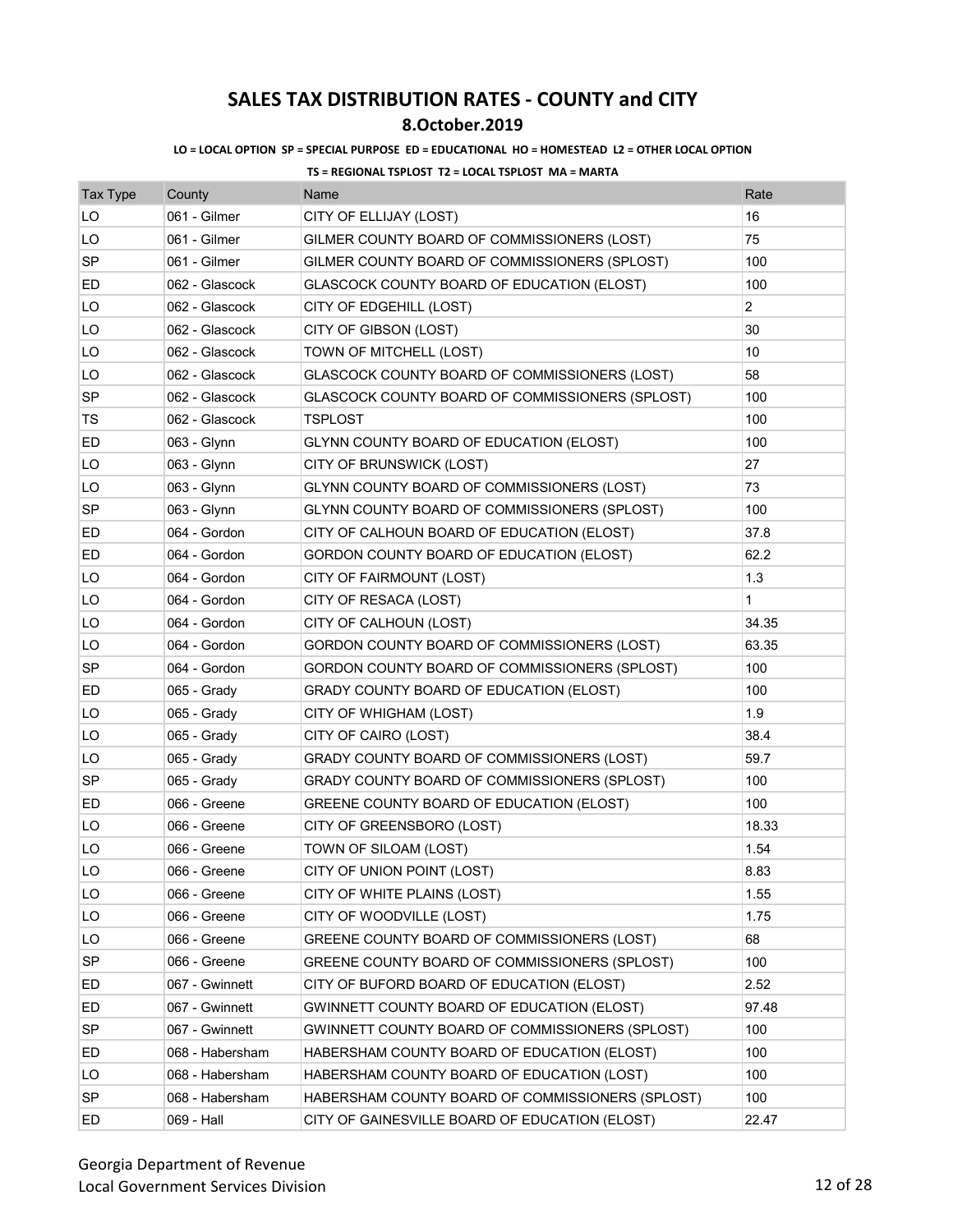## **8.October.2019**

#### **LO = LOCAL OPTION SP = SPECIAL PURPOSE ED = EDUCATIONAL HO = HOMESTEAD L2 = OTHER LOCAL OPTION**

| <b>Tax Type</b> | County         | Name                                              | Rate  |
|-----------------|----------------|---------------------------------------------------|-------|
| <b>ED</b>       | 069 - Hall     | CITY OF BUFORD BOARD OF EDUCATION (ELOST)         | 0     |
| ED              | 069 - Hall     | HALL COUNTY BOARD OF EDUCATION (ELOST)            | 77.53 |
| LO              | 069 - Hall     | TOWN OF CLERMONT (LOST)                           | 0.45  |
| LO              | 069 - Hall     | CITY OF FLOWERY BRANCH (LOST)                     | 2.92  |
| LO              | 069 - Hall     | CITY OF GAINESVILLE (LOST)                        | 17.38 |
| LO              | 069 - Hall     | CITY OF GILLSVILLE (LOST)                         | 0.11  |
| LO              | 069 - Hall     | CITY OF LULA (LOST)                               | 1.34  |
| LO              | 069 - Hall     | CITY OF OAKWOOD (LOST)                            | 2.04  |
| LO              | 069 - Hall     | CITY OF BRASELTON (LOST)                          | 0.87  |
| LO              | 069 - Hall     | CITY OF BUFORD (LOST)                             | 0.49  |
| LO              | 069 - Hall     | HALL COUNTY BOARD OF COMMISSIONERS (LOST)         | 74.4  |
| SP              | 069 - Hall     | HALL COUNTY BOARD OF COMMISSIONERS (SPLOST)       | 100   |
| ED              | 070 - Hancock  | HANCOCK COUNTY BOARD OF EDUCATION (ELOST)         | 100   |
| LO              | 070 - Hancock  | CITY OF SPARTA (LOST)                             | 37    |
| LO              | 070 - Hancock  | HANCOCK COUNTY BOARD OF COMMISSIONERS (LOST)      | 63    |
| <b>SP</b>       | 070 - Hancock  | HANCOCK COUNTY BOARD OF COMMISSIONERS (SPLOST)    | 100   |
| TS              | 070 - Hancock  | TSPLOST                                           | 100   |
| ED              | 071 - Haralson | CITY OF BREMEN BOARD OF EDUCATION (ELOST)         | 38.9  |
| ED              | 071 - Haralson | HARALSON COUNTY BOARD OF EDUCATION (ELOST)        | 61.1  |
| LO              | 071 - Haralson | CITY OF TALLAPOOSA (LOST)                         | 16    |
| LO              | 071 - Haralson | CITY OF TEMPLE (LOST)                             | 0.16  |
| LO              | 071 - Haralson | CITY OF WACO (LOST)                               | 2.68  |
| LO              | 071 - Haralson | CITY OF BREMEN (LOST)                             | 26.71 |
| LO              | 071 - Haralson | CITY OF BUCHANAN (LOST)                           | 5.09  |
| LO              | 071 - Haralson | HARALSON COUNTY BOARD OF COMMISSIONERS (LOST)     | 49.36 |
| <b>SP</b>       | 071 - Haralson | HARALSON COUNTY BOARD OF COMMISSIONERS (SPLOST)   | 100   |
| T <sub>2</sub>  | 071 - Haralson | CITY OF TALLAPOOSA (TSPLOST2)                     | 11.01 |
| T2              | 071 - Haralson | CITY OF TEMPLE (TSPLOST2)                         | 0.16  |
| T <sub>2</sub>  | 071 - Haralson | CITY OF WACO (TSPLOST2)                           | 1.79  |
| T <sub>2</sub>  | 071 - Haralson | CITY OF BREMEN (TSPLOST2)                         | 21.45 |
| T <sub>2</sub>  | 071 - Haralson | CITY OF BUCHANAN (TSPLOST2)                       | 3.84  |
| T <sub>2</sub>  | 071 - Haralson | HARALSON COUNTY BOARD OF COMMISSIONERS (TSPLOST2) | 61.75 |
| ED              | 072 - Harris   | HARRIS COUNTY BOARD OF EDUCATION (ELOST)          | 100   |
| LO              | 072 - Harris   | CITY OF HAMILTON (LOST)                           | 5.6   |
| LO              | 072 - Harris   | CITY OF PINE MOUNTAIN (LOST)                      | 7.35  |
| LO              | 072 - Harris   | CITY OF SHILOH (LOST)                             | 2.8   |
| LO              | 072 - Harris   | CITY OF WAVERLY HALL (LOST)                       | 5.65  |
| LO              | 072 - Harris   | CITY OF WEST POINT (LOST)                         | 5.6   |
| LO              | 072 - Harris   | HARRIS COUNTY BOARD OF COMMISSIONERS (LOST)       | 73    |
| SP              | 072 - Harris   | HARRIS COUNTY BOARD OF COMMISSIONERS (SPLOST)     | 100   |
| TS              | 072 - Harris   | <b>TSPLOST</b>                                    | 100   |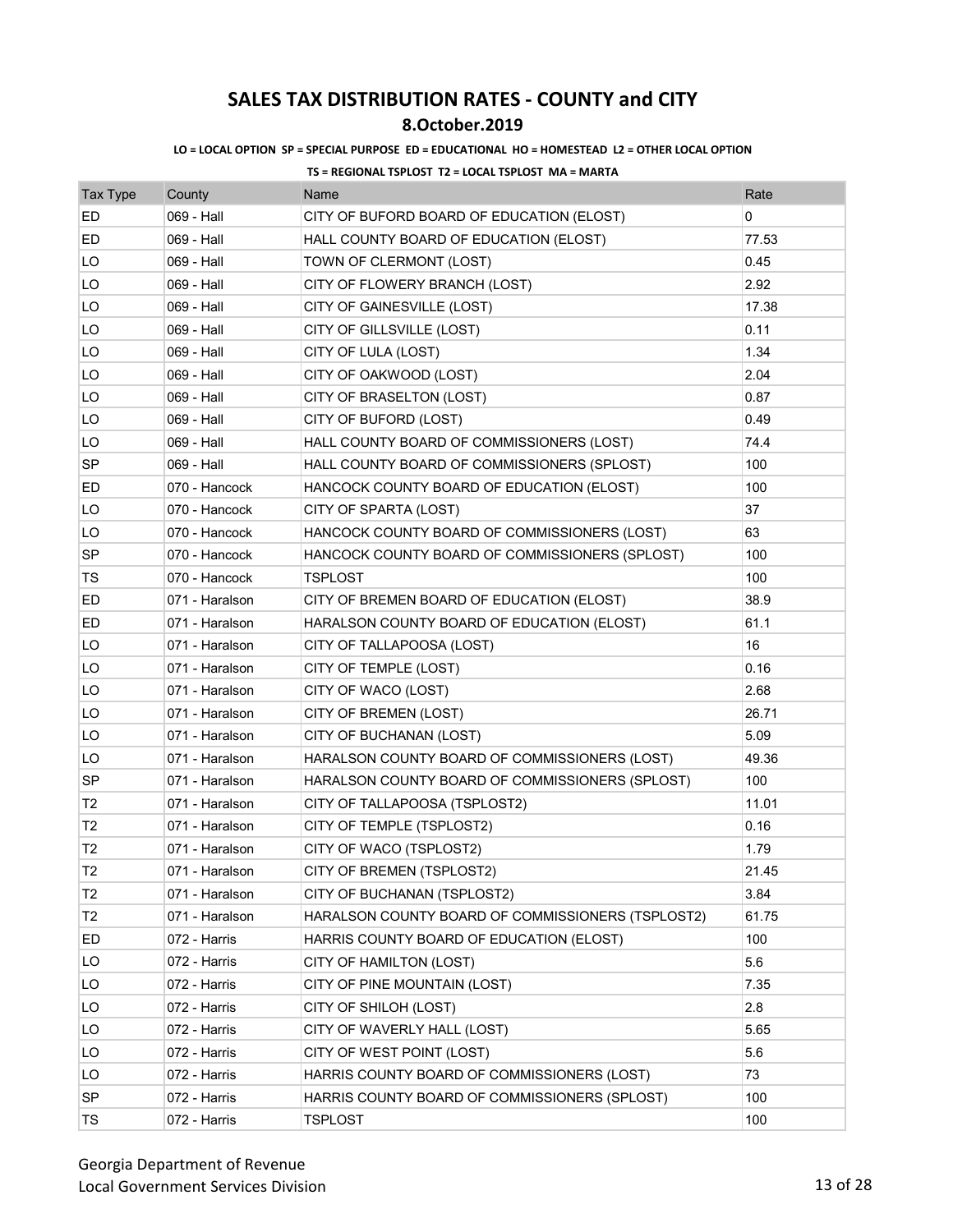## **8.October.2019**

#### **LO = LOCAL OPTION SP = SPECIAL PURPOSE ED = EDUCATIONAL HO = HOMESTEAD L2 = OTHER LOCAL OPTION**

| <b>Tax Type</b> | County        | Name                                           | Rate         |
|-----------------|---------------|------------------------------------------------|--------------|
| ED              | 073 - Hart    | HART COUNTY BOARD OF EDUCATION (ELOST)         | 100          |
| LO              | 073 - Hart    | CITY OF HARTWELL (LOST)                        | 21           |
| LO              | 073 - Hart    | CITY OF ROYSTON (LOST)                         | 4.25         |
| LO              | 073 - Hart    | CITY OF BOWERSVILLE (LOST)                     | $\mathbf{1}$ |
| LO              | 073 - Hart    | CITY OF CANON (LOST)                           | 0.25         |
| LO              | 073 - Hart    | HART COUNTY BOARD OF COMMISSIONERS (LOST)      | 73.5         |
| SP              | 073 - Hart    | HART COUNTY BOARD OF COMMISSIONERS (SPLOST)    | 100          |
| ED              | 074 - Heard   | HEARD COUNTY BOARD OF EDUCATION (ELOST)        | 100          |
| LO              | 074 - Heard   | TOWN OF CENTRALHATCHEE (LOST)                  | 4.5          |
| LO              | 074 - Heard   | CITY OF EPHESUS (LOST)                         | 4.5          |
| LO              | 074 - Heard   | CITY OF FRANKLIN (LOST)                        | 12           |
| LO              | 074 - Heard   | HEARD COUNTY BOARD OF COMMISSIONERS (LOST)     | 79           |
| SP              | 074 - Heard   | HEARD COUNTY BOARD OF COMMISSIONERS (SPLOST)   | 100          |
| ED              | 075 - Henry   | HENRY COUNTY BOARD OF EDUCATION (ELOST)        | 100          |
| LO              | 075 - Henry   | CITY OF HAMPTON (LOST)                         | 6.7          |
| LO              | $075 -$ Henry | CITY OF LOCUST GROVE (LOST)                    | 5.94         |
| LO              | 075 - Henry   | CITY OF MCDONOUGH (LOST)                       | 10           |
| LO              | 075 - Henry   | CITY OF STOCKBRIDGE (LOST)                     | 11.36        |
| LO              | 075 - Henry   | HENRY COUNTY BOARD OF COMMISSIONERS (LOST)     | 66           |
| <b>SP</b>       | 075 - Henry   | HENRY COUNTY BOARD OF COMMISSIONERS (SPLOST)   | 100          |
| ED              | 076 - Houston | HOUSTON COUNTY BOARD OF EDUCATION (ELOST)      | 100          |
| LO              | 076 - Houston | HOUSTON COUNTY BOARD OF EDUCATION (LOST)       | 100          |
| <b>SP</b>       | 076 - Houston | HOUSTON COUNTY BOARD OF COMMISSIONERS (SPLOST) | 100          |
| ED              | 077 - Irwin   | IRWIN COUNTY BOARD OF EDUCATION (ELOST)        | 100          |
| LO              | 077 - Irwin   | CITY OF OCILLA (LOST)                          | 38           |
| LO              | 077 - Irwin   | IRWIN COUNTY BOARD OF COMMISSIONERS (LOST)     | 62           |
| <b>SP</b>       | 077 - Irwin   | IRWIN COUNTY BOARD OF COMMISSIONERS (SPLOST)   | 100          |
| TS              | 077 - Irwin   | TSPLOST                                        | 100          |
| ED              | 078 - Jackson | CITY OF COMMERCE BOARD OF EDUCATION (ELOST)    | 12.48        |
| ED              | 078 - Jackson | CITY OF JEFFERSON BOARD OF EDUCATION (ELOST)   | 27.375       |
| ED              | 078 - Jackson | JACKSON COUNTY BOARD OF EDUCATION (ELOST)      | 60.145       |
| LO              | 078 - Jackson | CITY OF COMMERCE (LOST)                        | 10.87        |
| LO              | 078 - Jackson | CITY OF HOSCHTON (LOST)                        | 2.29         |
| LO              | 078 - Jackson | CITY OF JEFFERSON (LOST)                       | 15.67        |
| LO              | 078 - Jackson | CITY OF MAYSVILLE (LOST)                       | 1.45         |
| LO              | 078 - Jackson | CITY OF NICHOLSON (LOST)                       | 2.82         |
| LO              | 078 - Jackson | CITY OF PENDERGRASS (LOST)                     | 0.7          |
| LO              | 078 - Jackson | CITY OF TALMO (LOST)                           | 0.3          |
| LO              | 078 - Jackson | TOWN OF ARCADE (LOST)                          | 2.97         |
| LO              | 078 - Jackson | CITY OF BRASELTON (LOST)                       | 2.93         |
| LO              | 078 - Jackson | JACKSON COUNTY BOARD OF COMMISSIONERS (LOST)   | 60           |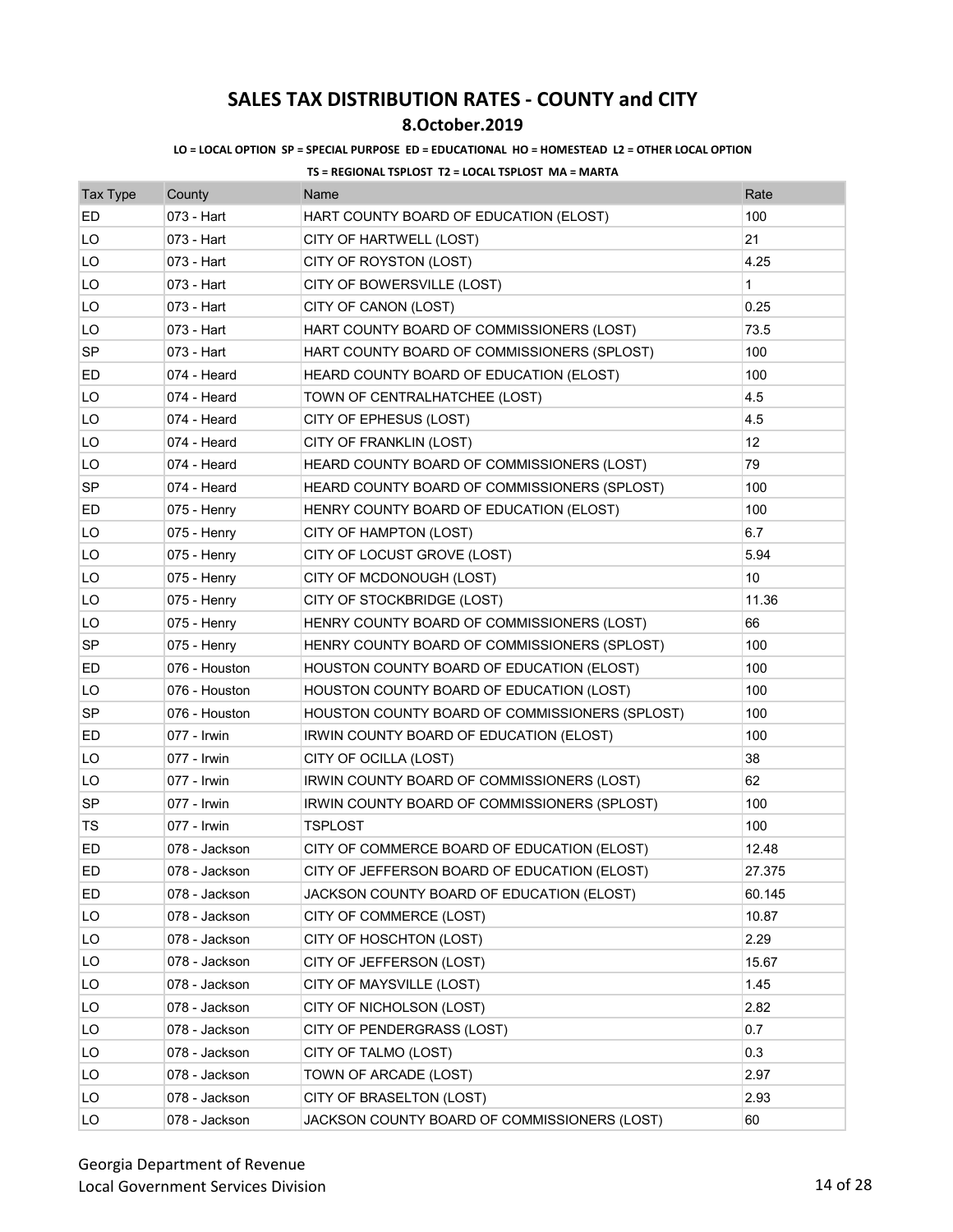## **8.October.2019**

### **LO = LOCAL OPTION SP = SPECIAL PURPOSE ED = EDUCATIONAL HO = HOMESTEAD L2 = OTHER LOCAL OPTION**

| <b>Tax Type</b> | County           | Name                                              | Rate    |
|-----------------|------------------|---------------------------------------------------|---------|
| <b>SP</b>       | 078 - Jackson    | JACKSON COUNTY BOARD OF COMMISSIONERS (SPLOST)    | 100     |
| ED              | 079 - Jasper     | JASPER COUNTY BOARD OF EDUCATION (ELOST)          | 100     |
| LO              | 079 - Jasper     | CITY OF MONTICELLO (LOST)                         | 30      |
| LO              | 079 - Jasper     | TOWN OF SHADY DALE (LOST)                         | 3       |
| LO              | 079 - Jasper     | JASPER COUNTY BOARD OF COMMISSIONERS (LOST)       | 67      |
| <b>SP</b>       | 079 - Jasper     | JASPER COUNTY BOARD OF COMMISSIONERS (SPLOST)     | 100     |
| ED              | 080 - Jeff Davis | JEFF DAVIS COUNTY BOARD OF EDUCATION (ELOST)      | 100     |
| LO              | 080 - Jeff Davis | CITY OF HAZLEHURST (LOST)                         | 40      |
| LO              | 080 - Jeff Davis | JEFF DAVIS COUNTY BOARD OF COMMISSIONERS (LOST)   | 60      |
| SP              | 080 - Jeff Davis | JEFF DAVIS COUNTY BOARD OF COMMISSIONERS (SPLOST) | 100     |
| TS              | 080 - Jeff Davis | TSPLOST                                           | 100     |
| ED              | 081 - Jefferson  | JEFFERSON COUNTY BOARD OF EDUCATION (ELOST)       | 100     |
| LO              | 081 - Jefferson  | CITY OF LOUISVILLE (LOST)                         | 14.7254 |
| LO              | 081 - Jefferson  | CITY OF STAPLETON (LOST)                          | 2.5871  |
| LO              | 081 - Jefferson  | CITY OF WADLEY (LOST)                             | 12.1737 |
| LO              | 081 - Jefferson  | CITY OF WRENS (LOST)                              | 12.9179 |
| LO              | 081 - Jefferson  | CITY OF AVERA (LOST)                              | 1.453   |
| LO              | 081 - Jefferson  | CITY OF BARTOW (LOST)                             | 1.6893  |
| LO              | 081 - Jefferson  | JEFFERSON COUNTY BOARD OF COMMISSIONERS (LOST)    | 54.4536 |
| <b>SP</b>       | 081 - Jefferson  | JEFFERSON COUNTY BOARD OF COMMISSIONERS (SPLOST)  | 100     |
| TS              | 081 - Jefferson  | <b>TSPLOST</b>                                    | 100     |
| ED              | 082 - Jenkins    | JENKINS COUNTY BOARD OF EDUCATION (ELOST)         | 100     |
| LO              | 082 - Jenkins    | CITY OF MILLEN (LOST)                             | 30      |
| LO              | 082 - Jenkins    | JENKINS COUNTY BOARD OF COMMISSIONERS (LOST)      | 70      |
| <b>SP</b>       | 082 - Jenkins    | JENKINS COUNTY BOARD OF COMMISSIONERS (SPLOST)    | 100     |
| TS              | 082 - Jenkins    | <b>TSPLOST</b>                                    | 100     |
| ED              | 083 - Johnson    | JOHNSON COUNTY BOARD OF EDUCATION (ELOST)         | 100     |
| LO              | 083 - Johnson    | CITY OF KITE (LOST)                               | 2.5     |
| LO              | 083 - Johnson    | CITY OF WRIGHTSVILLE (LOST)                       | 25      |
| LO              | 083 - Johnson    | CITY OF ADRIAN (LOST)                             | 2.5     |
| LO              | 083 - Johnson    | JOHNSON COUNTY BOARD OF COMMISSIONERS (LOST)      | 70      |
| SP              | 083 - Johnson    | JOHNSON COUNTY BOARD OF COMMISSIONERS (SPLOST)    | 100     |
| TS              | 083 - Johnson    | <b>TSPLOST</b>                                    | 100     |
| ED              | 084 - Jones      | JONES COUNTY BOARD OF EDUCATION (ELOST)           | 100     |
| LO              | 084 - Jones      | CITY OF GRAY (LOST)                               | 19      |
| LO              | 084 - Jones      | CITY OF MACON (LOST)                              | 0       |
| LO              | 084 - Jones      | JONES COUNTY BOARD OF COMMISSIONERS (LOST)        | 81      |
| SP              | 084 - Jones      | JONES COUNTY BOARD OF COMMISSIONERS (SPLOST)      | 100     |
| ED              | 085 - Lamar      | LAMAR COUNTY BOARD OF EDUCATION (ELOST)           | 100     |
| LO              | 085 - Lamar      | CITY OF MILNER (LOST)                             | 4       |
| LO              | 085 - Lamar      | TOWN OF ALDORA (LOST)                             | 1       |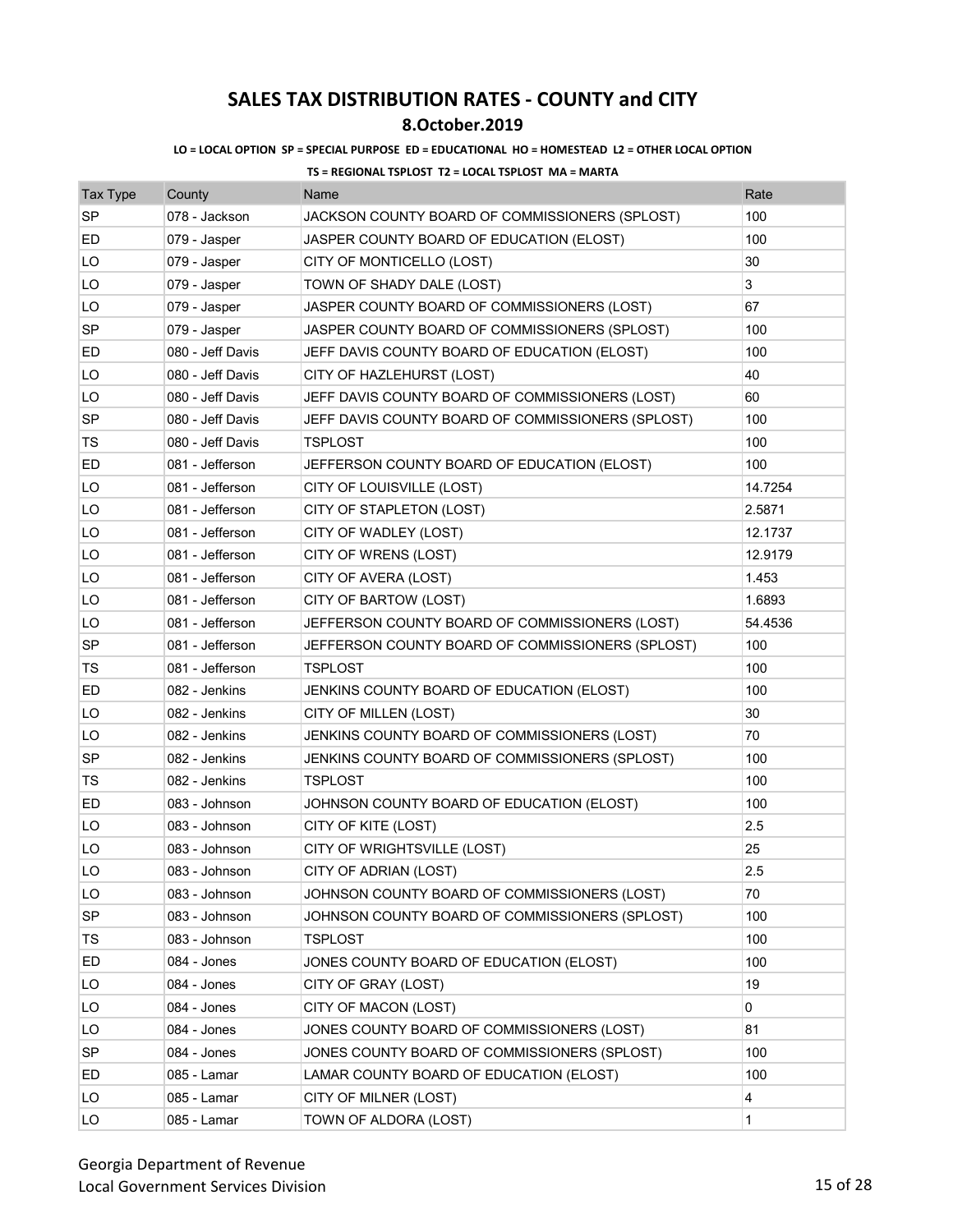## **8.October.2019**

### **LO = LOCAL OPTION SP = SPECIAL PURPOSE ED = EDUCATIONAL HO = HOMESTEAD L2 = OTHER LOCAL OPTION**

| <b>Tax Type</b> | County        | Name                                           | Rate    |
|-----------------|---------------|------------------------------------------------|---------|
| LO              | 085 - Lamar   | CITY OF BARNESVILLE (LOST)                     | 39      |
| LO              | 085 - Lamar   | LAMAR COUNTY BOARD OF COMMISSIONERS (LOST)     | 56      |
| SP              | 085 - Lamar   | LAMAR COUNTY BOARD OF COMMISSIONERS (SPLOST)   | 100     |
| ED              | 086 - Lanier  | LANIER COUNTY BOARD OF EDUCATION (ELOST)       | 100     |
| LO              | 086 - Lanier  | CITY OF LAKELAND (LOST)                        | 50      |
| LO              | 086 - Lanier  | LANIER COUNTY BOARD OF COMMISSIONERS (LOST)    | 50      |
| <b>SP</b>       | 086 - Lanier  | LANIER COUNTY BOARD OF COMMISSIONERS (SPLOST)  | 100     |
| TS              | 086 - Lanier  | <b>TSPLOST</b>                                 | 100     |
| ED              | 087 - Laurens | CITY OF DUBLIN BOARD OF EDUCATION (ELOST)      | 30.81   |
| ED              | 087 - Laurens | LAURENS COUNTY BOARD OF EDUATION (ELOST)       | 69.19   |
| LO              | 087 - Laurens | CITY OF DEXTER (LOST)                          | 0.8926  |
| LO              | 087 - Laurens | CITY OF DUBLIN (LOST)                          | 34.1527 |
| LO              | 087 - Laurens | CITY OF DUDLEY (LOST)                          | 0.808   |
| LO              | 087 - Laurens | CITY OF EAST DUBLIN (LOST)                     | 4.743   |
| LO              | 087 - Laurens | CITY OF MONTROSE (LOST)                        | 0.2199  |
| LO              | 087 - Laurens | CITY OF RENTZ (LOST)                           | 0.684   |
| LO              | 087 - Laurens | CITY OF CADWELL (LOST)                         | 0.8606  |
| LO              | 087 - Laurens | LAURENS COUNTY BOARD OF COMMISSIONERS (LOST)   | 57.6392 |
| SP              | 087 - Laurens | LAURENS COUNTY BOARD OF COMMISSIONERS (SPLOST) | 100     |
| TS              | 087 - Laurens | TSPLOST                                        | 100     |
| ED              | 088 - Lee     | LEE COUNTY BOARD OF EDUCATION (ELOST)          | 100     |
| LO              | 088 - Lee     | CITY OF LEESBURG (LOST)                        | 13      |
| LO              | 088 - Lee     | CITY OF SMITHVILLE (LOST)                      | 6       |
| LO              | 088 - Lee     | LEE COUNTY BOARD OF COMMISSIONERS (LOST)       | 81      |
| <b>SP</b>       | 088 - Lee     | LEE COUNTY BOARD OF COMMISSIONERS (SPLOST)     | 100     |
| T <sub>2</sub>  | 088 - Lee     | CITY OF LEESBURG (TSPLOST2)                    | 10.23   |
| T2              | 088 - Lee     | CITY OF SMITHVILLE (TSPLOST2)                  | 2.03    |
| T <sub>2</sub>  | 088 - Lee     | LEE COUNTY BOARD OF COMMISSIONERS (TSPLOST2)   | 87.74   |
| ED              | 089 - Liberty | LIBERTY COUNTY BOARD OF EDUCATION (ELOST)      | 100     |
| LO              | 089 - Liberty | CITY OF FLEMINGTON (LOST)                      | 1.744   |
| LO              | 089 - Liberty | CITY OF HINESVILLE (LOST)                      | 47.452  |
| LO              | 089 - Liberty | CITY OF MIDWAY (LOST)                          | 3.058   |
| LO              | 089 - Liberty | CITY OF RICEBORO (LOST)                        | 1.254   |
| LO              | 089 - Liberty | CITY OF WALTHOURVILLE (LOST)                   | 5.928   |
| LO              | 089 - Liberty | LIBERTY COUNTY BOARD OF COMMISSIONERS (LOST)   | 40.564  |
| SP              | 089 - Liberty | LIBERTY COUNTY BOARD OF COMMISSIONERS (SPLOST) | 100     |
| ED              | 090 - Lincoln | LINCOLN COUNTY BOARD OF EDUCATION (ELOST)      | 100     |
| LO              | 090 - Lincoln | CITY OF LINCOLNTON (LOST)                      | 20      |
| LO              | 090 - Lincoln | LINCOLN COUNTY BOARD OF COMMISSIONERS (LOST)   | 80      |
| SP              | 090 - Lincoln | LINCOLN COUNTY BOARD OF COMMISSIONERS (SPLOST) | 100     |
| TS              | 090 - Lincoln | <b>TSPLOST</b>                                 | 100     |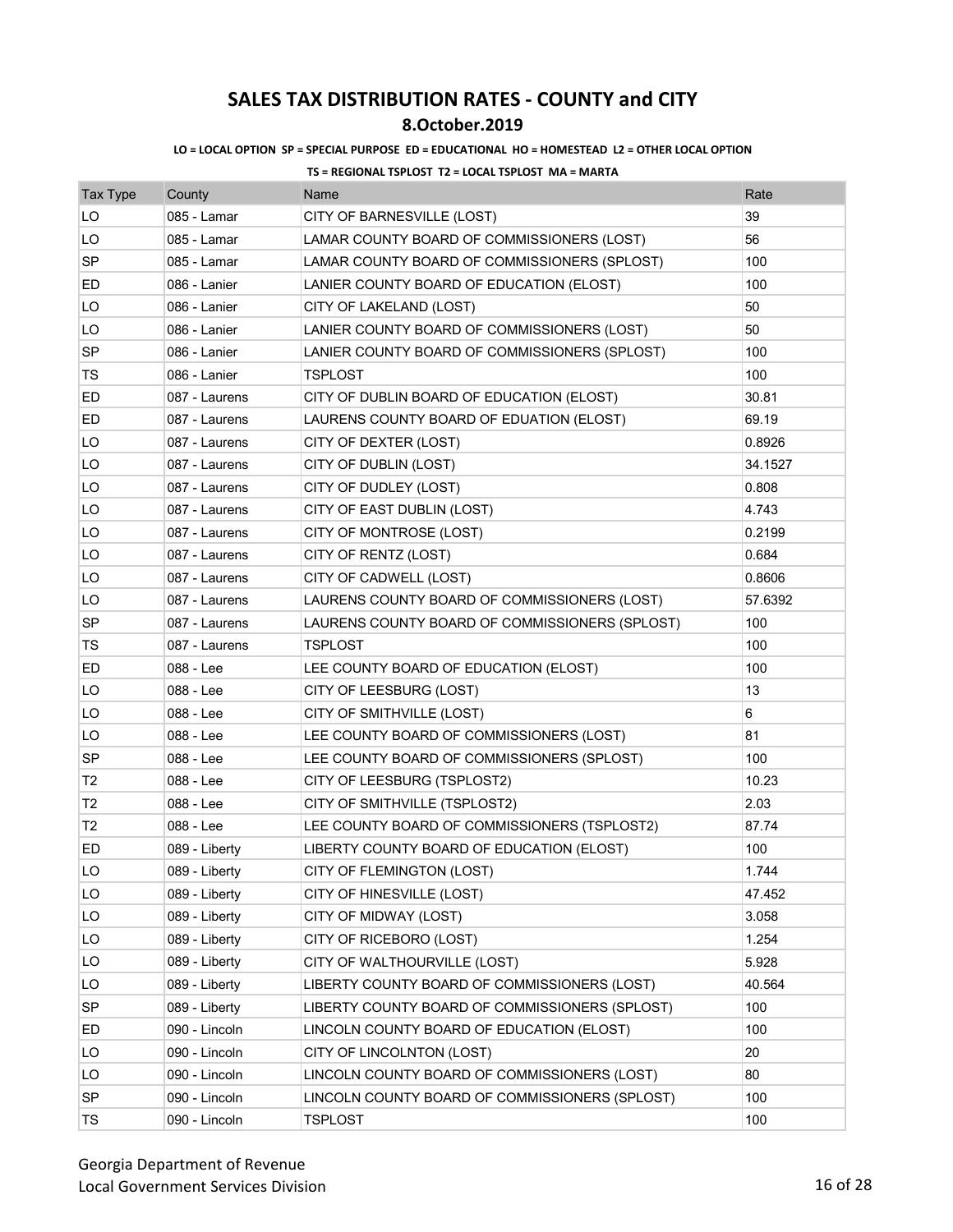## **8.October.2019**

### **LO = LOCAL OPTION SP = SPECIAL PURPOSE ED = EDUCATIONAL HO = HOMESTEAD L2 = OTHER LOCAL OPTION**

| <b>Tax Type</b> | County        | Name                                             | Rate          |
|-----------------|---------------|--------------------------------------------------|---------------|
| ED              | 091 - Long    | LONG COUNTY BOARD OF EDUCATION (ELOST)           | 100           |
| LO              | 091 - Long    | CITY OF LUDOWICI (LOST)                          | 33            |
| LO              | 091 - Long    | LONG COUNTY BOARD OF COMMISSIONERS (LOST)        | 67            |
| SP              | 091 - Long    | LONG COUNTY BOARD OF COMMISSIONERS (SPLOST)      | 100           |
| ED              | 092 - Lowndes | CITY OF VALDOSTA BOARD OF EDUCATION (ELOST)      | 43.3042132036 |
| ED              | 092 - Lowndes | LOWNDES COUNTY BOARD OF EDUCATION (ELOST)        | 56.6957867964 |
| LO              | 092 - Lowndes | CITY OF DASHER (LOST)                            | 0.73          |
| LO              | 092 - Lowndes | CITY OF HAHIRA (LOST)                            | 1.42          |
| LO              | 092 - Lowndes | CITY OF LAKE PARK (LOST)                         | 0.48          |
| LO              | 092 - Lowndes | CITY OF REMERTON (LOST)                          | 0.74          |
| LO              | 092 - Lowndes | CITY OF VALDOSTA (LOST)                          | 38.63         |
| LO              | 092 - Lowndes | LOWNDES COUNTY BOARD OF COMMISSIONERS (LOST)     | 58            |
| SP              | 092 - Lowndes | LOWNDES COUNTY BOARD OF COMMISSIONERS (SPLOST)   | 100           |
| TS              | 092 - Lowndes | <b>TSPLOST</b>                                   | 100           |
| ED              | 093 - Lumpkin | LUMPKIN COUNTY BOARD OF EDUCATION (ELOST)        | 100           |
| LO              | 093 - Lumpkin | CITY OF DAHLONEGA (LOST)                         | 25            |
| LO              | 093 - Lumpkin | LUMPKIN COUNTY BOARD OF COMMISSIONERS (LOST)     | 75            |
| <b>SP</b>       | 093 - Lumpkin | LUMPKIN COUNTY BOARD OF COMMISSIONERS (SPLOST)   | 100           |
| T2              | 093 - Lumpkin | LUMPKIN COUNTY BOARD OF COMMISSIONERS (TSPLOST2) | 100           |
| ED              | 094 - Macon   | MACON COUNTY BOARD OF EDUCATION (ELOST)          | 100           |
| LO              | 094 - Macon   | CITY OF IDEAL (LOST)                             | 3.85          |
| LO              | 094 - Macon   | CITY OF MARSHALLVILLE (LOST)                     | 11.18         |
| LO              | 094 - Macon   | CITY OF MONTEZUMA (LOST)                         | 26.73         |
| LO              | 094 - Macon   | CITY OF OGLETHORPE (LOST)                        | 10.24         |
| LO              | 094 - Macon   | MACON COUNTY BOARD OF COMMISSIONERS (LOST)       | 48            |
| SP              | 094 - Macon   | MACON COUNTY BOARD OF COMMISSIONERS (SPLOST)     | 100           |
| <b>TS</b>       | 094 - Macon   | <b>TSPLOST</b>                                   | 100           |
| ED              | 095 - Madison | MADISON COUNTY BOARD OF EDUCATION (ELOST)        | 100           |
| LO              | 095 - Madison | CITY OF CARLTON (LOST)                           | 2.5           |
| LO              | 095 - Madison | CITY OF COLBERT (LOST)                           | 5.5           |
| LO              | 095 - Madison | CITY OF COMER (LOST)                             | 8             |
| LO              | 095 - Madison | CITY OF DANIELSVILLE (LOST)                      | 6             |
| LO              | 095 - Madison | CITY OF HULL (LOST)                              | 1.5           |
| LO              | 095 - Madison | CITY OF ILA (LOST)                               | 2.5           |
| LO              | 095 - Madison | MADISON COUNTY BOARD OF COMMISSIONERS (LOST)     | 74            |
| <b>SP</b>       | 095 - Madison | MADISON COUNTY BOARD OF COMMISSIONERS (SPLOST)   | 100           |
| ED              | 096 - Marion  | MARION COUNTY BOARD OF EDUCATION (ELOST)         | 100           |
| LO              | 096 - Marion  | CITY OF BUENA VISTA (LOST)                       | 35            |
| LO              | 096 - Marion  | MARION COUNTY BOARD OF COMMISSIONERS (LOST)      | 65            |
| <b>SP</b>       | 096 - Marion  | MARION COUNTY BOARD OF COMMISSIONERS (SPLOST)    | 100           |
| TS              | 096 - Marion  | <b>TSPLOST</b>                                   | 100           |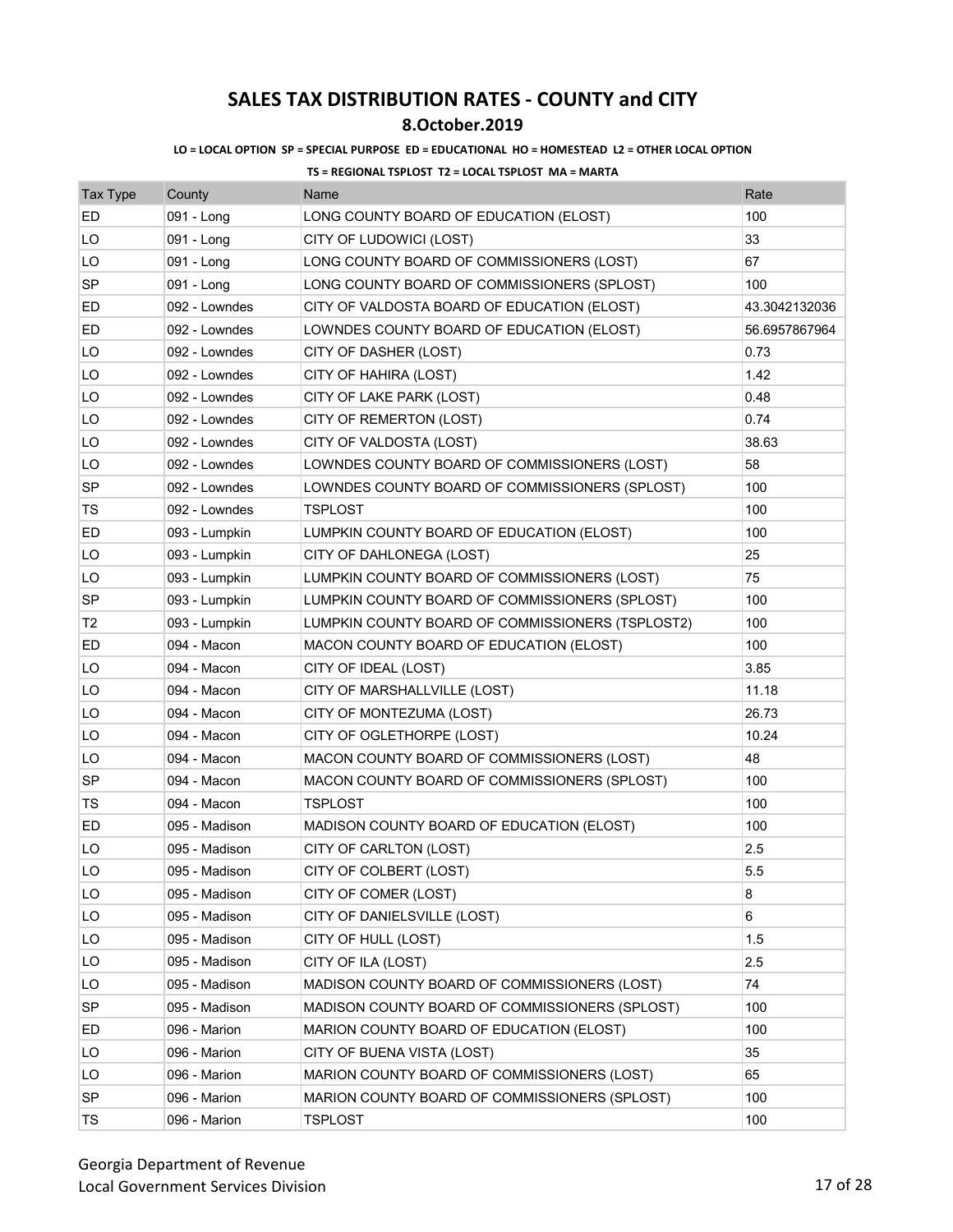## **8.October.2019**

### **LO = LOCAL OPTION SP = SPECIAL PURPOSE ED = EDUCATIONAL HO = HOMESTEAD L2 = OTHER LOCAL OPTION**

| <b>Tax Type</b> | County           | Name                                              | Rate    |
|-----------------|------------------|---------------------------------------------------|---------|
| <b>ED</b>       | 097 - McDuffie   | MCDUFFIE COUNTY BOARD OF EDUCATION (ELOST)        | 100     |
| LO              | 097 - McDuffie   | CITY OF DEARING (LOST)                            | 1.25    |
| LO              | 097 - McDuffie   | CITY OF THOMSON (LOST)                            | 32      |
| LO              | 097 - McDuffie   | MCDUFFIE COUNTY BOARD OF COMMISSIONERS (LOST)     | 66.75   |
| <b>SP</b>       | 097 - McDuffie   | MCDUFFIE COUNTY BOARD OF COMMISSIONERS (SPLOST)   | 100     |
| TS              | 097 - McDuffie   | TSPLOST                                           | 100     |
| ED              | 098 - McIntosh   | MCINTOSH COUNTY BOARD OF EDUCATION (ELOST)        | 100     |
| LO              | 098 - McIntosh   | CITY OF DARIEN (LOST)                             | 25      |
| LO              | 098 - McIntosh   | MCINTOSH COUNTY BOARD OF COMMISSIONERS (LOST)     | 75      |
| SP              | 098 - McIntosh   | MCINTOSH COUNTY BOARD OF COMMISSIONERS (SPLOST)   | 100     |
| ED              | 099 - Meriwether | MERIWETHER COUNTY BOARD OF EDUCATION (ELOST)      | 100     |
| LO              | 099 - Meriwether | CITY OF GAY (LOST)                                | 0.4746  |
| LO              | 099 - Meriwether | CITY OF GREENVILLE (LOST)                         | 4.6714  |
| LO              | 099 - Meriwether | CITY OF LONE OAK (LOST)                           | 0.4906  |
| LO              | 099 - Meriwether | CITY OF LUTHERSVILLE (LOST)                       | 4.6607  |
| LO              | 099 - Meriwether | CITY OF MANCHESTER (LOST)                         | 21.9597 |
| LO              | 099 - Meriwether | CITY OF PINE MOUNTAIN (LOST)                      | 0.352   |
| LO              | 099 - Meriwether | CITY OF WARM SPRINGS (LOST)                       | 2.2664  |
| LO              | 099 - Meriwether | CITY OF WOODBURY (LOST)                           | 5.1246  |
| LO              | 099 - Meriwether | MERIWETHER COUNTY BOARD OF COMMISSIONERS (LOST)   | 60      |
| SP              | 099 - Meriwether | MERIWETHER COUNTY BOARD OF COMMISSIONERS (SPLOST) | 100     |
| ED              | 100 - Miller     | MILLER COUNTY BOARD OF EDUCATION (ELOST)          | 100     |
| LO              | 100 - Miller     | CITY OF COLQUITT (LOST)                           | 37.5    |
| LO              | 100 - Miller     | MILLER COUNTY BOARD OF COMMISSIONERS (LOST)       | 62.5    |
| <b>SP</b>       | 100 - Miller     | MILLER COUNTY BOARD OF COMMISSIONERS (SPLOST)     | 100     |
| T <sub>2</sub>  | 100 - Miller     | MILLER COUNTY BOARD OF COMMISSIONERS (TSPLOST2)   | 100     |
| ED              | 101 - Mitchell   | CITY OF PELHAM BOARD OF EDUCATION (ELOST)         | 37.66   |
| ED              | 101 - Mitchell   | MITCHELL COUNTY BOARD OF EDUCATION (ELOST)        | 62.34   |
| LO              | 101 - Mitchell   | CITY OF PELHAM BOARD OF EDUCATION (LOST)          | 16.5886 |
| LO              | 101 - Mitchell   | MITCHELL COUNTY BOARD OF EDUCATION (LOST)         | 83.4114 |
| <b>SP</b>       | 101 - Mitchell   | MITCHELL COUNTY BOARD OF COMMISSIONERS (SPLOST)   | 100     |
| ED              | 102 - Monroe     | MONROE COUNTY BOARD OF EDUCATION (ELOST)          | 100     |
| LO              | 102 - Monroe     | CITY OF CULLODEN (LOST)                           | 2.4     |
| LO              | 102 - Monroe     | CITY OF FORSYTH (LOST)                            | 22.5    |
| LO              | 102 - Monroe     | MONROE COUNTY BOARD OF COMMISSIONERS (LOST)       | 75.1    |
| SP              | 102 - Monroe     | MONROE COUNTY BOARD OF COMMISSIONERS (SPLOST)     | 100     |
| ED              | 103 - Montgomery | MONTGOMERY COUNTY BOARD OF EDUCATION (ELOST)      | 100     |
| LO              | 103 - Montgomery | CITY OF HIGGSTON (LOST)                           | 3.54    |
| LO              | 103 - Montgomery | CITY OF MOUNT VERNON (LOST)                       | 25.56   |
| LO              | 103 - Montgomery | CITY OF TARRYTOWN (LOST)                          | 0.98    |
| LO              | 103 - Montgomery | CITY OF UVALDA (LOST)                             | 6.55    |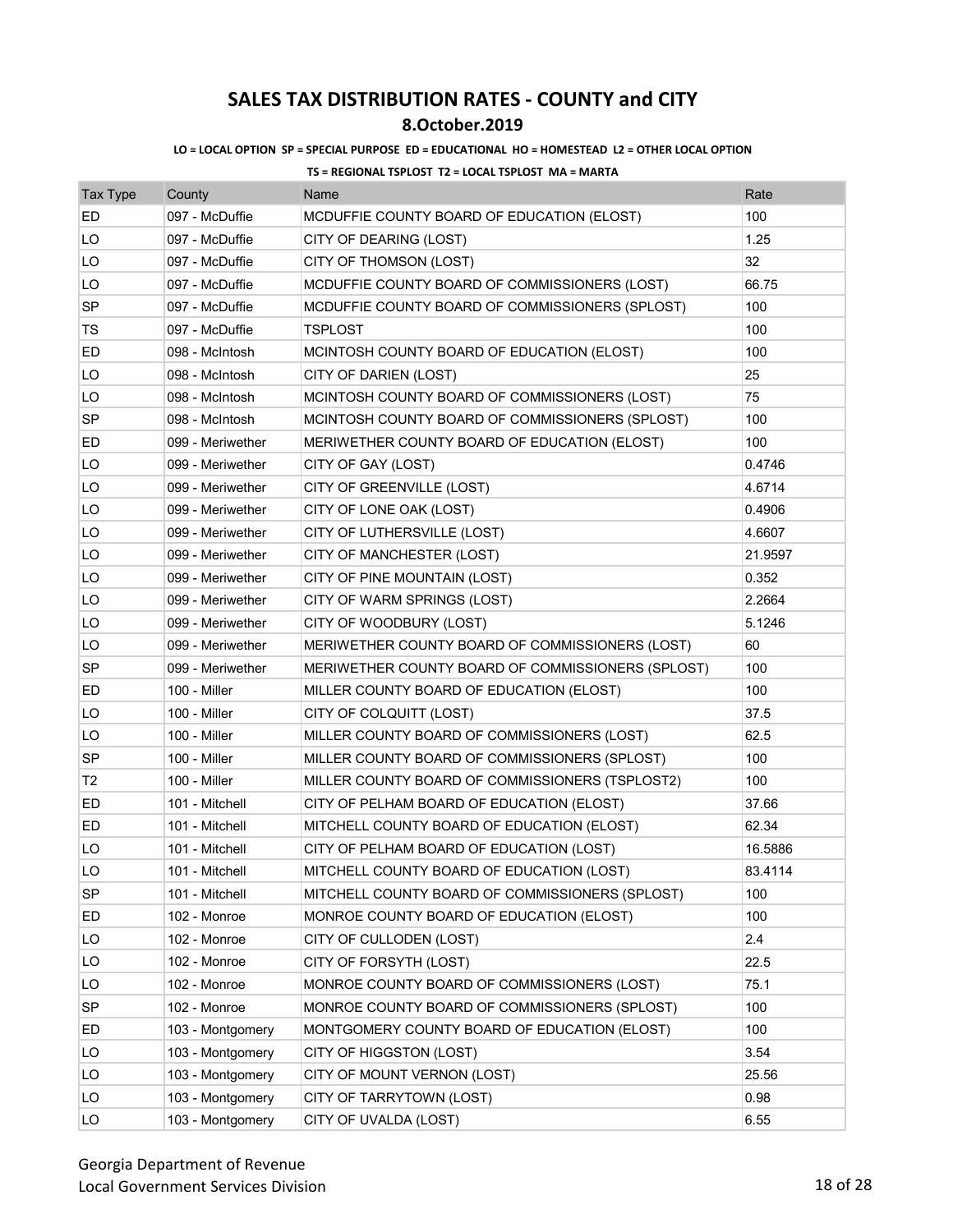## **8.October.2019**

### **LO = LOCAL OPTION SP = SPECIAL PURPOSE ED = EDUCATIONAL HO = HOMESTEAD L2 = OTHER LOCAL OPTION**

| <b>Tax Type</b> | County           | Name                                              | Rate           |
|-----------------|------------------|---------------------------------------------------|----------------|
| LO              | 103 - Montgomery | CITY OF VIDALIA (LOST)                            | 1.42           |
| LO              | 103 - Montgomery | CITY OF AILEY (LOST)                              | 6.03           |
| LO              | 103 - Montgomery | CITY OF ALSTON (LOST)                             | 1.74           |
| LO              | 103 - Montgomery | MONTGOMERY COUNTY BOARD OF COMMISSIONERS (LOST)   | 54.18          |
| SP              | 103 - Montgomery | MONTGOMERY COUNTY BOARD OF COMMISSIONERS (SPLOST) | 100            |
| TS              | 103 - Montgomery | <b>TSPLOST</b>                                    | 100            |
| ED              | 104 - Morgan     | MORGAN COUNTY BOARD OF EDUCATION (ELOST)          | 100            |
| LO              | 104 - Morgan     | CITY OF MADISON (LOST)                            | 22             |
| LO              | 104 - Morgan     | CITY OF RUTLEDGE (LOST)                           | $\overline{4}$ |
| LO              | 104 - Morgan     | CITY OF BOSTWICK (LOST)                           | 0.6            |
| LO              | 104 - Morgan     | CITY OF BUCKHEAD (LOST)                           | 0.4            |
| LO              | 104 - Morgan     | MORGAN COUNTY BOARD OF COMMISSIONERS (LOST)       | 73             |
| SP              | 104 - Morgan     | MORGAN COUNTY BOARD OF COMMISSIONERS (SPLOST)     | 100            |
| T2              | 104 - Morgan     | MORGAN COUNTY BOARD OF COMMISSIONERS (TSPLOST2)   | 100            |
| ED              | 105 - Murray     | MURRAY COUNTY BOARD OF EDUCATION (ELOST)          | 100            |
| LO              | 105 - Murray     | CITY OF CHATSWORTH (LOST)                         | 13.6           |
| LO              | 105 - Murray     | CITY OF ETON (LOST)                               | 2.3            |
| LO              | 105 - Murray     | MURRAY COUNTY BOARD OF COMMISSIONERS (LOST)       | 84.1           |
| SP              | 105 - Murray     | MURRAY COUNTY BOARD OF COMMISSIONERS (SPLOST)     | 100            |
| ED              | 106 - Muscogee   | MUSCOGEE COUNTY BOARD OF EDUCATION (ELOST)        | 100            |
| L <sub>2</sub>  | 106 - Muscogee   | MUSCOGEE-COLUMBUS CONSOLIDATED GOVT (2ND LOST)    | 100            |
| LO              | 106 - Muscogee   | CITY OF BIBB CITY (LOST)                          | 0              |
| LO              | 106 - Muscogee   | MUSCOGEE-COLUMBUS CONSOLIDATED GOVT (LOST)        | 100            |
| SP              | 106 - Muscogee   | MUSCOGEE-COLUMBUS CONSOLIDATED GOVT (SPLOST)      | 100            |
| TS              | 106 - Muscogee   | <b>TSPLOST</b>                                    | 100            |
| ED              | 107 - Newton     | CITY OF SOCIAL CIRCLE BOARD OF EDUCATION (ELOST)  | 0.15           |
| ED              | 107 - Newton     | NEWTON COUNTY BOARD OF EDUCATION (ELOST)          | 99.85          |
| LO              | 107 - Newton     | CITY OF COVINGTON (LOST)                          | 18.47          |
| LO              | 107 - Newton     | CITY OF MANSFIELD (LOST)                          | 0.63           |
| LO              | 107 - Newton     | TOWN OF NEWBORN (LOST)                            | 0.83           |
| LO              | 107 - Newton     | CITY OF OXFORD (LOST)                             | 3.02           |
| LO              | 107 - Newton     | CITY OF PORTERDALE (LOST)                         | 2.05           |
| LO              | 107 - Newton     | NEWTON COUNTY BOARD OF COMMISSIONERS (LOST)       | 75             |
| <b>SP</b>       | 107 - Newton     | NEWTON COUNTY BOARD OF COMMISSIONERS (SPLOST)     | 100            |
| ED              | 108 - Oconee     | OCONEE COUNTY BOARD OF EDUCATION (ELOST)          | 100            |
| LO              | 108 - Oconee     | TOWN OF WATKINSVILLE (LOST)                       | 8.63           |
| LO              | 108 - Oconee     | CITY OF BOGART (LOST)                             | 3.15           |
| LO              | 108 - Oconee     | OCONEE COUNTY BOARD OF COMMISSIONERS (LOST)       | 88.22          |
| SP              | 108 - Oconee     | OCONEE COUNTY BOARD OF COMMISSIONERS (SPLOST)     | 100            |
| ED              | 109 - Oglethorpe | OGLETHORPE COUNTY BOARD OF EDUCATION (ELOST)      | 100            |
| LO              | 109 - Oglethorpe | CITY OF CRAWFORD (LOST)                           | 5.58           |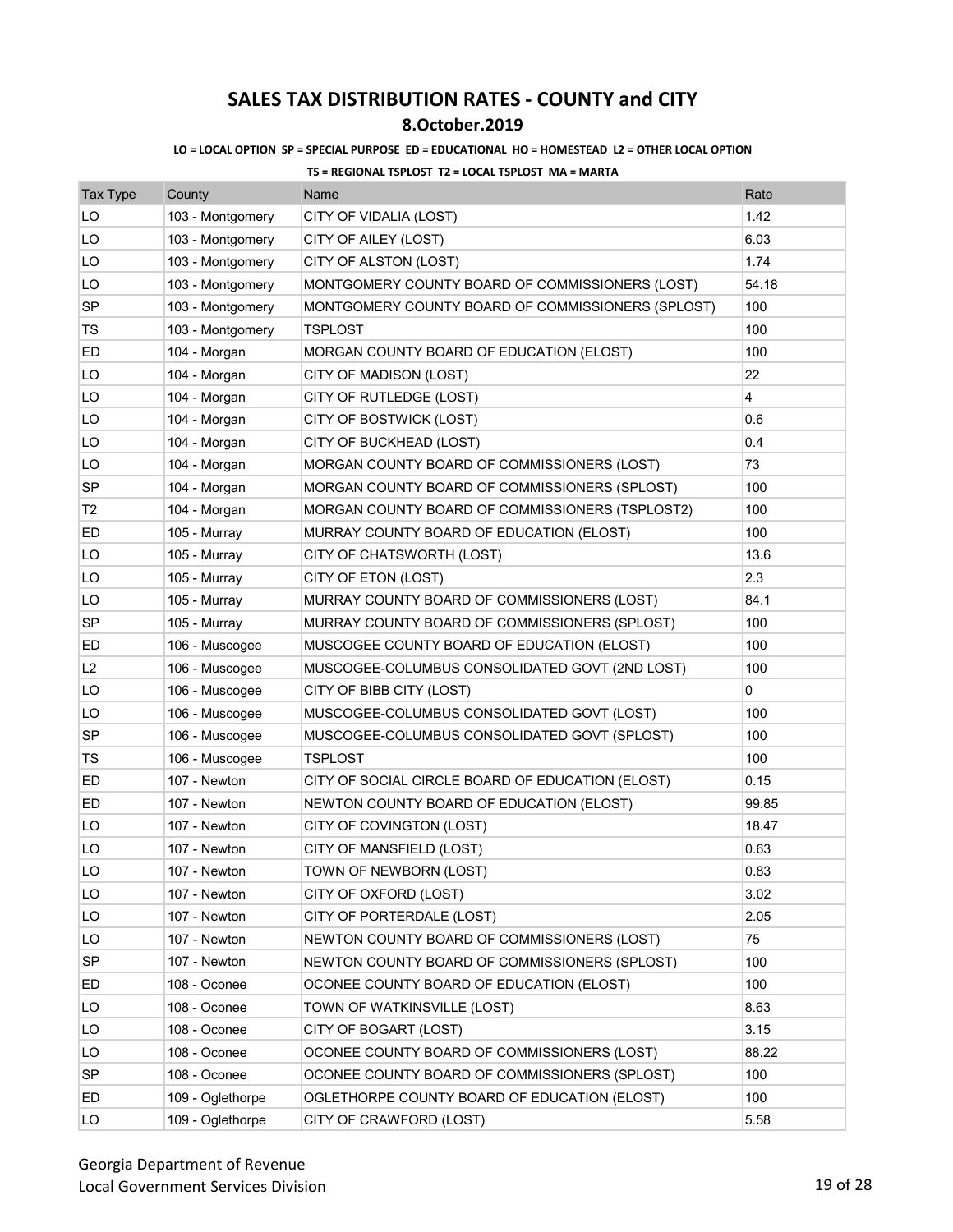### **8.October.2019**

### **LO = LOCAL OPTION SP = SPECIAL PURPOSE ED = EDUCATIONAL HO = HOMESTEAD L2 = OTHER LOCAL OPTION**

| <b>Tax Type</b> | County           | Name                                                | Rate   |
|-----------------|------------------|-----------------------------------------------------|--------|
| LO              | 109 - Oglethorpe | CITY OF LEXINGTON (LOST)                            | 1.53   |
| LO              | 109 - Oglethorpe | TOWN OF MAXEYS (LOST)                               | 1.5    |
| LO              | 109 - Oglethorpe | CITY OF ARNOLDSVILLE (LOST)                         | 2.4    |
| LO              | 109 - Oglethorpe | OGLETHORPE COUNTY BOARD OF COMMISSIONERS (LOST)     | 88.99  |
| SP              | 109 - Oglethorpe | OGLETHORPE COUNTY BOARD OF COMMISSIONERS (SPLOST)   | 100    |
| Т2              | 109 - Oglethorpe | OGLETHORPE COUNTY BOARD OF COMMISSIONERS (TSPLOST2) | 100    |
| ED              | 110 - Paulding   | PAULDING COUNTY BOARD OF EDUCATION (ELOST)          | 100    |
| LO              | 110 - Paulding   | CITY OF DALLAS (LOST)                               | 10.6   |
| LO              | 110 - Paulding   | CITY OF HIRAM (LOST)                                | 4      |
| LO              | 110 - Paulding   | PAULDING COUNTY BOARD OF COMMISSIONERS (LOST)       | 85.4   |
| SP              | 110 - Paulding   | PAULDING COUNTY BOARD OF COMMISSIONERS (SPLOST)     | 100    |
| ED              | 111 - Peach      | PEACH COUNTY BOARD OF EDUCATION (ELOST)             | 100    |
| LO              | 111 - Peach      | CITY OF FORT VALLEY (LOST)                          | 31.14  |
| LO              | 111 - Peach      | CITY OF PERRY (LOST)                                | 0.17   |
| LO              | 111 - Peach      | CITY OF WARNER ROBINS (LOST)                        | 0.99   |
| LO              | 111 - Peach      | CITY OF BYRON (LOST)                                | 8.4    |
| LO              | 111 - Peach      | PEACH COUNTY BOARD OF COMMISSIONERS (LOST)          | 59.3   |
| SP              | 111 - Peach      | PEACH COUNTY BOARD OF COMMISSIONERS (SPLOST)        | 100    |
| ED              | 112 - Pickens    | PICKENS COUNTY BOARD OF EDUCATION (ELOST)           | 100    |
| LO              | 112 - Pickens    | CITY OF JASPER (LOST)                               | 25.7   |
| LO              | 112 - Pickens    | CITY OF NELSON (LOST)                               | 2.8    |
| LO              | 112 - Pickens    | TOWN OF TALKING ROCK (LOST)                         | 1.5    |
| LO              | 112 - Pickens    | PICKENS COUNTY BOARD OF COMMISSIONERS (LOST)        | 70     |
| <b>SP</b>       | 112 - Pickens    | PICKENS COUNTY BOARD OF COMMISSIONERS (SPLOST)      | 100    |
| ED              | 113 - Pierce     | PIERCE COUNTY BOARD OF EDUCATION (ELOST)            | 100    |
| LO              | 113 - Pierce     | CITY OF OFFERMAN (LOST)                             | 3.024  |
| LO              | 113 - Pierce     | CITY OF PATTERSON (LOST)                            | 6.57   |
| LO              | 113 - Pierce     | CITY OF BLACKSHEAR (LOST)                           | 23.986 |
| LO              | 113 - Pierce     | PIERCE COUNTY BOARD OF COMMISSIONERS (LOST)         | 66.42  |
| <b>SP</b>       | 113 - Pierce     | PIERCE COUNTY BOARD OF COMMISSIONERS (SPLOST)       | 100    |
| TS              | 113 - Pierce     | TSPLOST                                             | 100    |
| ED              | 114 - Pike       | PIKE COUNTY BOARD OF EDUCATION (ELOST)              | 100    |
| LO              | 114 - Pike       | CITY OF CONCORD (LOST)                              | 3.55   |
| LO              | 114 - Pike       | CITY OF MEANSVILLE (LOST)                           | 3      |
| LO              | 114 - Pike       | CITY OF MENLO (LOST)                                | 0      |
| LO              | 114 - Pike       | CITY OF MOLENA (LOST)                               | 4.17   |
| LO              | 114 - Pike       | CITY OF WILLIAMSON (LOST)                           | 3.4    |
| LO              | 114 - Pike       | CITY OF ZEBULON (LOST)                              | 11.88  |
| LO.             | 114 - Pike       | PIKE COUNTY BOARD OF COMMISSIONERS (LOST)           | 74     |
| SP              | 114 - Pike       | PIKE COUNTY BOARD OF COMMISSIONERS (SPLOST)         | 100    |
| ED              | 115 - Polk       | POLK COUNTY BOARD OF EDUCATION (ELOST)              | 100    |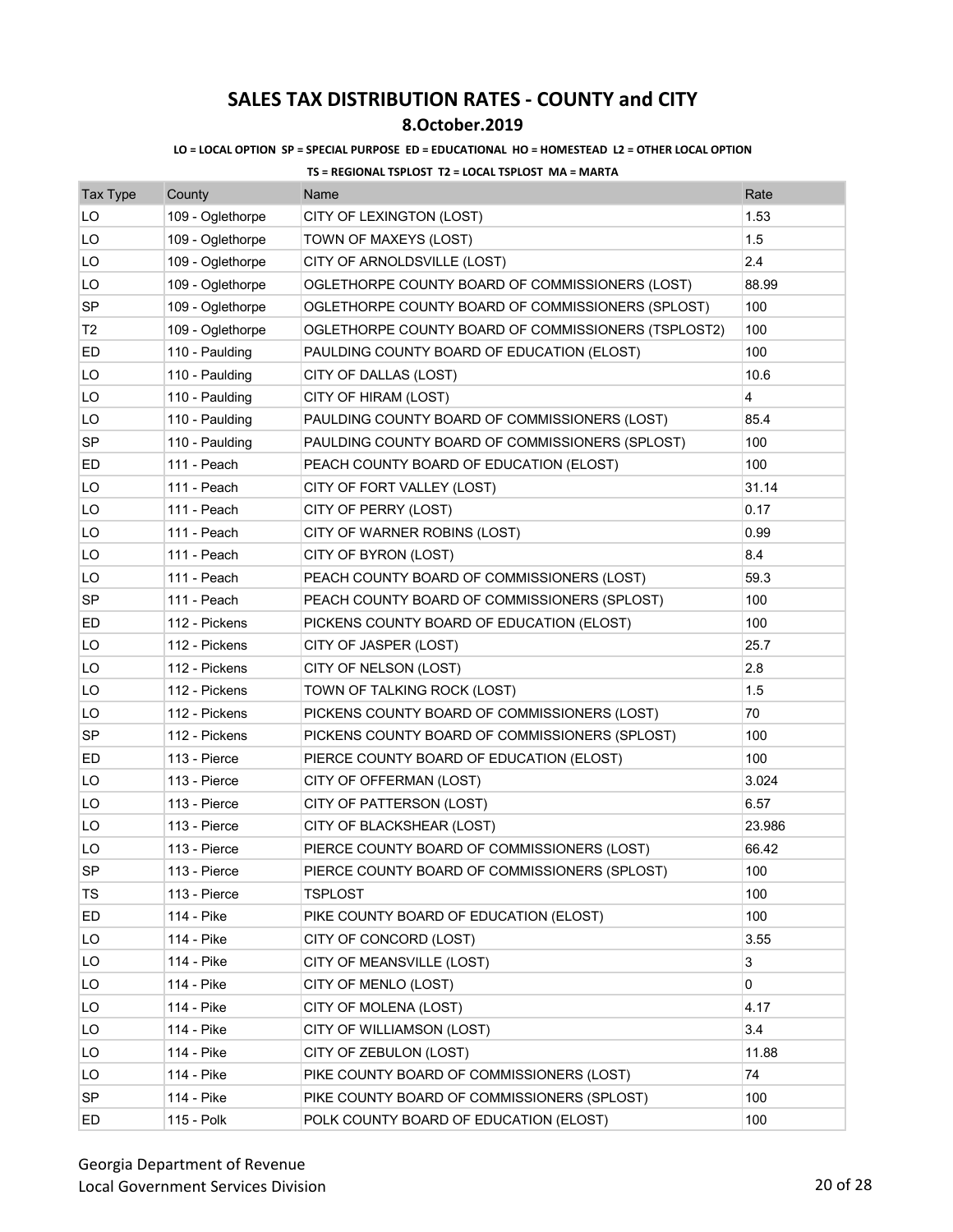## **8.October.2019**

### **LO = LOCAL OPTION SP = SPECIAL PURPOSE ED = EDUCATIONAL HO = HOMESTEAD L2 = OTHER LOCAL OPTION**

| <b>Tax Type</b> | County         | Name                                            | Rate  |
|-----------------|----------------|-------------------------------------------------|-------|
| LO              | 115 - Polk     | CITY OF CEDARTOWN (LOST)                        | 29    |
| LO              | 115 - Polk     | CITY OF ROCKMART (LOST)                         | 15    |
| LO              | 115 - Polk     | CITY OF ARAGON (LOST)                           | 2.77  |
| LO              | 115 - Polk     | POLK COUNTY BOARD OF COMMISSIONERS (LOST)       | 53.23 |
| <b>SP</b>       | 115 - Polk     | POLK COUNTY BOARD OF COMMISSIONERS (SPLOST)     | 100   |
| ED              | 116 - Pulaski  | PULASKI COUNTY BOARD OF EDUCATION (ELOST)       | 100   |
| LO              | 116 - Pulaski  | CITY OF HAWKINSVILLE (LOST)                     | 50    |
| LO              | 116 - Pulaski  | PULASKI COUNTY BOARD OF COMMISSIONERS (LOST)    | 50    |
| <b>SP</b>       | 116 - Pulaski  | PULASKI COUNTY BOARD OF COMMISSIONERS (SPLOST)  | 100   |
| ED              | 117 - Putnam   | PUTNAM COUNTY BOARD OF EDUCATION (ELOST)        | 100   |
| LO              | 117 - Putnam   | CITY OF EATONTON (LOST)                         | 33    |
| LO              | 117 - Putnam   | PUTNAM COUNTY BOARD OF COMMISSIONERS (LOST)     | 67    |
| SP              | 117 - Putnam   | PUTNAM COUNTY BOARD OF COMMISSIONERS (SPLOST)   | 100   |
| T <sub>2</sub>  | 117 - Putnam   | PUTNAM COUNTY BOARD OF COMMISSIONERS (TSPLOST2) | 100   |
| ED              | 118 - Quitman  | QUITMAN COUNTY BOARD OF EDUCATION (ELOST)       | 100   |
| LO              | 118 - Quitman  | CITY OF GEORGETOWN (LOST)                       | 0     |
| LO              | 118 - Quitman  | QUITMAN-GEORGETOWN CONSOLIDATED GOVT (LOST)     | 100   |
| <b>SP</b>       | 118 - Quitman  | QUITMAN COUNTY BOARD OF COMMISSIONERS (SPLOST)  | 100   |
| TS              | 118 - Quitman  | TSPLOST                                         | 100   |
| ED              | 119 - Rabun    | RABUN COUNTY BOARD OF EDUCATION (ELOST)         | 100   |
| LO              | 119 - Rabun    | RABUN COUNTY BOARD OF EDUCATION (LOST)          | 100   |
| <b>SP</b>       | 119 - Rabun    | RABUN COUNTY BOARD OF COMMISSIONERS (SPLOST)    | 100   |
| ED              | 120 - Randolph | RANDOLPH COUNTY BOARD OF EDUCATION (ELOST)      | 100   |
| LO              | 120 - Randolph | CITY OF COLEMAN (LOST)                          | 0     |
| LO              | 120 - Randolph | CITY OF CUTHBERT (LOST)                         | 50.18 |
| LO              | 120 - Randolph | CITY OF SHELLMAN (LOST)                         | 14.03 |
| LO              | 120 - Randolph | RANDOLPH COUNTY BOARD OF COMMISSIONERS (LOST)   | 35.79 |
| <b>SP</b>       | 120 - Randolph | RANDOLPH COUNTY BOARD OF COMMISSIONERS (SPLOST) | 100   |
| TS              | 120 - Randolph | <b>TSPLOST</b>                                  | 100   |
| <b>ED</b>       | 121 - Richmond | RICHMOND COUNTY BOARD OF EDUCATION (ELOST)      | 100   |
| LO              | 121 - Richmond | CITY OF HEPHZIBAH (LOST)                        | 2.05  |
| LO              | 121 - Richmond | CITY OF AUGUSTA (URBAN SERVICES) (LOST)         | 14.12 |
| LO              | 121 - Richmond | CITY OF BLYTHE (LOST)                           | 0.37  |
| LO              | 121 - Richmond | RICHMOND COUNTY BOARD OF COMMISSIONERS (LOST)   | 83.46 |
| <b>SP</b>       | 121 - Richmond | RICHMOND COUNTY BOARD OF COMMISSIONERS (SPLOST) | 100   |
| TS              | 121 - Richmond | TSPLOST                                         | 100   |
| ED              | 122 - Rockdale | ROCKDALE COUNTY BOARD OF EDUCATION (ELOST)      | 100   |
| HO              | 122 - Rockdale | ROCKDALE COUNTY BOARD OF COMMISSIONERS (HOST)   | 100   |
| <b>SP</b>       | 122 - Rockdale | ROCKDALE COUNTY BOARD OF COMMISSIONERS (SPLOST) | 100   |
| ED              | 123 - Schley   | SCHLEY COUNTY BOARD OF EDUCATION (ELOST)        | 100   |
| LO              | 123 - Schley   | CITY OF ELLAVILLE (LOST)                        | 50    |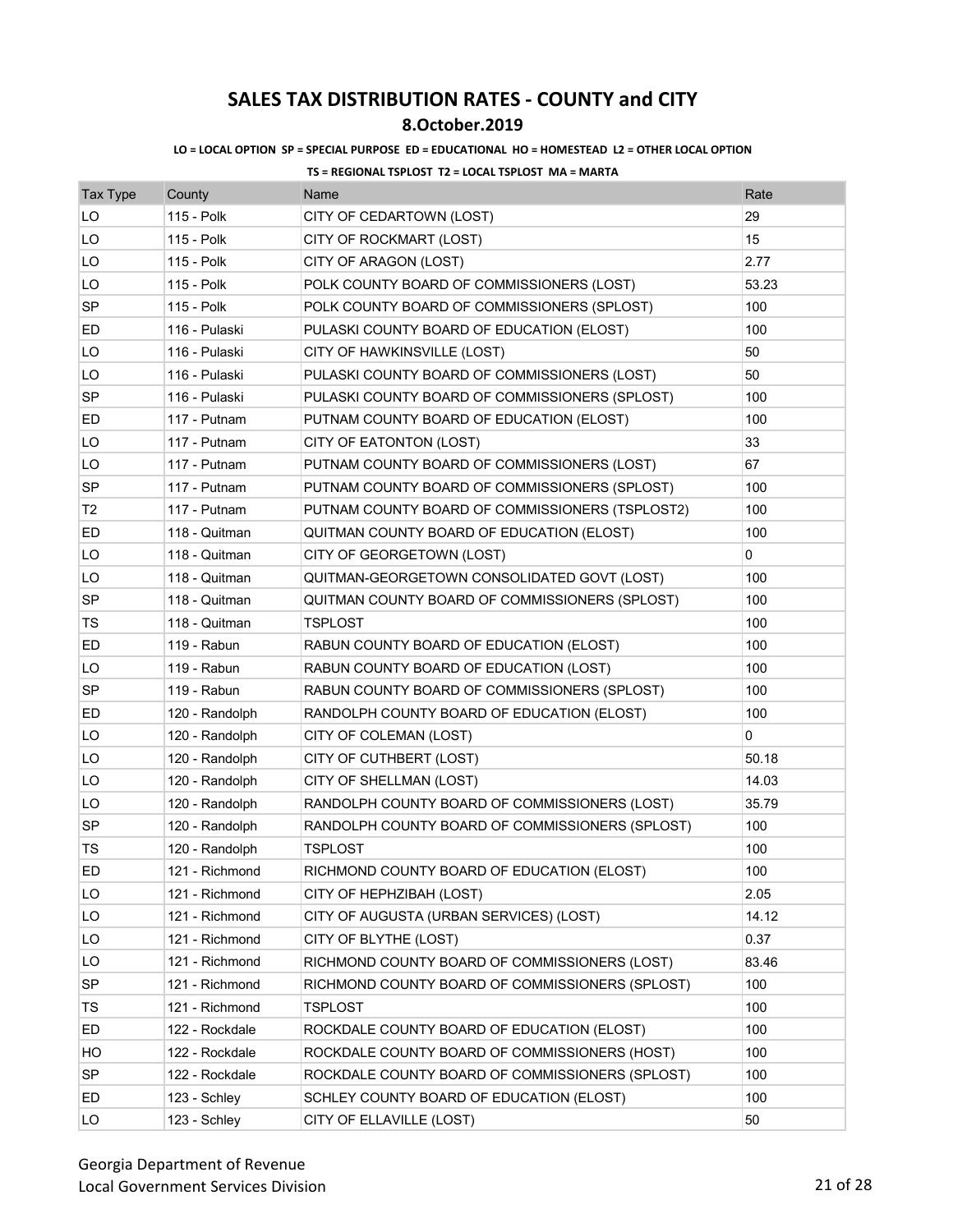## **8.October.2019**

### **LO = LOCAL OPTION SP = SPECIAL PURPOSE ED = EDUCATIONAL HO = HOMESTEAD L2 = OTHER LOCAL OPTION**

| <b>Tax Type</b> | County         | Name                                            | Rate                    |
|-----------------|----------------|-------------------------------------------------|-------------------------|
| LO              | 123 - Schley   | SCHLEY COUNTY BOARD OF COMMISSIONERS (LOST)     | 50                      |
| SP              | 123 - Schley   | SCHLEY COUNTY BOARD OF COMMISSIONERS (SPLOST)   | 100                     |
| TS              | 123 - Schley   | <b>TSPLOST</b>                                  | 100                     |
| ED              | 124 - Screven  | SCREVEN COUNTY BOARD OF EDUCATION (ELOST)       | 100                     |
| LO              | 124 - Screven  | TOWN OF HILTONIA (LOST)                         | 2.12                    |
| LO              | 124 - Screven  | TOWN OF NEWINGTON (LOST)                        | 1.7                     |
| LO              | 124 - Screven  | CITY OF OLIVER (LOST)                           | 1.49                    |
| LO              | 124 - Screven  | TOWN OF ROCKY FORD (LOST)                       | 0.9                     |
| LO              | 124 - Screven  | CITY OF SYLVANIA (LOST)                         | 16.18                   |
| LO              | 124 - Screven  | SCREVEN COUNTY BOARD OF COMMISSIONERS (LOST)    | 77.61                   |
| SP              | 124 - Screven  | SCREVEN COUNTY BOARD OF COMMISSIONERS (SPLOST)  | 100                     |
| ED              | 125 - Seminole | SEMINOLE COUNTY BOARD OF EDUCATION (ELOST)      | 100                     |
| LO              | 125 - Seminole | CITY OF DONALSONVILLE (LOST)                    | 33                      |
| LO              | 125 - Seminole | CITY OF IRON CITY (LOST)                        | $\overline{\mathbf{4}}$ |
| LO              | 125 - Seminole | SEMINOLE COUNTY BOARD OF COMMISSIONERS (LOST)   | 63                      |
| SP              | 125 - Seminole | SEMINOLE COUNTY BOARD OF COMMISSIONERS (SPLOST) | 100                     |
| T <sub>2</sub>  | 125 - Seminole | SEMINOLE COUNTY (TSPLOST2)                      | 100                     |
| ED              | 126 - Spalding | SPALDING COUNTY-GRIFFIN BD OF EDUCATION (ELOST) | 100                     |
| LO              | 126 - Spalding | CITY OF GRIFFIN (LOST)                          | 40.5                    |
| LO              | 126 - Spalding | SPALDING COUNTY BOARD OF COMMISSIONERS (LOST)   | 59.5                    |
| SP              | 126 - Spalding | SPALDING COUNTY BOARD OF COMMISSIONERS (SPLOST) | 100                     |
| ED              | 127 - Stephens | STEPHENS COUNTY BOARD OF EDUCATION (ELOST)      | 100                     |
| LO              | 127 - Stephens | TOWN OF MARTIN (LOST)                           | 1.23                    |
| LO              | 127 - Stephens | CITY OF TOCCOA (LOST)                           | 35.26                   |
| LO              | 127 - Stephens | STEPHENS COUNTY BOARD OF COMMISSIONERS (LOST)   | 63.51                   |
| <b>SP</b>       | 127 - Stephens | STEPHENS COUNTY BOARD OF COMMISSIONERS (SPLOST) | 100                     |
| ED              | 128 - Stewart  | STEWART COUNTY BOARD OF EDUCATION (ELOST)       | 100                     |
| LO              | 128 - Stewart  | CITY OF LUMPKIN (LOST)                          | 29                      |
| LO              | 128 - Stewart  | CITY OF RICHLAND (LOST)                         | 36                      |
| LO              | 128 - Stewart  | STEWART COUNTY BOARD OF COMMISSIONERS (LOST)    | 35                      |
| <b>SP</b>       | 128 - Stewart  | STEWART COUNTY BOARD OF COMMISSIONERS (SPLOST)  | 100                     |
| TS              | 128 - Stewart  | <b>TSPLOST</b>                                  | 100                     |
| ED              | 129 - Sumter   | SUMTER COUNTY BOARD OF EDUCATION (ELOST)        | 100                     |
| LO              | 129 - Sumter   | CITY OF DESOTO (LOST)                           | 0.603                   |
| LO              | 129 - Sumter   | CITY OF LESLIE (LOST)                           | 1.392                   |
| LO              | 129 - Sumter   | CITY OF PLAINS (LOST)                           | 1.793                   |
| LO              | 129 - Sumter   | CITY OF AMERICUS (LOST)                         | 44.062                  |
| LO              | 129 - Sumter   | CITY OF ANDERSONVILLE (LOST)                    | 0.85                    |
| LO              | 129 - Sumter   | SUMTER COUNTY BOARD OF COMMISSIONERS (LOST)     | 51.3                    |
| SP              | 129 - Sumter   | SUMTER COUNTY BOARD OF COMMISSIONERS (SPLOST)   | 100                     |
| TS              | 129 - Sumter   | <b>TSPLOST</b>                                  | 100                     |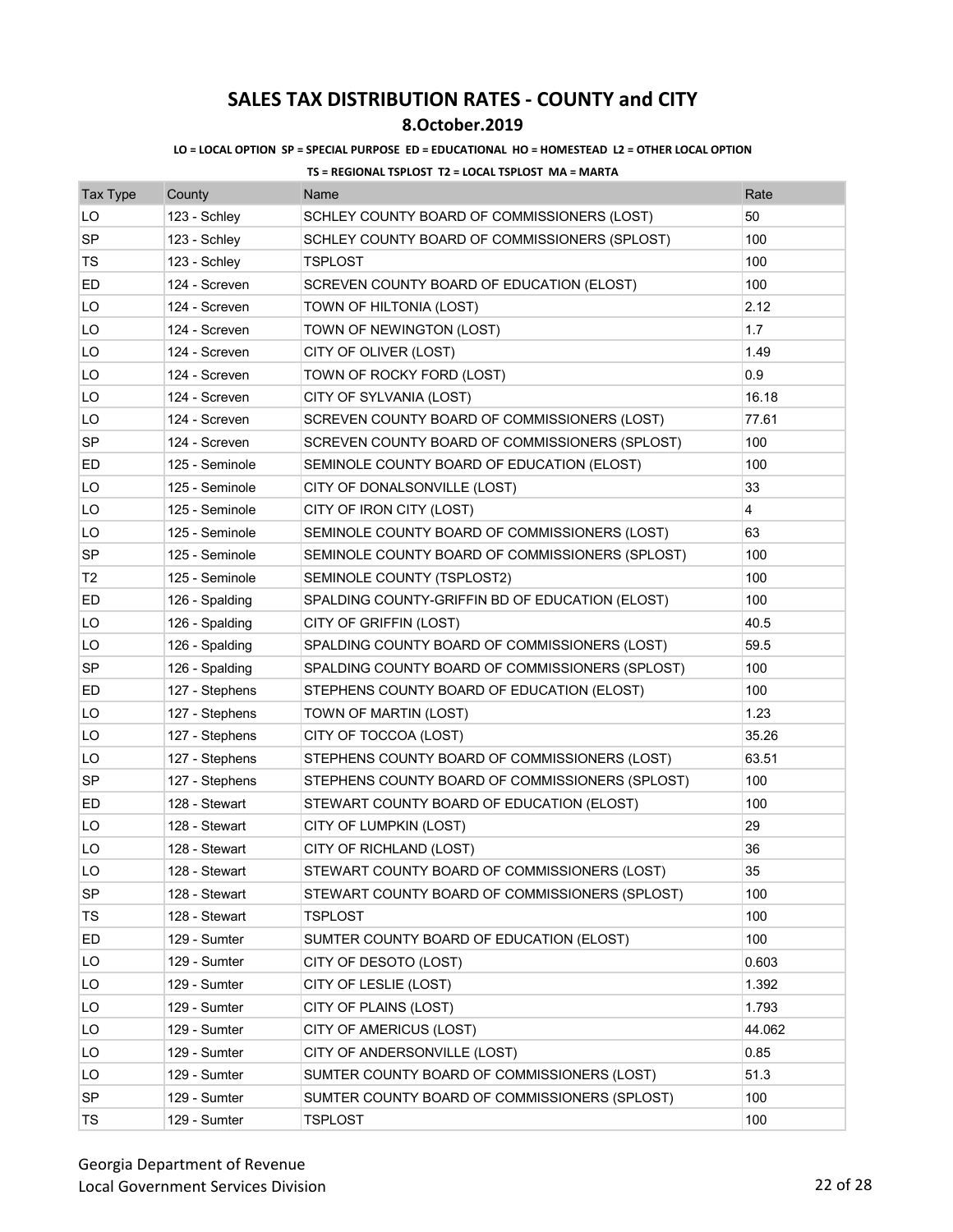### **8.October.2019**

#### **LO = LOCAL OPTION SP = SPECIAL PURPOSE ED = EDUCATIONAL HO = HOMESTEAD L2 = OTHER LOCAL OPTION**

| <b>Tax Type</b> | County           | Name                                              | Rate      |
|-----------------|------------------|---------------------------------------------------|-----------|
| ED              | 130 - Talbot     | TALBOT COUNTY BOARD OF EDUCATION (ELOST)          | 100       |
| LO              | 130 - Talbot     | CITY OF GENEVA (LOST)                             | 3.773585  |
| LO              | 130 - Talbot     | CITY OF JUNCTION CITY (LOST)                      | 4.060377  |
| LO              | 130 - Talbot     | CITY OF MANCHESTER (LOST)                         | 2.158491  |
| LO              | 130 - Talbot     | CITY OF TALBOTTON (LOST)                          | 15.773585 |
| LO              | 130 - Talbot     | CITY OF WOODLAND (LOST)                           | 10.4      |
| LO              | 130 - Talbot     | TALBOT COUNTY BOARD OF COMMISSIONERS (LOST)       | 63.833962 |
| SP              | 130 - Talbot     | TALBOT COUNTY BOARD OF COMMISSIONERS (SPLOST)     | 100       |
| TS              | 130 - Talbot     | <b>TSPLOST</b>                                    | 100       |
| ED              | 131 - Taliaferro | TALIAFERRO COUNTY BOARD OF EDUCATION (ELOST)      | 100       |
| LO              | 131 - Taliaferro | CITY OF CRAWFORDVILLE (LOST)                      | 23.5      |
| LO              | 131 - Taliaferro | TALIAFERRO COUNTY BOARD OF COMMISSIONERS (LOST)   | 76.5      |
| SP              | 131 - Taliaferro | TALIAFERRO COUNTY BOARD OF COMMISSIONERS (SPLOST) | 100       |
| TS              | 131 - Taliaferro | <b>TSPLOST</b>                                    | 100       |
| ED              | 132 - Tattnall   | TATTNALL COUNTY BOARD OF EDUCATION (ELOST)        | 100       |
| LO              | 132 - Tattnall   | CITY OF COBBTOWN (LOST)                           | 1.29      |
| LO              | 132 - Tattnall   | CITY OF COLLINS (LOST)                            | 2.15      |
| LO              | 132 - Tattnall   | CITY OF GLENNVILLE (LOST)                         | 19.02     |
| LO              | 132 - Tattnall   | CITY OF REIDSVILLE (LOST)                         | 9.54      |
| LO              | 132 - Tattnall   | TATTNALL COUNTY BOARD OF COMMISSIONERS (LOST)     | 68        |
| SP              | 132 - Tattnall   | TATTNALL COUNTY BOARD OF COMMISSIONERS (SPLOST)   | 100       |
| TS              | 132 - Tattnall   | TSPLOST                                           | 100       |
| ED              | 133 - Taylor     | TAYLOR COUNTY BOARD OF EDUCATION (ELOST)          | 100       |
| LO              | 133 - Taylor     | CITY OF REYNOLDS (LOST)                           | 17.1      |
| LO              | 133 - Taylor     | CITY OF BUTLER (LOST)                             | 25.26     |
| LO              | 133 - Taylor     | TAYLOR COUNTY BOARD OF COMMISSIONERS (LOST)       | 57.64     |
| <b>SP</b>       | 133 - Taylor     | TAYLOR COUNTY BOARD OF COMMISSIONERS (SPLOST)     | 100       |
| TS              | 133 - Taylor     | TSPLOST                                           | 100       |
| ED              | 134 - Telfair    | TELFAIR COUNTY BOARD OF EDUCATION (ELOST)         | 100       |
| LO              | 134 - Telfair    | CITY OF HELENA (LOST)                             | 16.75     |
| LO              | 134 - Telfair    | CITY OF JACKSONVILLE (LOST)                       | 0.81      |
| LO              | 134 - Telfair    | CITY OF LUMBER CITY (LOST)                        | 7.72      |
| LO              | 134 - Telfair    | CITY OF MCRAE (LOST)                              | 33.36     |
| LO              | 134 - Telfair    | CITY OF MILAN (LOST)                              | 1.95      |
| LO              | 134 - Telfair    | CITY OF SCOTLAND (LOST)                           | 1.91      |
| LO              | 134 - Telfair    | TELFAIR COUNTY BOARD OF COMMISSIONERS (LOST)      | 37.5      |
| SP              | 134 - Telfair    | TELFAIR COUNTY BOARD OF COMMISSIONERS (SPLOST)    | 100       |
| TS              | 134 - Telfair    | TSPLOST                                           | 100       |
| ED              | 135 - Terrell    | TERRELL COUNTY BOARD OF EDUCATION (ELOST)         | 100       |
| LO              | 135 - Terrell    | CITY OF DAWSON (LOST)                             | 33.33     |
| LO              | 135 - Terrell    | CITY OF PARROTT (LOST)                            | 1.37      |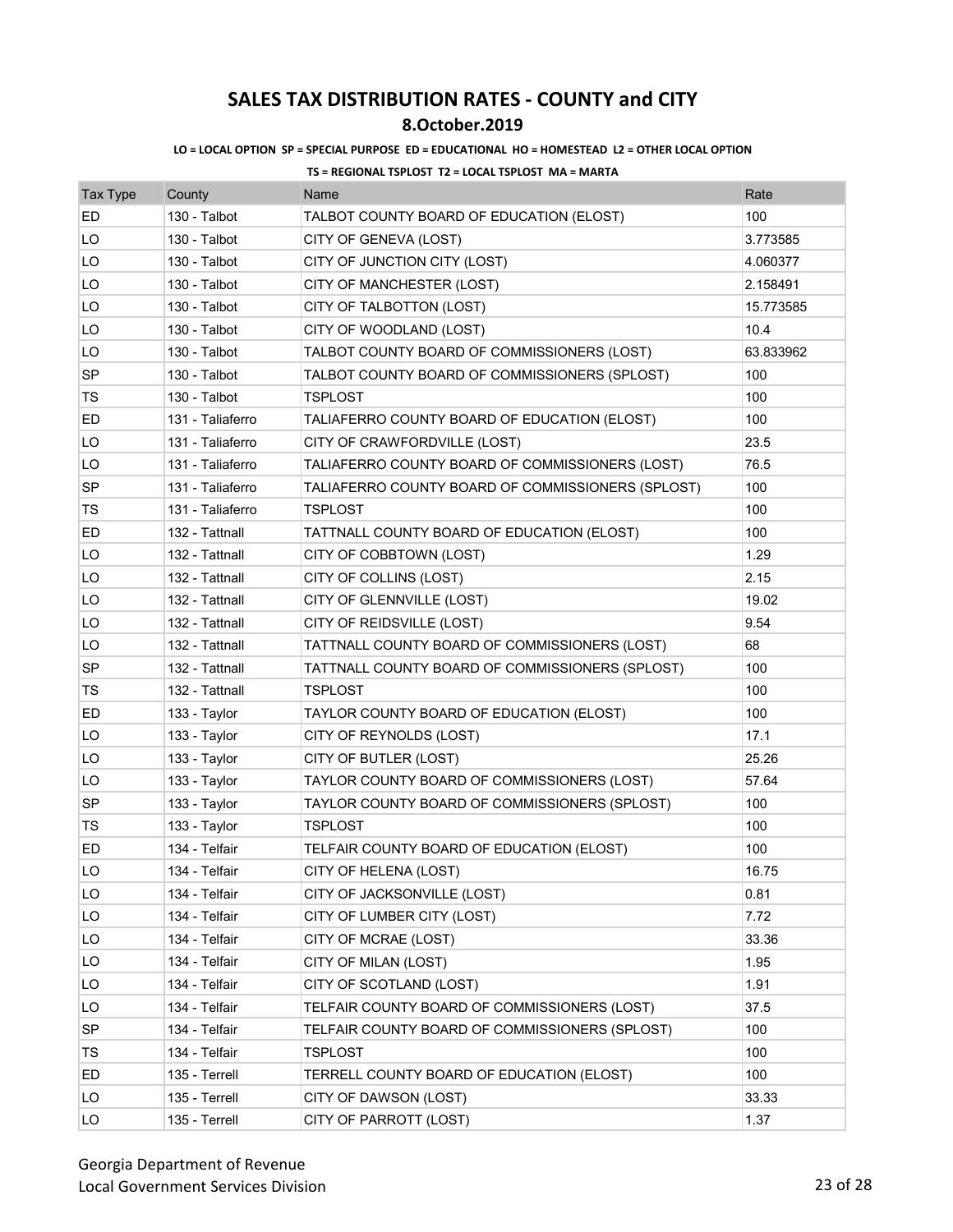## **8.October.2019**

### **LO = LOCAL OPTION SP = SPECIAL PURPOSE ED = EDUCATIONAL HO = HOMESTEAD L2 = OTHER LOCAL OPTION**

| <b>Tax Type</b> | County         | Name                                             | Rate         |
|-----------------|----------------|--------------------------------------------------|--------------|
| LO              | 135 - Terrell  | CITY OF SASSER (LOST)                            | 2.1          |
| LO              | 135 - Terrell  | CITY OF BRONWOOD (LOST)                          | 3.1          |
| LO              | 135 - Terrell  | TERRELL COUNTY BOARD OF COMMISSIONERS (LOST)     | 60.1         |
| <b>SP</b>       | 135 - Terrell  | TERRELL COUNTY BOARD OF COMMISSIONERS (SPLOST)   | 100          |
| T <sub>2</sub>  | 135 - Terrell  | TERRELL COUNTY BOARD OF COMMISSIONERS (TSPLOST2) | 100          |
| ED              | 136 - Thomas   | CITY OF THOMASVILLE BOARD OF EDUCATION (ELOST)   | 33           |
| ED              | 136 - Thomas   | THOMAS COUNTY BOARD OF EDUCATION (ELOST)         | 67           |
| LO              | 136 - Thomas   | CITY OF COOLIDGE (LOST)                          | 0.6549       |
| LO              | 136 - Thomas   | CITY OF MEIGS (LOST)                             | 1.1479       |
| LO              | 136 - Thomas   | TOWN OF OCHLOCKNEE (LOST)                        | 0.6319       |
| LO              | 136 - Thomas   | CITY OF PAVO (LOST)                              | 0.5457       |
| LO              | 136 - Thomas   | CITY OF THOMASVILLE (LOST)                       | 41.3782      |
| LO              | 136 - Thomas   | CITY OF BARWICK (LOST)                           | 0.336        |
| LO              | 136 - Thomas   | CITY OF BOSTON (LOST)                            | 1.5          |
| LO              | 136 - Thomas   | THOMAS COUNTY BOARD OF COMMISSIONERS (LOST)      | 53.8054      |
| SP              | 136 - Thomas   | THOMAS COUNTY BOARD OF COMMISSIONERS (SPLOST)    | 100          |
| ED              | 137 - Tift     | TIFT COUNTY BOARD OF EDUCATION (ELOST)           | 100          |
| LO              | 137 - Tift     | CITY OF OMEGA (LOST)                             | 3.05         |
| LO              | 137 - Tift     | CITY OF TIFTON (LOST)                            | 33.33        |
| LO              | 137 - Tift     | CITY OF TY TY (LOST)                             | 1.64         |
| LO              | 137 - Tift     | TIFT COUNTY BOARD OF COMMISSIONERS (LOST)        | 61.98        |
| <b>SP</b>       | 137 - Tift     | TIFT COUNTY BOARD OF COMMISSIONERS (SPLOST)      | 100          |
| TS              | 137 - Tift     | TSPLOST                                          | 100          |
| ED              | 138 - Toombs   | CITY OF VIDALIA BOARD OF EDUCATION (ELOST)       | 48           |
| ED              | 138 - Toombs   | TOOMBS COUNTY BOARD OF EDUCATION (ELOST)         | 52           |
| LO              | 138 - Toombs   | CITY OF LYONS (LOST)                             | 16           |
| LO              | 138 - Toombs   | CITY OF SANTA CLAUS (LOST)                       | $\mathbf{1}$ |
| LO              | 138 - Toombs   | CITY OF VIDALIA (LOST)                           | 45           |
| LO              | 138 - Toombs   | TOOMBS COUNTY BOARD OF COMMISSIONERS (LOST)      | 38           |
| SP              | 138 - Toombs   | TOOMBS COUNTY BOARD OF COMMISSIONERS (SPLOST)    | 100          |
| TS              | 138 - Toombs   | <b>TSPLOST</b>                                   | 100          |
| ED              | 139 - Towns    | TOWNS COUNTY BOARD OF EDUCATION (ELOST)          | 100          |
| L2              | 139 - Towns    | TOWNS COUNTY BOARD OF EDUCATION (2ND LOST)       | 100          |
| LO              | 139 - Towns    | CITY OF HIAWASSEE (LOST)                         | 11           |
| LO              | 139 - Towns    | CITY OF YOUNG HARRIS (LOST)                      | 9.5          |
| LO              | 139 - Towns    | TOWNS COUNTY BOARD OF COMMISSIONERS (LOST)       | 79.5         |
| SP              | 139 - Towns    | TOWNS COUNTY BOARD OF COMMISSIONERS (SPLOST)     | 100          |
| ED              | 140 - Treutlen | TREUTLEN COUNTY BOARD OF EDUCATION (ELOST)       | 100          |
| LO.             | 140 - Treutlen | CITY OF SOPERTON (LOST)                          | 45           |
| LO              | 140 - Treutlen | TREUTLEN COUNTY BOARD OF COMMISSIONERS (LOST)    | 55           |
| SP              | 140 - Treutlen | TREUTLEN COUNTY BOARD OF COMMISSIONERS (SPLOST)  | 100          |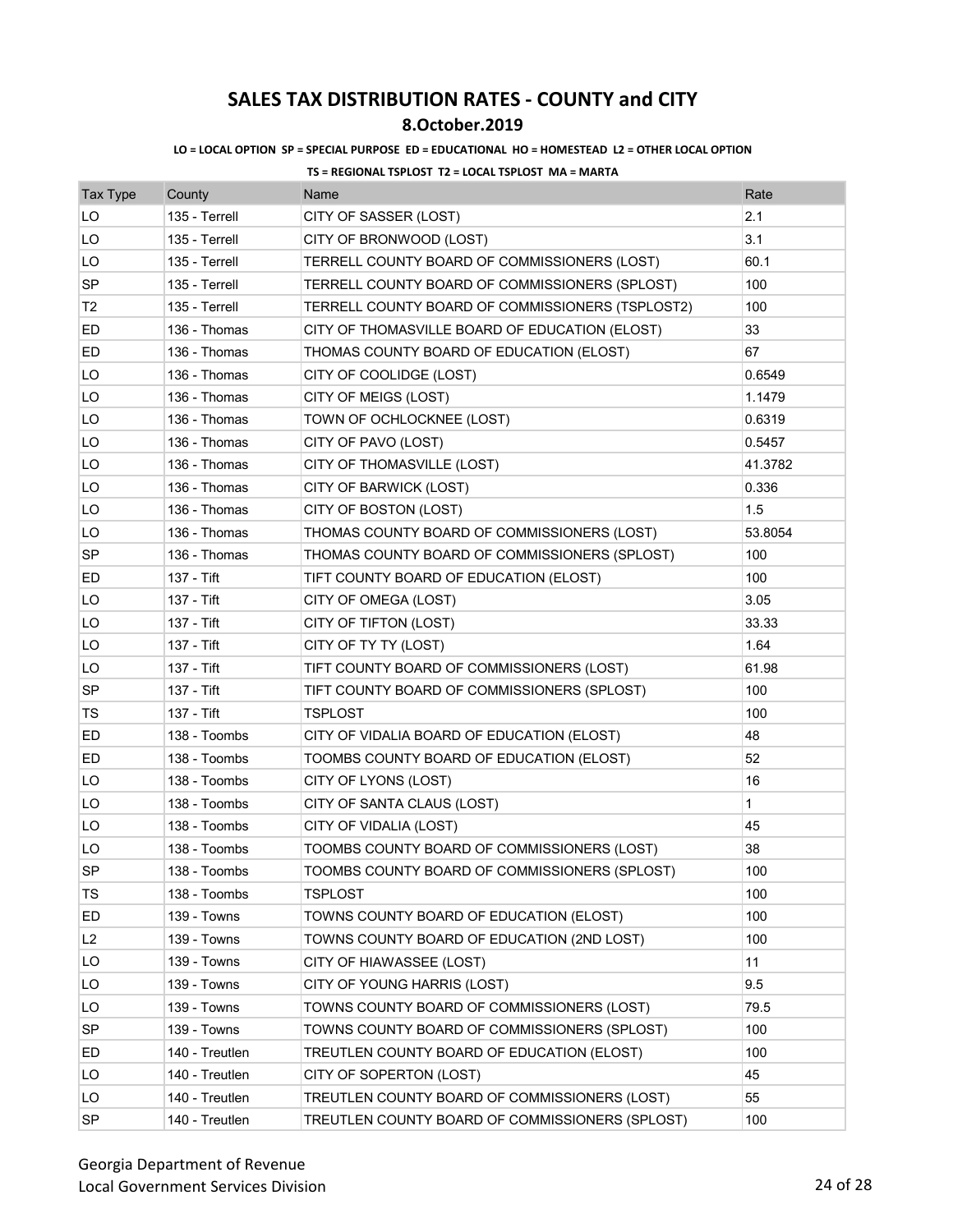### **8.October.2019**

### **LO = LOCAL OPTION SP = SPECIAL PURPOSE ED = EDUCATIONAL HO = HOMESTEAD L2 = OTHER LOCAL OPTION**

| <b>Tax Type</b> | County         | Name                                           | Rate           |
|-----------------|----------------|------------------------------------------------|----------------|
| <b>TS</b>       | 140 - Treutlen | <b>TSPLOST</b>                                 | 100            |
| ED              | 141 - Troup    | TROUP COUNTY BOARD OF EDUCATION (ELOST)        | 100            |
| LO              | 141 - Troup    | CITY OF HOGANSVILLE (LOST)                     | 5              |
| LO              | 141 - Troup    | CITY OF LAGRANGE (LOST)                        | 45             |
| LO              | 141 - Troup    | CITY OF WEST POINT (LOST)                      | 5              |
| LO              | 141 - Troup    | TROUP COUNTY BOARD OF COMMISSIONERS (LOST)     | 45             |
| SP              | 141 - Troup    | TROUP COUNTY BOARD OF COMMISSIONERS (SPLOST)   | 100            |
| ED              | 142 - Turner   | TURNER COUNTY BOARD OF EDUCATION (ELOST)       | 100            |
| LO              | 142 - Turner   | CITY OF REBECCA (LOST)                         | 4              |
| LO              | 142 - Turner   | CITY OF SYCAMORE (LOST)                        | 8              |
| LO              | 142 - Turner   | CITY OF ASHBURN (LOST)                         | 28             |
| LO              | 142 - Turner   | TURNER COUNTY BOARD OF COMMISSIONERS (LOST)    | 60             |
| SP              | 142 - Turner   | TURNER COUNTY BOARD OF COMMISSIONERS (SPLOST)  | 100            |
| TS              | 142 - Turner   | <b>TSPLOST</b>                                 | 100            |
| ED              | 143 - Twiggs   | TWIGGS COUNTY BOARD OF EDUCATION (ELOST)       | 100            |
| LO              | 143 - Twiggs   | CITY OF DANVILLE (LOST)                        | 4              |
| LO              | 143 - Twiggs   | CITY OF JEFFERSONVILLE (LOST)                  | 20             |
| LO              | 143 - Twiggs   | TWIGGS COUNTY BOARD OF COMMISSIONERS (LOST)    | 76             |
| <b>SP</b>       | 143 - Twiggs   | TWIGGS COUNTY BOARD OF COMMISSIONERS (SPLOST)  | 100            |
| ED              | 144 - Union    | UNION COUNTY BOARD OF EDUCATION (ELOST)        | 100            |
| LO              | 144 - Union    | CITY OF BLAIRSVILLE (LOST)                     | 20             |
| LO              | 144 - Union    | UNION COUNTY BOARD OF COMMISSIONERS (LOST)     | 80             |
| SP              | 144 - Union    | UNION COUNTY BOARD OF COMMISSIONERS (SPLOST)   | 100            |
| ED              | 145 - Upson    | UPSON COUNTY BOARD OF EDUCATION (ELOST)        | 100            |
| LO              | 145 - Upson    | CITY OF THOMASTON (LOST)                       | 43             |
| LO              | 145 - Upson    | CITY OF YATESVILLE (LOST)                      | $\overline{c}$ |
| LO              | 145 - Upson    | UPSON COUNTY BOARD OF COMMISSIONERS (LOST)     | 55             |
| <b>SP</b>       | 145 - Upson    | UPSON COUNTY BOARD OF COMMISSIONERS (SPLOST)   | 100            |
| T <sub>2</sub>  | 145 - Upson    | UPSON COUNTY BOARD OF COMMISSIONERS (TSPLOST)  | 100            |
| ED              | 146 - Walker   | CITY OF CHICKAMAUGA BOARD OF EDUCATION (ELOST) | 13             |
| ED              | 146 - Walker   | WALKER COUNTY BOARD OF EDUCATION (ELOST)       | 87             |
| LO              | 146 - Walker   | CITY OF CHICKAMAUGA (LOST)                     | 5.52           |
| LO              | 146 - Walker   | CITY OF FORT OGLETHORPE (LOST)                 | 0.46           |
| LO              | 146 - Walker   | CITY OF LAFAYETTE (LOST)                       | 12.41          |
| LO              | 146 - Walker   | CITY OF LOOKOUT MOUNTAIN (LOST)                | 3.75           |
| LO              | 146 - Walker   | CITY OF ROSSVILLE (LOST)                       | 7.86           |
| LO              | 146 - Walker   | WALKER COUNTY BOARD OF COMMISSIONERS (LOST)    | 70             |
| <b>SP</b>       | 146 - Walker   | WALKER COUNTY BOARD OF COMMISSIONERS (SPLOST)  | 100            |
| T <sub>2</sub>  | 146 - Walker   | CITY OF CHICKAMAUGA (TSPLOST2)                 | 3.77           |
| T <sub>2</sub>  | 146 - Walker   | CITY OF FORT OGLETHORPE (TSPLOST2)             | 0.39           |
| T2              | 146 - Walker   | CITY OF LAFAYETTE (TSPLOST2)                   | 11.67          |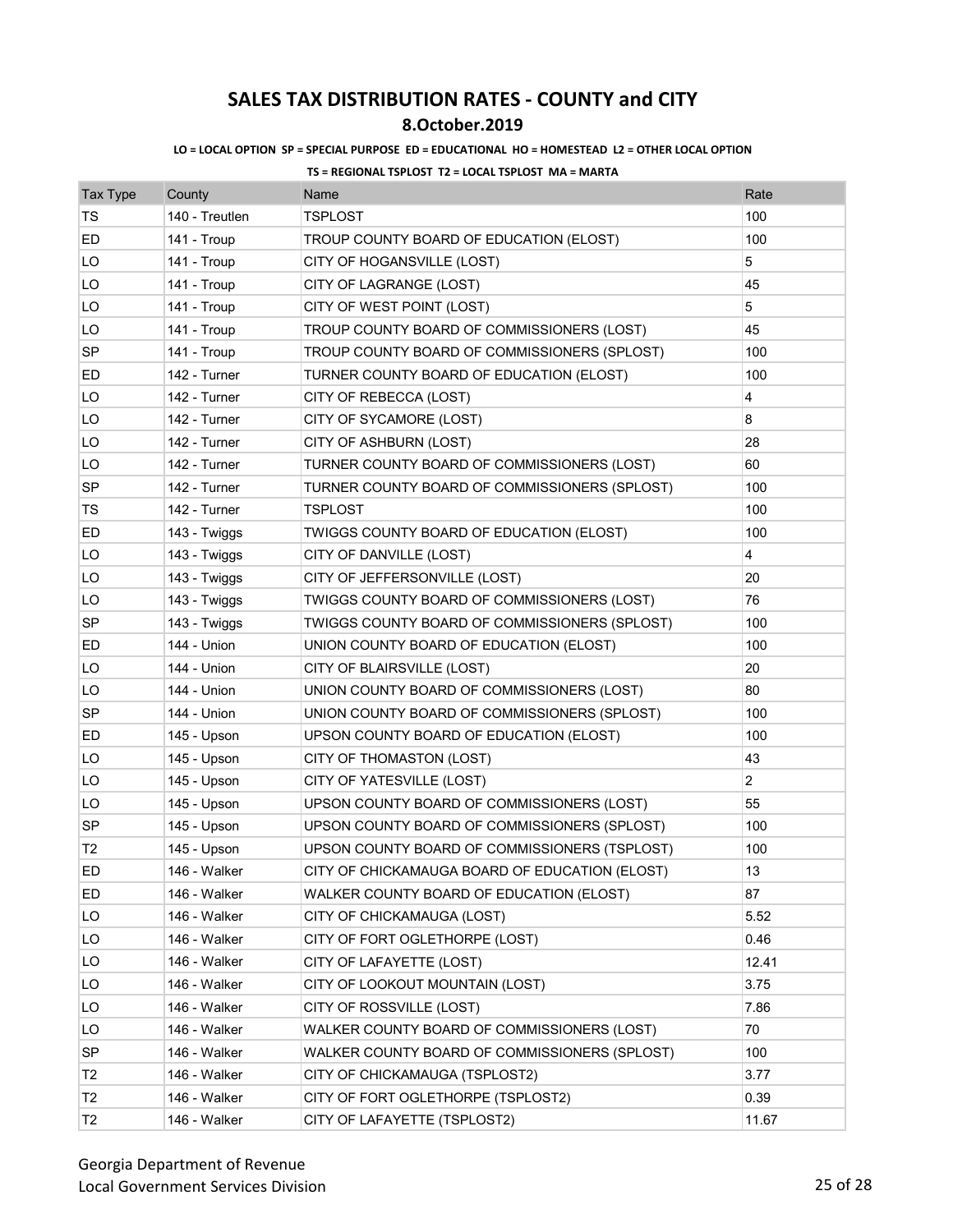## **8.October.2019**

### **LO = LOCAL OPTION SP = SPECIAL PURPOSE ED = EDUCATIONAL HO = HOMESTEAD L2 = OTHER LOCAL OPTION**

| <b>Tax Type</b> | County           | Name                                              | Rate   |
|-----------------|------------------|---------------------------------------------------|--------|
| T2              | 146 - Walker     | CITY OF LOOKOUT MOUNTAIN (TSPLOST2)               | 2.87   |
| T2              | 146 - Walker     | CITY OF ROSSVILLE (TSPLOST2)                      | 6.3    |
| T <sub>2</sub>  | 146 - Walker     | WALKER COUNTY BOARD OF COMMISSIONERS (TSPLOST2)   | 75     |
| ED              | 147 - Walton     | CITY OF SOCIAL CIRCLE BOARD OF EDUCATION (ELOST)  | 11.126 |
| ED              | 147 - Walton     | WALTON COUNTY BOARD OF EDUCATION (ELOST)          | 88.874 |
| LO              | 147 - Walton     | CITY OF LOGANVILLE (LOST)                         | 10.46  |
| LO              | 147 - Walton     | CITY OF MONROE (LOST)                             | 17.3   |
| LO              | 147 - Walton     | CITY OF SOCIAL CIRCLE (LOST)                      | 5.59   |
| LO              | 147 - Walton     | CITY OF WALNUT GROVE (LOST)                       | 1.65   |
| LO              | 147 - Walton     | WALTON COUNTY BOARD OF COMMISSIONERS (LOST)       | 65     |
| SP              | 147 - Walton     | WALTON COUNTY BOARD OF COMMISSIONERS (SPLOST)     | 100    |
| ED              | 148 - Ware       | WARE COUNTY BOARD OF EDUCATION (ELOST)            | 100    |
| LO              | 148 - Ware       | CITY OF WAYCROSS (LOST)                           | 44.5   |
| LO              | 148 - Ware       | WARE COUNTY BOARD OF COMMISSIONERS (LOST)         | 55.5   |
| <b>SP</b>       | 148 - Ware       | WARE COUNTY BOARD OF COMMISSIONERS (SPLOST)       | 100    |
| T <sub>2</sub>  | 148 - Ware       | CITY OF WAYCROSS (TSPLOST2)                       | 50     |
| T2              | 148 - Ware       | WARE COUNTY BOARD OF COMMISSIONERS (TSPLOST2)     | 50     |
| TS              | 148 - Ware       | TSPLOST                                           | 100    |
| ED              | 149 - Warren     | WARREN COUNTY BOARD OF EDUCATION (ELOST)          | 100    |
| LO              | 149 - Warren     | CITY OF NORWOOD (LOST)                            | 4.1    |
| LO              | 149 - Warren     | CITY OF WARRENTON (LOST)                          | 33.2   |
| LO              | 149 - Warren     | CITY OF CAMAK (LOST)                              | 2.37   |
| LO              | 149 - Warren     | WARREN COUNTY BOARD OF COMMISSIONERS (LOST)       | 60.33  |
| <b>SP</b>       | 149 - Warren     | WARREN COUNTY BOARD OF COMMISSIONERS (SPLOST)     | 100    |
| TS              | 149 - Warren     | <b>TSPLOST</b>                                    | 100    |
| ED              | 150 - Washington | WASHINGTON COUNTY BOARD OF EDUCATION (ELOST)      | 100    |
| LO              | 150 - Washington | CITY OF DAVISBORO (LOST)                          | 2.45   |
| LO              | 150 - Washington | CITY OF DEEPSTEP (LOST)                           | 0.83   |
| LO              | 150 - Washington | CITY OF HARRISON (LOST)                           | 1.83   |
| LO              | 150 - Washington | CITY OF OCONEE (LOST)                             | 1.14   |
| LO              | 150 - Washington | CITY OF RIDDLEVILLE (LOST)                        | 0.36   |
| LO              | 150 - Washington | CITY OF SANDERSVILLE (LOST)                       | 32.96  |
| LO              | 150 - Washington | CITY OF TENNILLE (LOST)                           | 7.74   |
| LO              | 150 - Washington | WASHINGTON COUNTY BOARD OF COMMISSIONERS (LOST)   | 52.69  |
| SP              | 150 - Washington | WASHINGTON COUNTY BOARD OF COMMISSIONERS (SPLOST) | 100    |
| TS              | 150 - Washington | TSPLOST                                           | 100    |
| ED              | 151 - Wayne      | WAYNE COUNTY BOARD OF EDUCATION (ELOST)           | 100    |
| LO              | 151 - Wayne      | CITY OF JESUP (LOST)                              | 41.9   |
| LO              | 151 - Wayne      | CITY OF ODUM (LOST)                               | 1.5    |
| LO              | 151 - Wayne      | CITY OF SCREVEN (LOST)                            | 3.5    |
| LO              | 151 - Wayne      | WAYNE COUNTY BOARD OF COMMISSIONERS (LOST)        | 53.1   |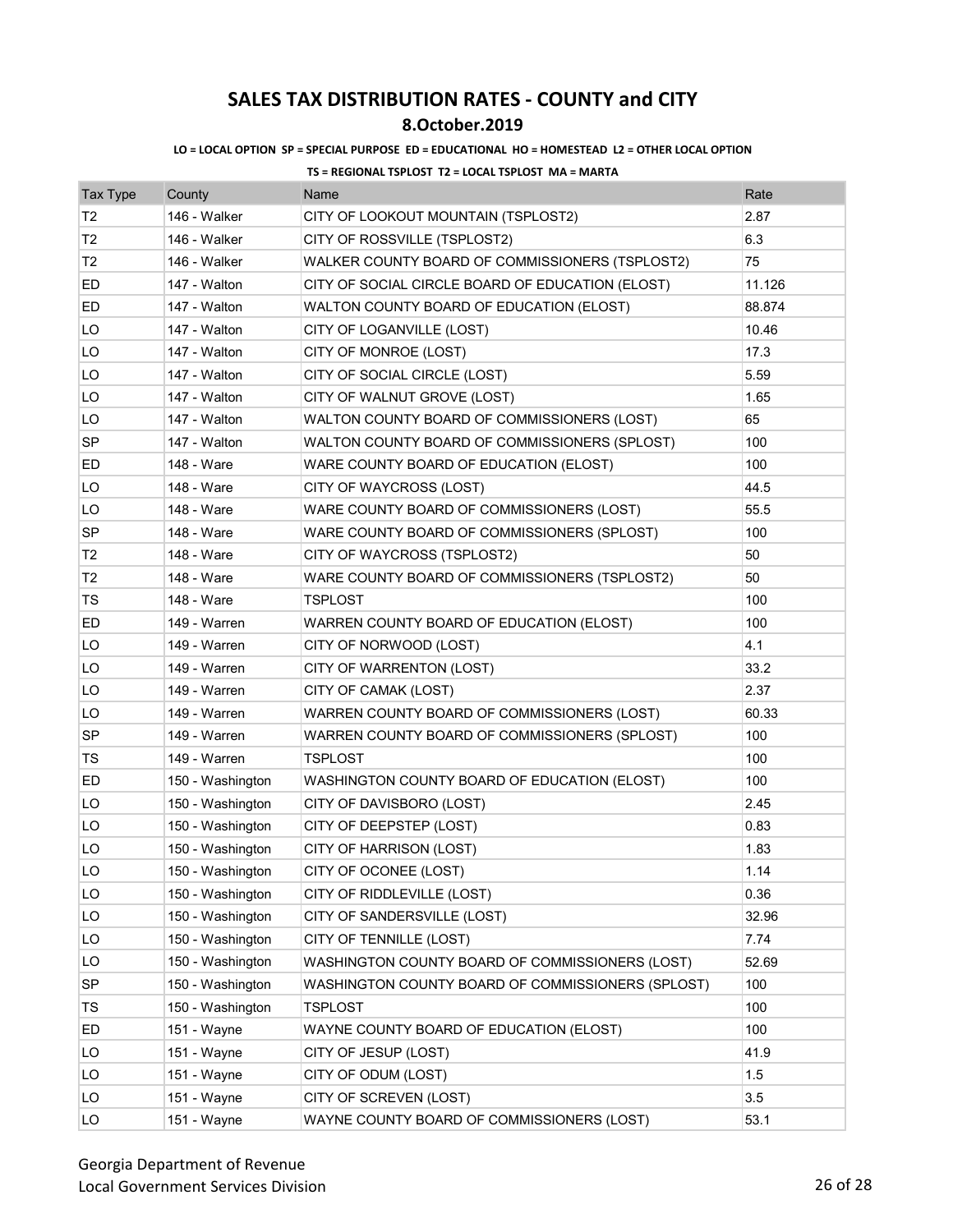## **8.October.2019**

### **LO = LOCAL OPTION SP = SPECIAL PURPOSE ED = EDUCATIONAL HO = HOMESTEAD L2 = OTHER LOCAL OPTION**

| <b>Tax Type</b> | County          | Name                                             | Rate   |
|-----------------|-----------------|--------------------------------------------------|--------|
| <b>SP</b>       | 151 - Wayne     | WAYNE COUNTY BOARD OF COMMISSIONERS (SPLOST)     | 100    |
| TS              | 151 - Wayne     | <b>TSPLOST</b>                                   | 100    |
| ED              | 152 - Webster   | WEBSTER COUNTY BOARD OF EDUCATION (ELOST)        | 100    |
| LO              | 152 - Webster   | TOWN OF PRESTON (LOST)                           | 0      |
| LO              | 152 - Webster   | WEBSTER COUNTY BOARD OF COMMISSIONERS (LOST)     | 100    |
| SP              | 152 - Webster   | WEBSTER COUNTY BOARD OF COMMISSIONERS (SPLOST)   | 100    |
| TS              | 152 - Webster   | TSPLOST                                          | 100    |
| ED              | 153 - Wheeler   | WHEELER COUNTY BOARD OF EDUCATION (ELOST)        | 100    |
| LO              | 153 - Wheeler   | CITY OF GLENWOOD (LOST)                          | 21     |
| LO              | 153 - Wheeler   | CITY OF ALAMO (LOST)                             | 21     |
| LO              | 153 - Wheeler   | WHEELER COUNTY BOARD OF COMMISSIONERS (LOST)     | 58     |
| SP              | 153 - Wheeler   | WHEELER COUNTY BOARD OF COMMISSIONERS (SPLOST)   | 100    |
| TS              | 153 - Wheeler   | TSPLOST                                          | 100    |
| ED              | 154 - White     | WHITE COUNTY BOARD OF EDUCATION (ELOST)          | 100    |
| LO              | 154 - White     | CITY OF CLEVELAND (LOST)                         | 20     |
| LO              | 154 - White     | CITY OF HELEN (LOST)                             | 20     |
| LO              | 154 - White     | WHITE COUNTY BOARD OF COMMISSIONERS (LOST)       | 60     |
| <b>SP</b>       | 154 - White     | WHITE COUNTY BOARD OF COMMISSIONERS (SPLOST)     | 100    |
| ED              | 155 - Whitfield | CITY OF DALTON BOARD OF EDUCATION (ELOST)        | 37.67  |
| ED              | 155 - Whitfield | WHITFIELD COUNTY BOARD OF EDUCATION (ELOST)      | 62.33  |
| LO              | 155 - Whitfield | CITY OF COHUTTA (LOST)                           | 0.7    |
| LO              | 155 - Whitfield | CITY OF DALTON (LOST)                            | 35     |
| LO              | 155 - Whitfield | CITY OF TUNNEL HILL (LOST)                       | 0.903  |
| LO              | 155 - Whitfield | CITY OF VARNELL (LOST)                           | 1.841  |
| LO              | 155 - Whitfield | WHITFIELD COUNTY BOARD OF COMMISSIONERS (LOST)   | 61.556 |
| <b>SP</b>       | 155 - Whitfield | WHITFIELD COUNTY BOARD OF COMMISSIONERS (SPLOST) | 100    |
| ED              | 156 - Wilcox    | WILCOX COUNTY BOARD OF EDUCATION (ELOST)         | 100    |
| LO              | 156 - Wilcox    | CITY OF PINEVIEW (LOST)                          | 7.31   |
| LO              | 156 - Wilcox    | TOWN OF PITTS (LOST)                             | 5.25   |
| LO              | 156 - Wilcox    | CITY OF ROCHELLE (LOST)                          | 11.92  |
| LO              | 156 - Wilcox    | CITY OF ABBEVILLE (LOST)                         | 25.52  |
| LO              | 156 - Wilcox    | WILCOX COUNTY BOARD OF COMMISSIONERS (LOST)      | 50     |
| <b>SP</b>       | 156 - Wilcox    | WILCOX COUNTY BOARD OF COMMISSIONERS (SPLOST)    | 100    |
| TS              | 156 - Wilcox    | <b>TSPLOST</b>                                   | 100    |
| ED              | 157 - Wilkes    | WILKES COUNTY BOARD OF EDUCATION (ELOST)         | 100    |
| LO              | 157 - Wilkes    | TOWN OF RAYLE (LOST)                             | 0.7    |
| LO              | 157 - Wilkes    | TOWN OF TIGNALL (LOST)                           | 4.9    |
| LO              | 157 - Wilkes    | CITY OF WASHINGTON (LOST)                        | 29.4   |
| LO              | 157 - Wilkes    | WILKES COUNTY BOARD OF COMMISSIONERS (LOST)      | 65     |
| SP              | 157 - Wilkes    | WILKES COUNTY BOARD OF COMMISSIONERS (SPLOST)    | 100    |
| TS              | 157 - Wilkes    | <b>TSPLOST</b>                                   | 100    |